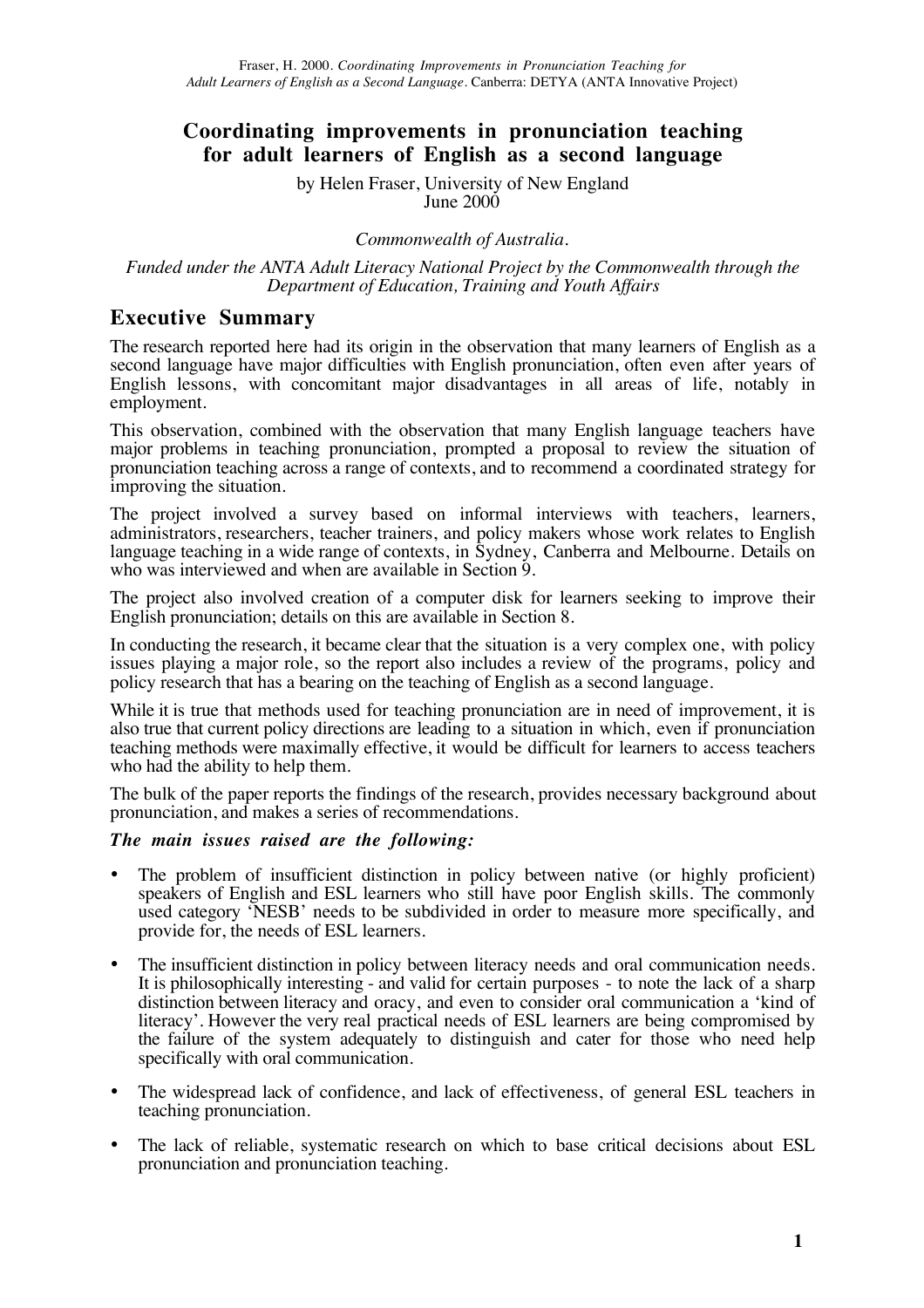### *The main recommendations of the study are:*

- Policy research is needed on the extent and effects of oral communication problems among learners of ESL (as a subset of the 'NESB' category), in order to provide more, and more detailed and focused, information than is available from the Longitudinal Survey of Immigrants to Australia.
- Improvements are needed in the system of identifying those with ESL pronunciation problems in VET contexts, so that they are not subsumed into general Language Literacy and Numeracy programs until their oral communication skills are sufficient to enable them to benefit from these.
- There is a need for the creation of language guidelines for multilingual workplaces, not be implemented by workplace trainers - *not* (emphatically), to teach or assess ESL pronunciation, which should be done by specialists, but to encourage interaction between native and non-native speakers and create opportunities for the informal conversation practice which is such an important component of learning pronunciation.
- ESL teachers need to be provided with courses and materials to help them improve their effectiveness in teaching pronunciation. They also need to be better supported in the context of the many demands that the changing system is placing upon them.
- There is a need for high quality, effective materials, especially computer-based materials with audio demonstrations, for learners of ESL pronunciation, both for self access and for use in classes where the teacher needs support of this kind.
- There is a great need for increased scholarly research on ESL pronunciation and ESL pronunciation teaching and for a more systematic approach to resolving debates about the relative effectiveness of methods and materials.
- In particular, there is an urgent need for development of a range of assessment tools to measure learners' proficiency in pronunciation, and diagnose areas of need for them. Without such a tool it is virtually impossible to compare or demonstrate the effectiveness of methods or materials.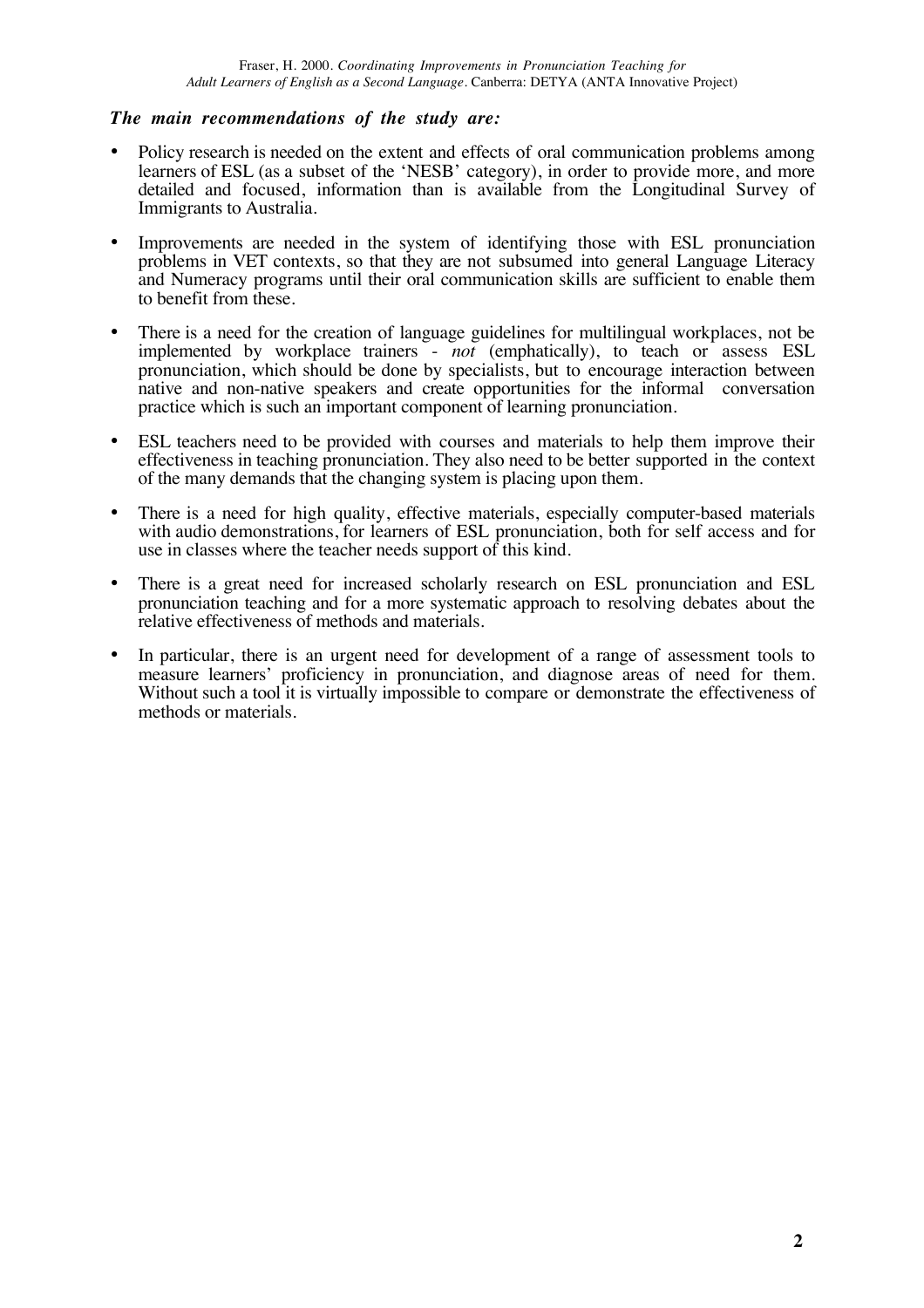## **About the author**

Helen Fraser is a Senior Lecturer in Linguistics at the University of New England, with more than twenty years experience in teaching and researching phonetics, phonology and psycholinguistics. She has been working specifically on second language phonology and the teaching of pronunciation for the last four years. She is a newcomer to policy issues.

You can read more about Dr Fraser at <http://metz.une.edu.au/~hfraser>.

## **Acknowledgments**

I am grateful to the large number of people who gave me their time and freely shared information and ideas about all aspects of pronunciation teaching. Without them this report could not have been produced. I have listed the names of the main people who contributed to this project at the end.

Though it may be iniquitous to single out individuals, I would like especially to acknowledge the very generous contributions of the following people with whom I had particularly long discussions, and to whom many of the best ideas in this report are due - though I of course accept full responsibility for any errors or omissions.

Patricia Fowler, Annie Bartlett, Fiona Cotton, Bronwen Macnamara, Margie Sainsbury, Margaret Tong, Alex Barthel, Stephanie Claire, Ross Forman, Alison Winkworth, Halina Zawadski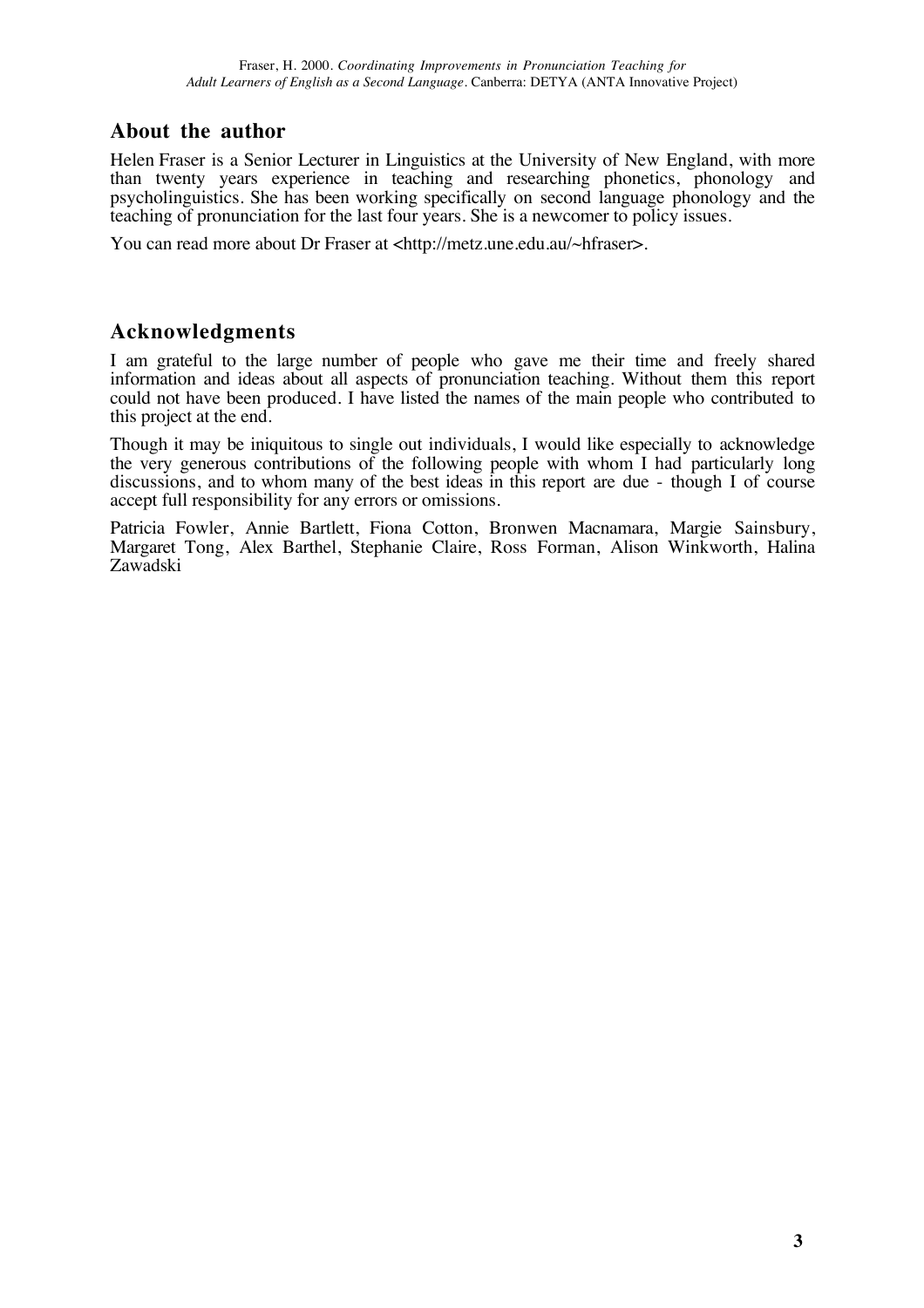| <b>ABS</b>    | Australian Bureau of Statistics                                                                   |  |  |
|---------------|---------------------------------------------------------------------------------------------------|--|--|
| <b>ACAL</b>   | Australian Council for Adult Literacy                                                             |  |  |
| <b>ACE</b>    | Adult and Community Education                                                                     |  |  |
| <b>ACL</b>    | Australian Centre for Languages                                                                   |  |  |
| <b>AEMP</b>   | Advanced English for Migrants Program                                                             |  |  |
| <b>ALIO</b>   | Adult Literacy Information Office                                                                 |  |  |
| <b>ALNARC</b> | Australian Literacy and Numeracy Research Centre                                                  |  |  |
| <b>AMEP</b>   | Adult Migrant Education Program                                                                   |  |  |
| <b>AMES</b>   | Adult Migrant English Service                                                                     |  |  |
| <b>ANTA</b>   | Australian National Training Authority                                                            |  |  |
| <b>ASLPR</b>  | Australian Spoken Language Proficiency Rating                                                     |  |  |
| <b>CSWE</b>   | Certificate in Spoken and Written English                                                         |  |  |
| <b>ELICOS</b> | English Language Intensive Courses for Overseas Students                                          |  |  |
| <b>ESL</b>    | English as a Second Language                                                                      |  |  |
| <b>IELTS</b>  | International English Language Testing System                                                     |  |  |
| <b>ITAB</b>   | Industry Training and Assessment Board                                                            |  |  |
| <b>LLN</b>    | Language Literacy and Numeracy                                                                    |  |  |
| <b>LSIA</b>   | Longitudinal Survey of Immigrants to Australia (Dept of Immigration<br>and Multicultural Affairs) |  |  |
| <b>NAWTB</b>  | National Assessors and Workplace Trainers Body                                                    |  |  |
| <b>NCELTR</b> | National Centre for English Language Teaching and Research                                        |  |  |
| <b>NCVER</b>  | National Centre for Vocational Education Research                                                 |  |  |
| <b>NESB</b>   | Non-English Speaking Background                                                                   |  |  |
| <b>NNS</b>    | Non-native Speaker (of English)                                                                   |  |  |
| <b>NRS</b>    | National Reporting System                                                                         |  |  |
| <b>NS</b>     | Native Speaker (of English)                                                                       |  |  |
| <b>NTF</b>    | National Training Framework                                                                       |  |  |
| <b>OHS</b>    | Occupational Health and Safety                                                                    |  |  |
| <b>SGAV</b>   | Structuro-Global Audio-Visual                                                                     |  |  |
| <b>TAFE</b>   | Technical and Further Education                                                                   |  |  |
| <b>TESOL</b>  | Teaching of English to Speakers of Other Languages                                                |  |  |
| TP            | Training Package                                                                                  |  |  |
| <b>VET</b>    | Vocational Education and Training                                                                 |  |  |
| <b>WCG</b>    | Workplace Communication Group                                                                     |  |  |
| <b>WELL</b>   | Workplace English Language and Literacy                                                           |  |  |

# **Abbreviations and acronyms**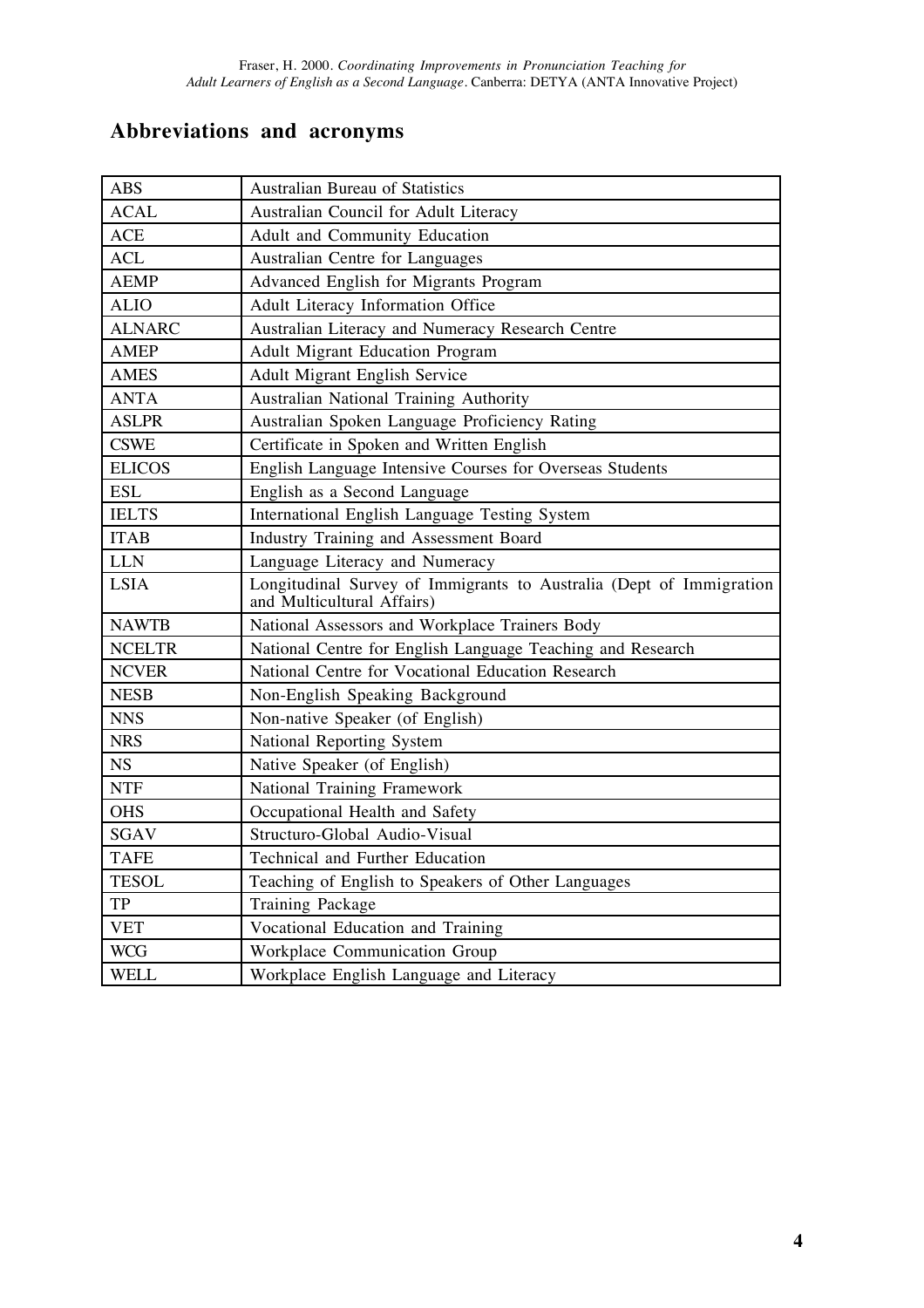# **Outline**

| $\mathbf{1}$   |       |  |                                                                            |  |
|----------------|-------|--|----------------------------------------------------------------------------|--|
| $\overline{2}$ |       |  |                                                                            |  |
|                | 2.1   |  |                                                                            |  |
|                | 2.1.1 |  | Recent arrivals from non-English speaking countries: migrants, refugees 11 |  |
|                | 2.1.2 |  |                                                                            |  |
|                | 2.1.3 |  |                                                                            |  |
|                | 2.1.4 |  |                                                                            |  |
|                | 2.1.5 |  |                                                                            |  |
|                | 2.1.6 |  |                                                                            |  |
|                | 2.1.7 |  |                                                                            |  |
|                | 2.1.8 |  |                                                                            |  |
|                | 2.1.9 |  |                                                                            |  |
|                | 2.2   |  |                                                                            |  |
|                | 2.3   |  |                                                                            |  |
| $\overline{3}$ |       |  |                                                                            |  |
|                | 3.1   |  |                                                                            |  |
|                | 3.1.1 |  | Some common misconceptions about second language pronunciation21           |  |
|                | 3.1.2 |  |                                                                            |  |
|                | 3.1.3 |  |                                                                            |  |
|                | 3.1.4 |  |                                                                            |  |
|                | 3.2   |  |                                                                            |  |
|                | 3.2.1 |  |                                                                            |  |
|                | 3.2.2 |  |                                                                            |  |
|                | 3.2.3 |  |                                                                            |  |
|                | 3.2.4 |  |                                                                            |  |
|                | 3.3   |  |                                                                            |  |
| 4              |       |  |                                                                            |  |
|                | 4.1   |  |                                                                            |  |
|                | 4.2   |  |                                                                            |  |
|                | 4.3   |  |                                                                            |  |
|                | 4.3.1 |  |                                                                            |  |
|                | 4.3.2 |  |                                                                            |  |
|                | 4.3.3 |  |                                                                            |  |
|                | 4.4   |  |                                                                            |  |
|                | 4.5   |  |                                                                            |  |
|                |       |  |                                                                            |  |
| 5              |       |  |                                                                            |  |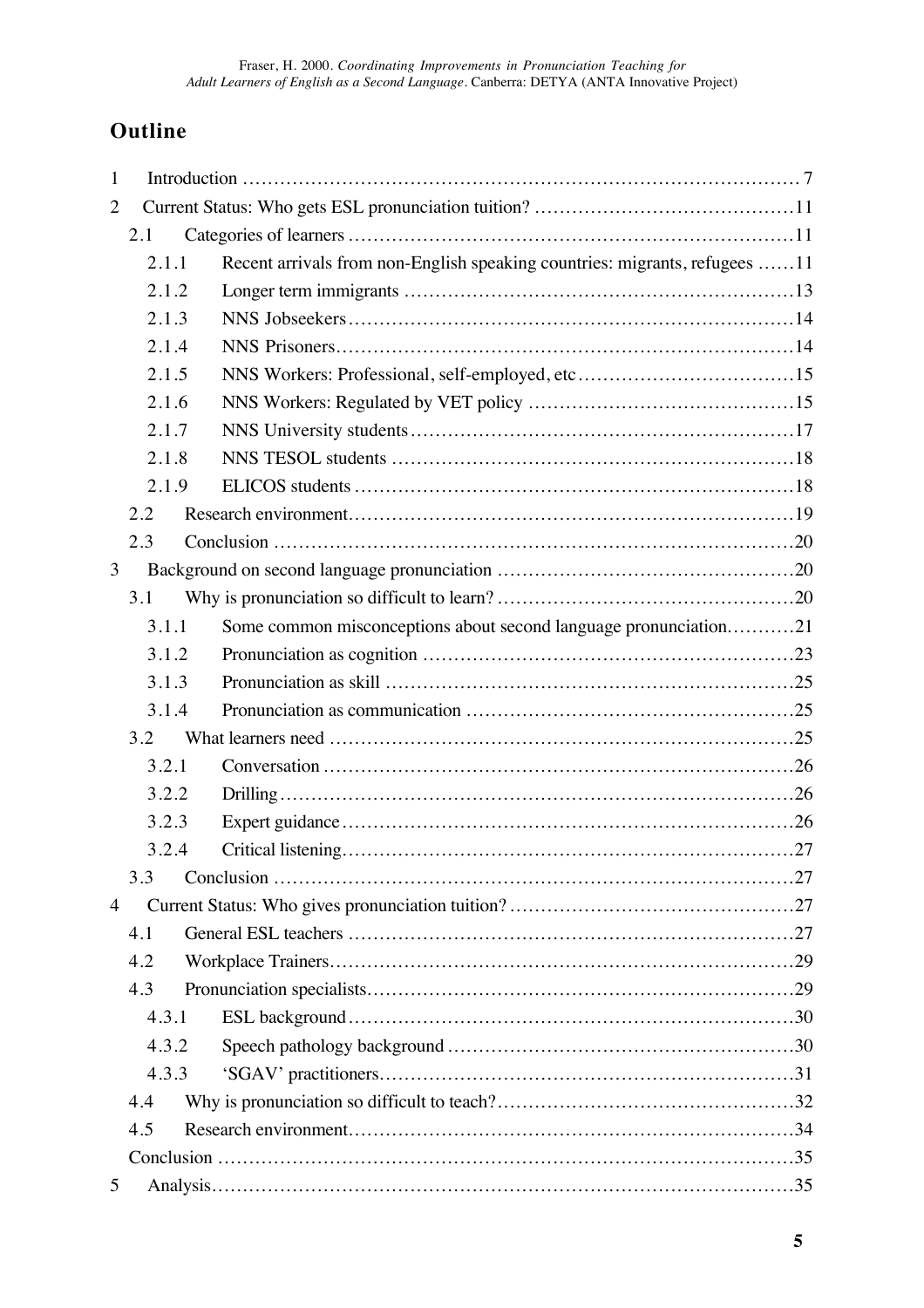|    | 5.1   |                                                                         |  |  |
|----|-------|-------------------------------------------------------------------------|--|--|
|    | 5.2   |                                                                         |  |  |
|    | 5.3   |                                                                         |  |  |
|    | 5.4   |                                                                         |  |  |
|    | 5.5   |                                                                         |  |  |
|    | 5.6   |                                                                         |  |  |
| 6  |       |                                                                         |  |  |
|    | 6.1   |                                                                         |  |  |
|    | 6.1.1 | Research on the extent and effects of oral communication problems39     |  |  |
|    | 6.1.2 | Improvements to the system of identifying ESL pronunciation problems 40 |  |  |
|    | 6.1.3 |                                                                         |  |  |
|    | 6.2   |                                                                         |  |  |
|    | 6.2.1 |                                                                         |  |  |
|    | 6.2.2 |                                                                         |  |  |
|    | 6.2.3 | Increased research on pronunciation teaching methodology42              |  |  |
| 7  |       |                                                                         |  |  |
| 8  |       |                                                                         |  |  |
| 9  |       |                                                                         |  |  |
| 10 |       |                                                                         |  |  |
|    |       |                                                                         |  |  |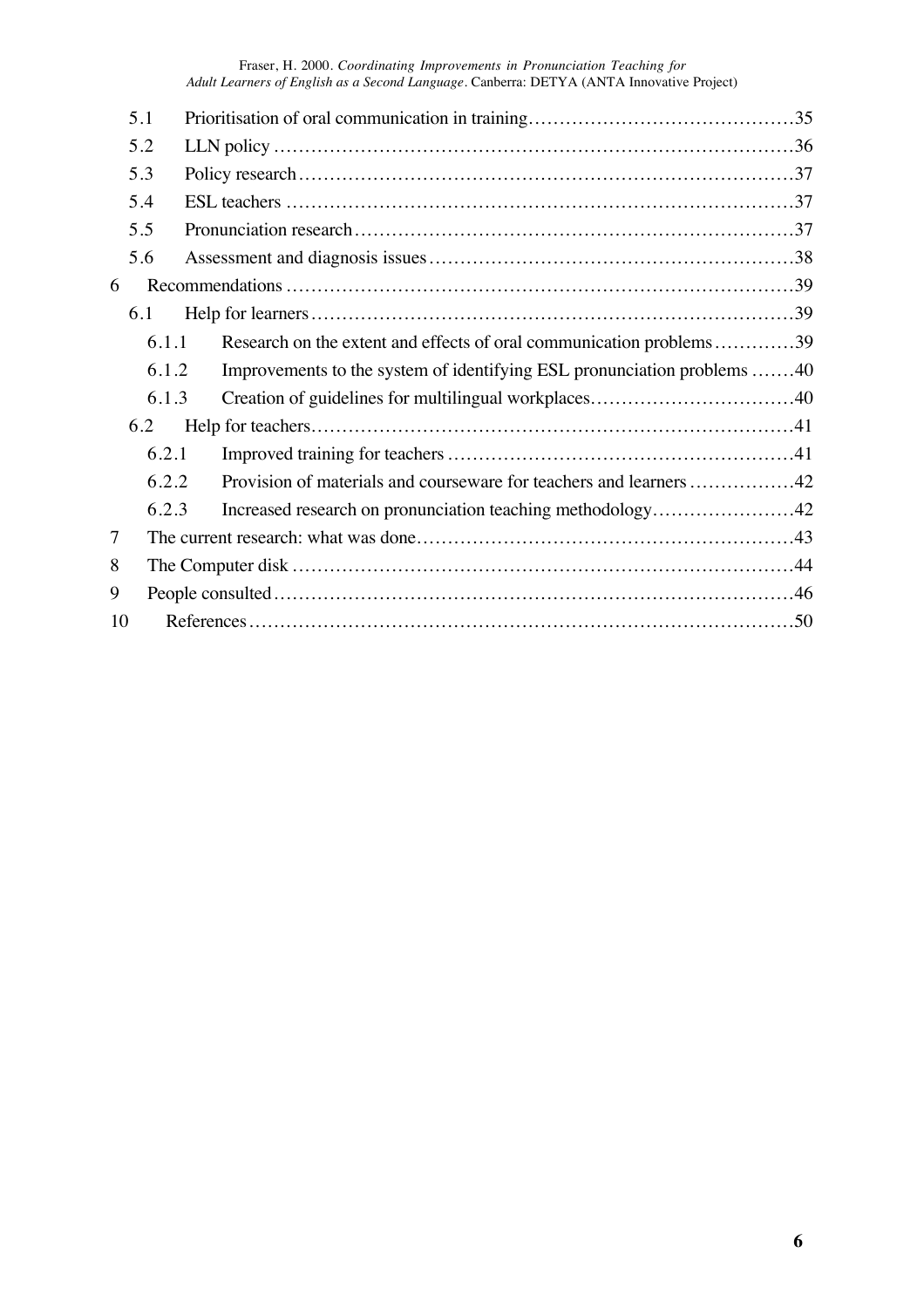## **1 Introduction**

The primary concern of this study is the situation of non-native speakers of English who have come to live in Australia as adults and have difficulty learning to speak English in a way that makes them easily intelligible to native speakers. This is a serious problem for many people.

Poor English language skills affect outcomes of literacy and other training, and employment prospects

The inability to converse easily in English is not only socially isolating and a hindrance to general settlement. It is also a serious barrier to other learning, since so many forms of tuition, including the teaching of literacy, require spoken English as the medium of instruction. Thus, the Australian Bureau of Statistics 'Aspects of Literacy' survey in 1996 showed that non-native speakers are about three times as likely to have Level 1 (the lowest) literacy skills as native speakers.

Further, it is a serious obstacle to employment. The Longitudinal Survey of Immigrants to Australia (Department of Immigration and Multicultural Affairs), which tracked over 5000 immigrants in the mid 1990s found that 18 months after arrival, immigrants were in employment at the following rates, according to their English language speaking ability (separate from reading and writing ability):

*Rates of employment among immigrants 18 months after arrival in Australia, according to proficiency in speaking English (excluding those not actively seeking work) Source: Cobb-Clark and Chapman 1999*

| First language | Speak verv well | Speak well |     | Speak not well   Speak not at all |
|----------------|-----------------|------------|-----|-----------------------------------|
| 7 $0\%$        | $59\%$          | 46%        | 26% | $2\%$                             |

VandenHeuvel and Wooden's later study (1999:27) shows that even after three and half years, the unemployment rate among their sample of those who spoke English 'well' was 8% (close to the national average), whereas that of those who spoke English 'poorly' was 41%.

Being able to speak English of course includes a number of subskills, involving vocabulary, grammar, pragmatics, etc. However by far the most important of these skills is pronunciation - with good pronunciation, a speaker is intelligible despite other errors; with poor pronunciation, a speaker can be very difficult to understand, despite accuracy in other areas. Pronunciation is the aspect that most affects how the speaker is judged by others, and how they are formally assessed in other skills (eg. ANTA 1999: *A New Assessment Tool* p.10 tells of a manager who severely underestimated workers' literacy levels due to their poor pronunciation).

Ironically, pronunciation is also the aspect of language that is most difficult to acquire. Although some people with 'an ear for language' can 'pick up' pronunciation very effectively, for most it requires special training - we will look at the reasons for this in more detail below. Most learners are highly aware of this and constantly request further tuition in pronunciation. For example, Waller (undated) showed nearly half of all learners wished for more teaching on

Pronunciation as most critical oral communication skill

Pronunciation as most difficult aspect of language to acquire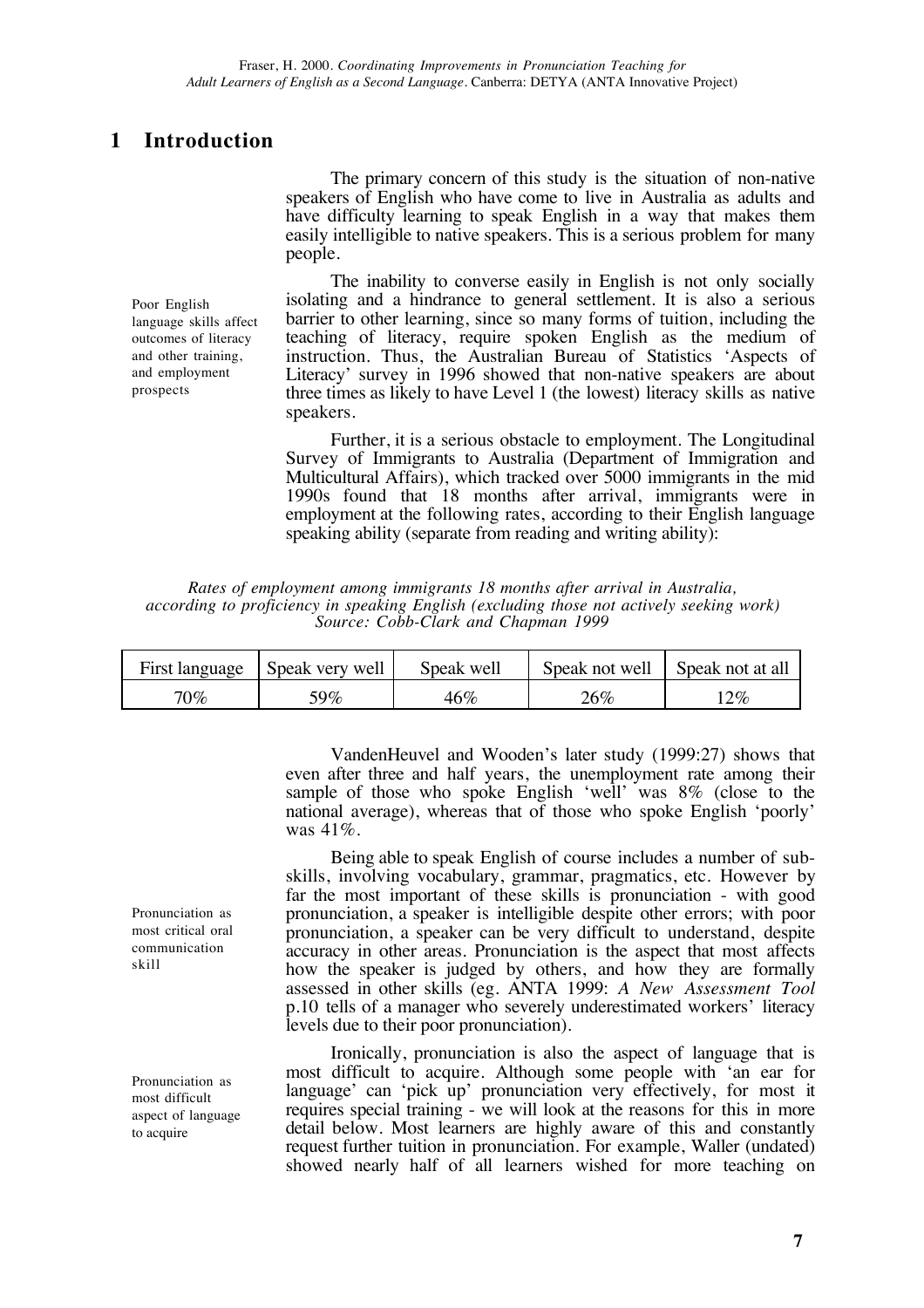pronunciation, considerably higher than the figures for listening, reading and writing.

Unfortunately, the reality is that in most English language courses, pronunciation is the aspect upon which least time is spent. This is no accident, and highlights the second major concern of this report.

The second concern is the difficulties faced by teachers of English as a second language in providing effective help with pronunciation for learners. Though there are teachers who are confident and effective in this area, the majority are unconfident - a common observation quantified and elaborated by Brown (1992) and Claire (1993). Indeed, there is some reason for teachers' lack of confidence, since many have received little training in how to teach pronunciation, and even where they have, many standard methods of pronunciation teaching are less than ideally effective. More will be said about this below.

However, any English language teaching is better than none, and will have a beneficial effect upon the pronunciation of the learner. The problems already mentioned are compounded by the greater problem that many people who need ESL tuition are not getting access to it.

The third major concern of this report is the structural and systemic difficulties that prevent learners with needs in the area of English pronunciation being matched with teachers who have the ability and opportunity to provide help for them. I will be showing below that developments over the last decade in Vocational Education and Training policy, while having many good outcomes, are serving to more seriously disadvantage, rather than help, those for whom English is a second language.

In what follows I will tease out some of these complex issues, and make a number of recommendations. The report is structured so as

- to outline the current status of pronunciation teaching, first from the learners' and then first the teachers' point of view,
- to provide a certain amount of necessary background about the nature of second language pronunciation and the needs of learners and teachers,
- to set out an analysis of the main issues and the factors that contribute to the rather serious current situation, and finally
- to make a number of recommendations as to how the situation might be improved.

Before starting it will be useful to clarify several terms that will be used frequently, and in so doing, foreshadow some of the main issues to be raised.

#### Non-native speaker (NNS), not non-English speaking background (NESB)

This report is concerned with non-native speakers<sup>1</sup> (NNSs) of English, as opposed to the more common classification of 'people of non-English speaking background (NESB)'. The NESB classification covers anyone who uses a language other than English at home, which includes those who have grown up in Australia and are actually very

Pronunciation as aspect on which least time is spent in ESL courses

The system does not optimise the availability of pronunciation tuition for those who need it

Structure of this report

<sup>&</sup>lt;sup>1</sup> It is clear of course that the category of interest is not 'non-native speakers', but 'non-proficient speakers', those still in relatively early stages of learning the language - and perhaps a new acronym 'NPS' needs to be introduced. Nevertheless the term NNS is used throughout the present report.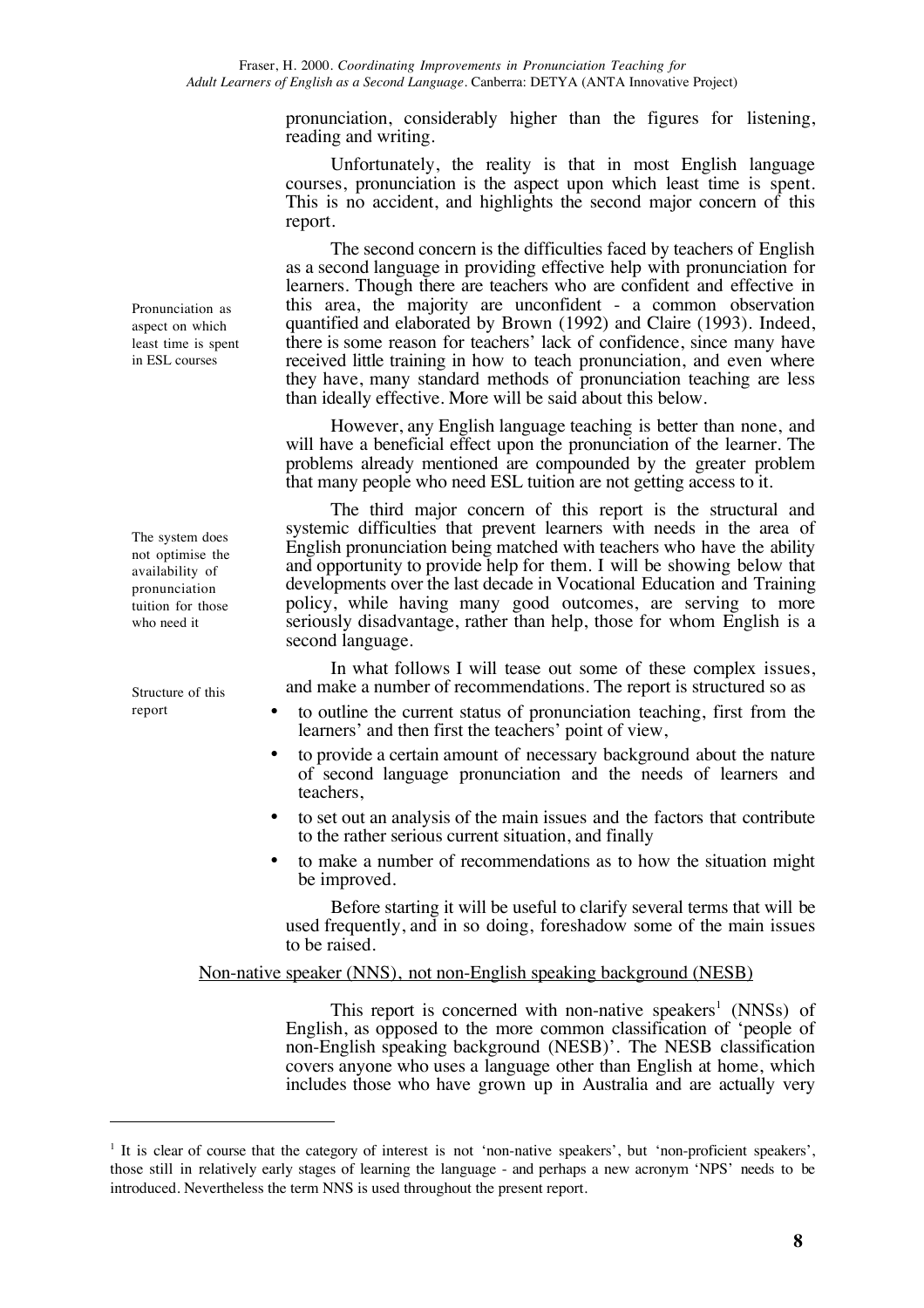> fluent in English<sup>2</sup>. NNSs are those from an overseas background who have learned, or are learning, English in adulthood.

> Though NESB people undoubtedly form an 'equity group' in the sense that they have been shown to suffer various kinds of disadvantage, I will be arguing below that the category 'NESB' as used in much policy research is too broad for some purposes and should be broken down in appropriate cases. In particular, I will argue that the subset of NESB people who have learned English as adults, and still have trouble expressing themselves orally in English, are a special case with specific needs, and that these needs are obscured by use of the global 'NESB' category in so much research.

'Levels of English language proficiency vary greatly, but where they are low they pose the greatest barrier to training and employment for NESB people. As Misko (1997, p.61) argued, 'being of non-English speaking background seems of little relevance to being employed as an apprentice or trainee. What was important was the ability to speak English'.' (Volkoff and Golding 1998: 45)

Others within the NESB group are native speakers of an Aboriginal language, and while it is important to emphasise their ESL needs, they need to be treated as a separate sub-category from the immigrants, as their situation is significantly different.

Children who immigrate from non-English speaking countries of course also have ESL needs, but once again these needs are quite distinct from the needs of adults. In particular, pronunciation is one of the least problematic aspects of language for them, while for adults it is the most difficult.

#### Oral communication, as opposed to literacy

This report is concerned specifically with spoken English, and the problems NNSs have with oral communication. Literacy is a very important but quite different issue, which has had a great deal of attention in policy research over the last decade, sometimes at the expense of attention to oral communication. I will be arguing below that the pronunciation problems faced by NNSs are distinct from their literacy problems, and (a) should be reported separately, and (b) require different treatment.

#### Intelligibility, as opposed to acceptability

This report is concerned with the problems of non-native speakers in learning English pronunciation. This is by no means to suggest that difficulties of communication between learners and native speakers are all the 'fault' of the learner. Nor is it to deny that 'intelligibility' is a two-way street; intelligibility certainly depends on the attitude of the listener as well as on the ability of the speaker. Many native speakers of Australian English are quite inexperienced and unskilled in listening to foreign accents, speaking clearly to help learners understand them, and in other aspects of cross cultural communication.

Indeed many native speakers are consciously or unconsciously prejudiced against those who speak with an unfamiliar accent - whether

Non-native speakers with low English proficiency are a distinct subset of the 'NESB' category - but policy research tends not to study them separately

ESL pronunciation is sometimes insufficiently distinguished from literacy

Intelligibility depends on the hearer as well as the speaker

 $2$  In cases where they speak with an identifiable accent or style, this is more appropriately called an 'ethnolect' (following Michael Clyne) than a 'foreign accent'.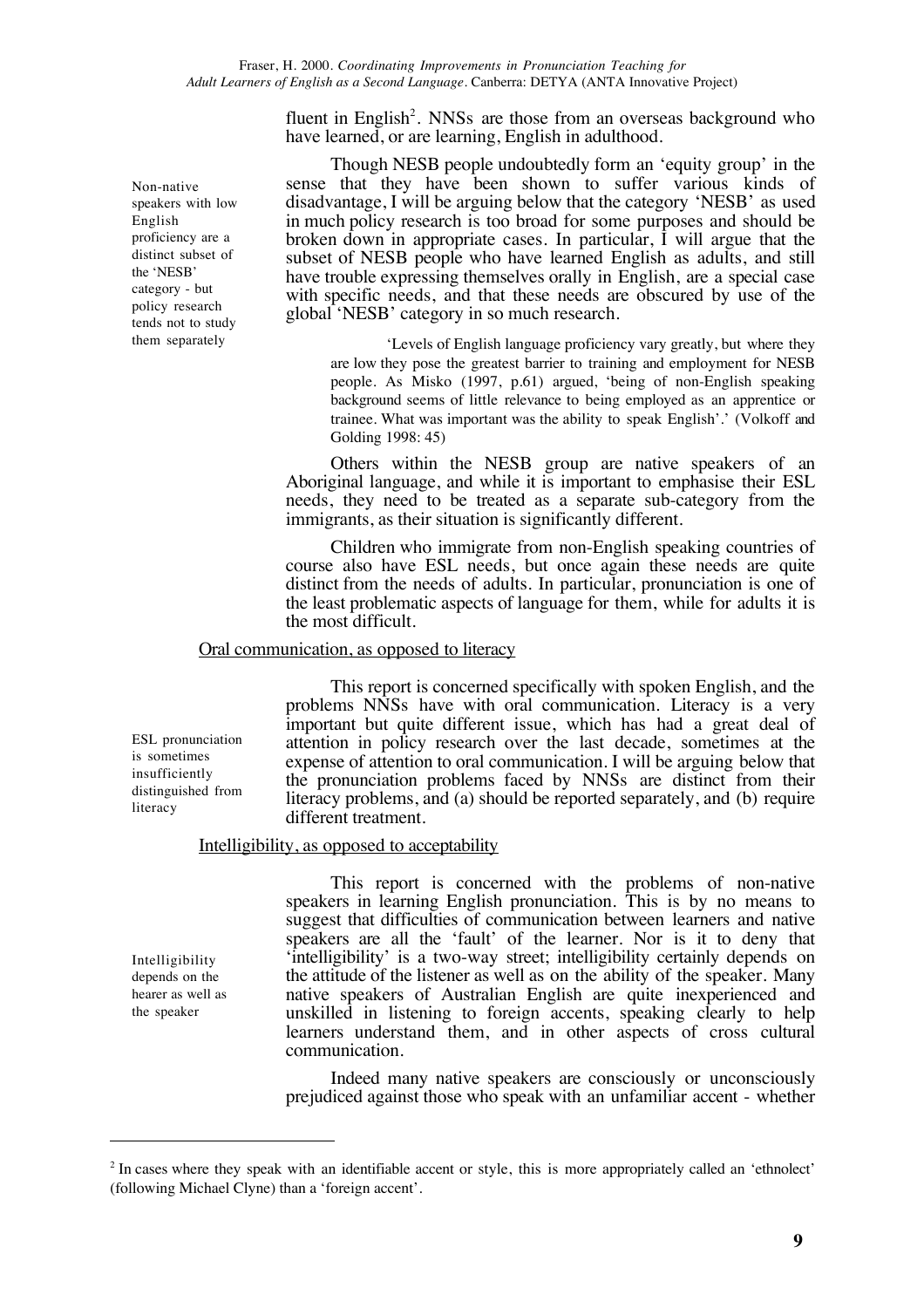Many NSs need education in how to communicate with NNSs

This does not minimise learners' need for effective pronunciation lessons

that is a non-standard native accent, an established non-native accent, or a learner's accent. These observations are undoubtedly as accurate for Australia<sup>3</sup> as they are for the United States (Lippi-Green 1997), and there is certainly a role for education of native speakers in workplaces and other institutions in how to communicate with people who 'can't help their accent' (see Recommendations below).

However, this report is not about this issue. While there is nothing wrong with a foreign accent, many learners do not so much have a foreign accent, as have pronunciation difficulties that make it hard work for even the most willing interlocutor to speak with them. Surely anyone in this situation prefers to learn more intelligible pronunciation, even though they might well choose to retain an identifiable accent. Withholding appropriate tuition from learners on the grounds that one should not impose accent norms is itself a form of discrimination. It is quite possible for someone learning a new language to be taught to pronounce it in a way that is easily intelligible to native speakers without suggesting that they must sound like a native speaker. The aim of pronunciation tuition should be to help learners to speak English with an accent, or accents, of their choice.

This point can perhaps be clarified by emphasising that this research is not about 'acceptable' pronunciation - it is about intelligibility<sup>4</sup>, and about providing the help NNSs need to be able to speak in a manner that is easily intelligible to an ordinary Australian English speaker of average goodwill.

#### Pronunciation, as opposed to elocution

The needs of nonnative speakers are different from those of native speakers - even those with oral communication

 $\overline{a}$ 

This report is concerned specifically with the problems of nonnative speakers. Many native speakers also have trouble in speaking clearly and expressing themselves confidently, especially in public situations. These difficulties can affect their advancement in employment, and certainly do need to be addressed. However the difficulties of non-native speakers are qualitatively and quantitatively different, and teaching them requires different methods.

One of the problems caused by policy changes over the last decade is that the distinction between the needs of native speakers and non-native speakers is being blurred in vocational education and training contexts. I will be arguing in what follows that nondiscrimination means treating NNSs as a separate category of learner with different needs from native speakers.

Pronunciation, as opposed to articulation

Having made all these points, it is important to emphasise that 'pronunciation' in this report is used in a communicative sense, and includes all aspects of the production of a flow of speech that is easily intelligible to ordinary native speakers of Australian English, including

<sup>&</sup>lt;sup>3</sup> This observation is supported by data from the Longitudinal Survey of Immigrants in Australia: Cobb-Clark and Chapman (1999) point out that 18 months after arrival, the unemployment rate even of immigrants who speak English 'very well' is two and a half times greater than that of native speakers, and suggest that it is plausible to blame discrimination for part of this difference.

<sup>&</sup>lt;sup>4</sup> Again, it is recognised that 'intelligibility' does, at the limit, depend on the listener as well as the speaker. While it is useful to explore this issue in certain contexts, for the context of pronunciation teaching, it is easy to operationalise the idea of 'intelligibility' by invoking a notion of 'average Australian listener', and where necessary for accuracy, conducting intelligibility experiments with groups of average Australian listeners.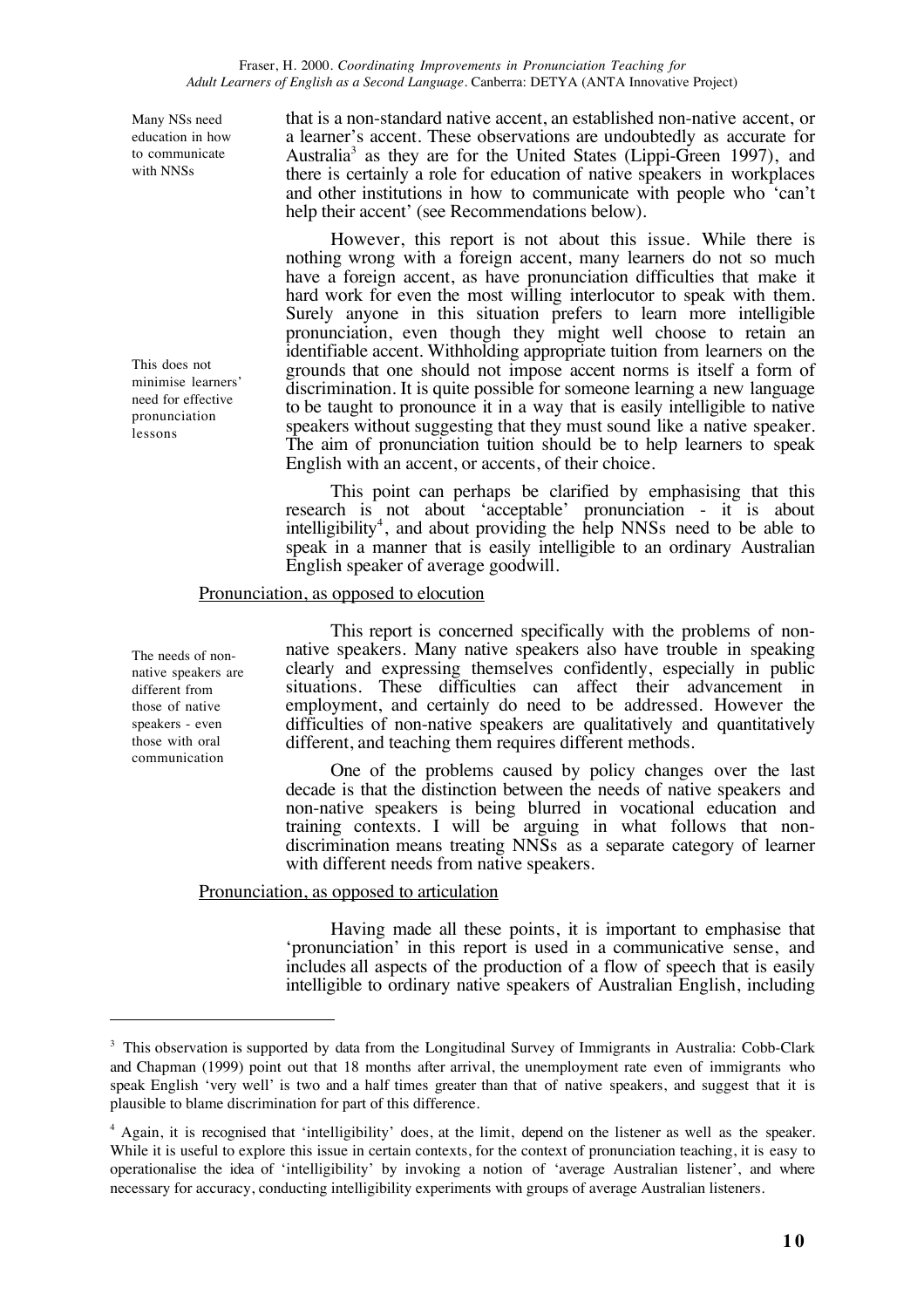Communicative approach to pronunciation

intonation, voice quality, use of pauses and rhythm patterns. In some circles the term 'pronunciation' is used in opposition to 'intonation', etc, to mean the accurate articulation of individual sounds, and connotes a behaviouristic attitude to ESL teaching. This usage is very unfortunate, as I strongly endorse a communicative approach to pronunciation teaching which does not separate all these aspects of speech. To bypass these connotations, I frequently use the term 'oral communication' in place of 'pronunciation' - but it should be recalled that I mean oral communication for ESL learners.

## **2 Current Status: Who gets ESL pronunciation tuition?**

In this section, we look at pronunciation teaching in Australia from the learners' point of view, starting with the question, 'Who gets pronunciation tuition?'.

Perhaps a better question would be 'Who needs pronunciation tuition?'. Almost everyone who learns any second language as an adult needs explicit help with pronunciation; only very few with 'an ear for language' (and probably also with a favourable social and psychological situation) can get by with minimal instruction and gain the bulk of their learning through natural interaction with native speakers. Those who need English pronunciation tuition in Australia fall into a number of natural categories based upon their language background, their socio-cultural background, their general education levels, their motivation and reasons for learning English, their age, sex and general interests, the level of English already attained, and so on.

The reality is, however, that very few learners get pronunciation tuition as such; the vast majority get pronunciation teaching as part of a general ESL program. Much ESL teaching is regulated by policy or tradition in ways which categorise learners in rather different ways to those just mentioned. The next sections describe the categories that are relevant to the type of ESL tuition a migrant gets, and some of the issues that affect the benefit they will gain from the pronunciation component of their course.

### **2.1 Categories of learners**

Two main issues will be raised here, to be discussed more fully below. The first is the failure of the system to place learners whose main needs are for ESL instruction in classes where this main need can be met. The second is the uneven effectiveness of the pronunciation teaching learners receive, even if they are placed in appropriate ESL classes.

### *2.1.1 Recent arrivals from non-English speaking countries: migrants, refugees*

Probably the most obvious category of people requiring training in oral communication, along with all other aspects of English, is that of new arrivals from non-English speaking countries. These people have often had little exposure to English, though their educational level in their home language might be high. Then again it might be very low, depending on their background. One of the challenges for teachers of this group of learners is the enormous variability in their backgrounds, not just in terms of their native language but in terms of their life histories, culture and education.

Pronunciation is taught as part of general ESL courses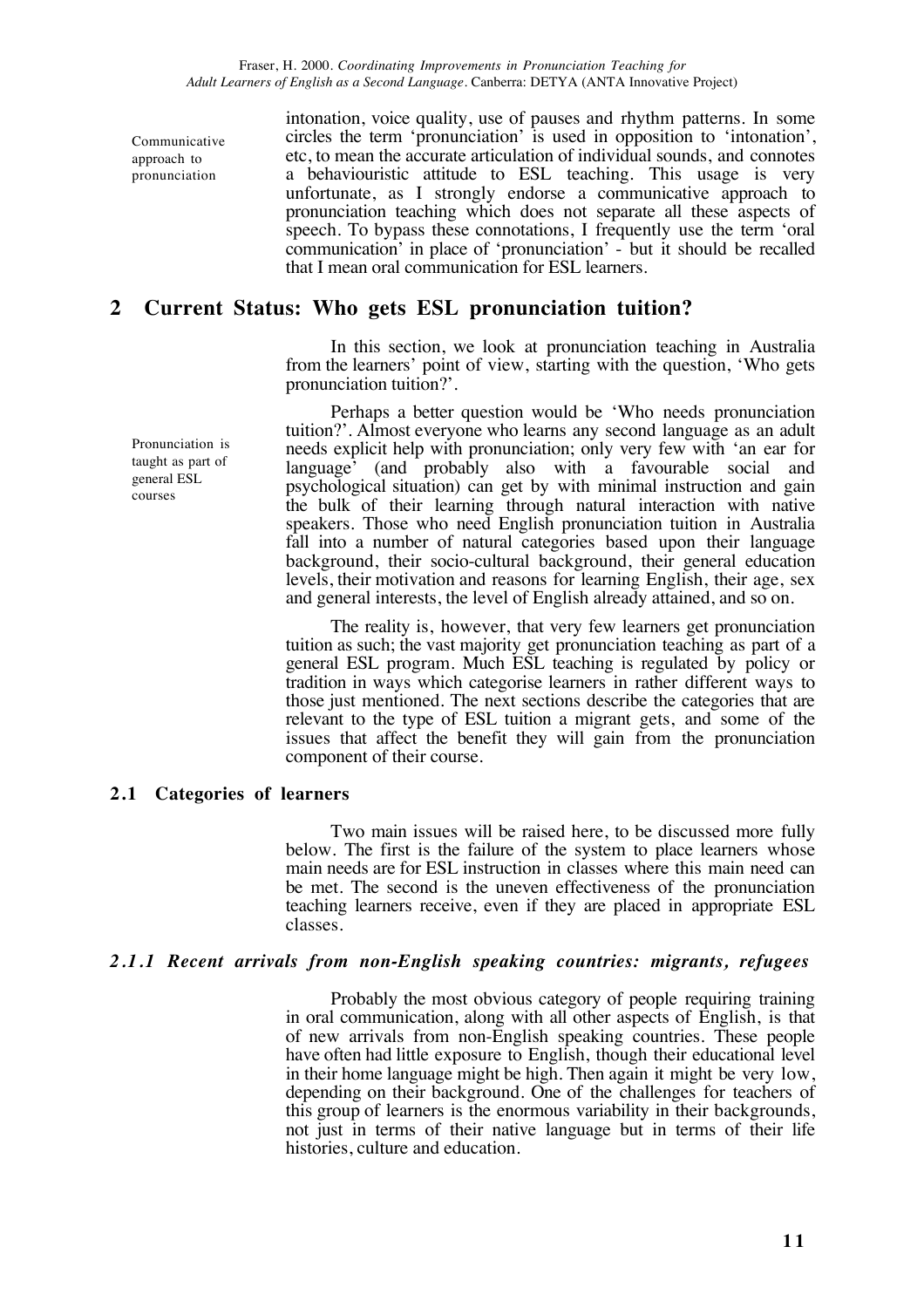New migrants and refugees are entitled to up to 510 hours of free English language tuition (to be taken over one to three years) through the Adult Migrant Education Program (AMEP). The AMEP is a highly respected organisation set up in the post war years (it recently celebrated its 50th anniversary)<sup>5</sup>, now funded by the Department of Immigration and Multicultural Affairs. The 510 hours is supplemented by the Home Tutor scheme, also widely respected, and also organised through the AMEP, in which native speaker volunteers are given a small amount of training and assigned to one-on-one interaction with learners, involving conversation and informal lessons.

Traditionally, AMEP courses were provided by the publicly funded Adult English Migrant Service (AMES) and the TAFE system. However, their provision was recently put out for commercial tender. In NSW, the AMEP is now administered by different groups in different regions: by a consortium headed by the Australian Centre for Languages (ACL) in some regions, and by the AMES, now part of the NSW Department of Education and Training, in others. In Victoria, the AMES itself, in conjunction with a consortium of private providers, won the tender.

The goal of AMEP tuition is to give learners 'functional English' as measured by the passing of the various levels of the Certificate in Spoken and Written English (CSWE). Once this has been attained, the learner's entitlement to tuition under the AMEP ceases.

The AMEP training is in general English, including the four basic skills of speaking, listening, reading and writing. There is no required breakdown of these areas, beyond the requirement of attainment of the various levels of the CSWE.

The degree of focus on pronunciation is within very broad limits up to the teacher, and varies considerably, depending on individual teachers' interests and skills. My interviews revealed a widespread lack of confidence among teachers regarding pronunciation teaching, which means it is often avoided.

The NSW Adult Literacy Information Office (ALIO), which provides curricula and materials for TAFE courses, advised that there is a specific pronunciation course on the books of all TAFEs. This course has 2 modules, 'Focus on Pronunciation' and 'Using Pronunciation Skills', and provides 90 hours of tuition. However, of the 12,000 students who did ESL courses at TAFEs around NSW in 1999, only 159 have done this pronunciation course. The reason is lack of resources and lack of teachers able to run it, certainly not lack of interest from learners.

Of course, not all migrants avail themselves fully of the AMEP within their first three years. Different regions have different patterns of reach, and different migrant groups vary considerably in their motivation and also in the degree to which their life circumstances enable them to make use of this service (VandenHeuvel and Wooden 1999).

Pronunciation not always a priority in AMEP classes

Variable effectiveness of AMEP in teaching pronunciation

AMEP provision for new migrants

<sup>&</sup>lt;sup>5</sup> In 1997, the Program provided tuition to nearly 40,000 clients drawn from 89 language backgrounds: major countries of origin were China, Vietnam and the former Yugoslavia; 60 per cent were female; 40 per cent male; 75 per cent were aged between 20 and 44; 79 per cent were located in the most highly populated states of New South Wales (49 per cent) and Victoria (30 per cent), with the remainder distributed throughout the other states and territories. (Source: AMEP webpage)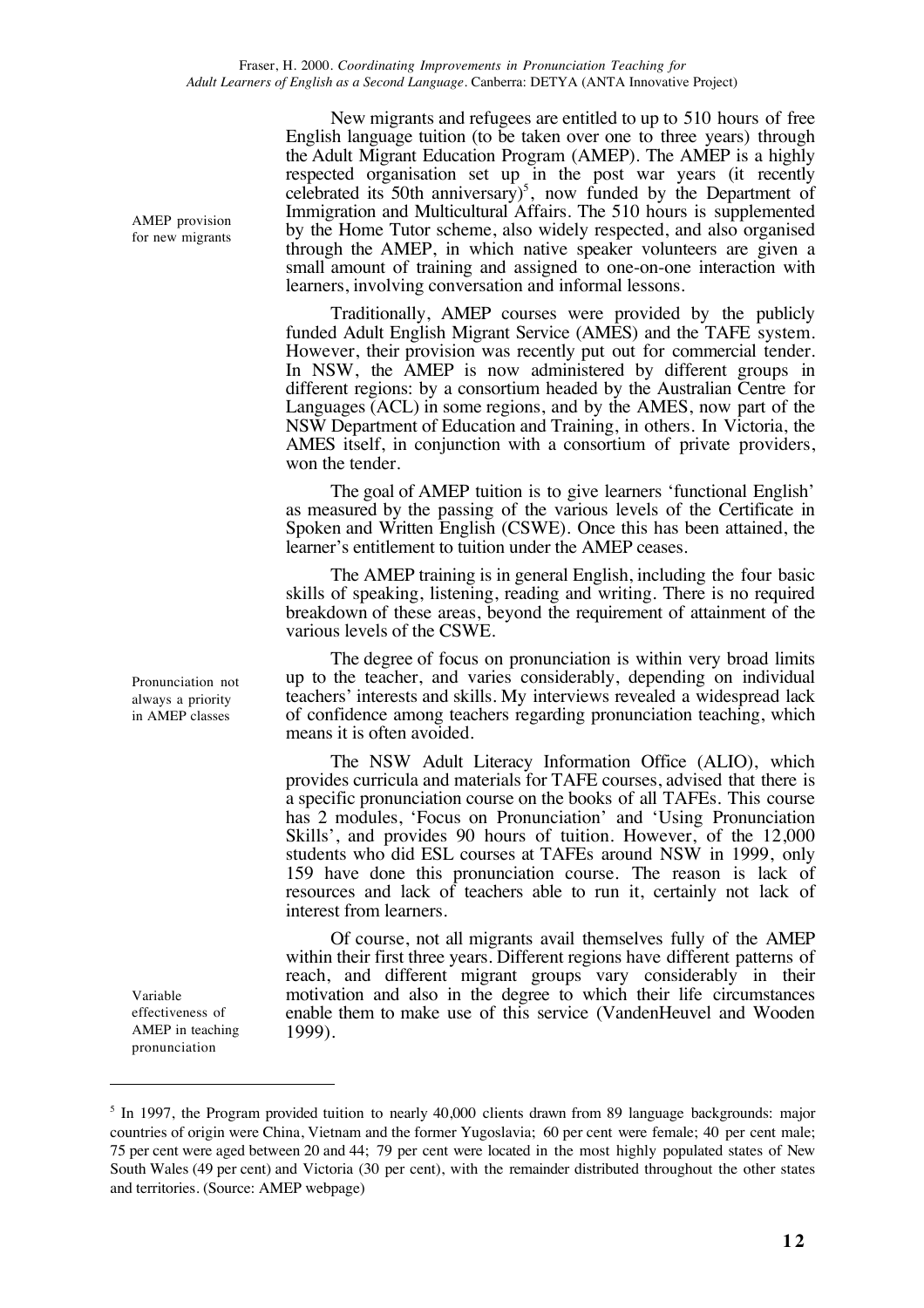> For those that do, it has to be said that there is a degree of hit and miss involved in their likelihood of getting effective help with pronunciation as part of their AMEP tuition. This is highlighted by the following table, showing rates of improvement of those migrants who assess themselves on arrival as speaking English 'well', 'not well' and 'not at all'. The figures are hardly worthy of complacency. Neither is VandenHeuvel and Wooden's conclusion (1999:61) that 'three and a half years after immigrating to Australia, the data indicate that about a quarter of the sample had either poor English skills or none at all'.

*Rates of improvement in English speaking ability (self-assessed) of principal applicant after 1.5 and 3.5 years in Australia. The table should be read from left to right: of all migrants in the categories shown at left, the percentages shown in the two right-hand columns had attained the levels indicated in the timeframes indicated.*

*(Source: LSIA, courtesy of David Osborne. Further detail in VandenHeuvel and Wooden 1999).*

| English<br>level | 6 months after arrival | 1.5 years after arrival | 3.5 years after arrival |
|------------------|------------------------|-------------------------|-------------------------|
| Best/only        |                        |                         |                         |
| Very well        |                        |                         |                         |
| Well             |                        | $\overline{4}$          | 8                       |
| Not well         |                        | 57                      | 58                      |
| Not at all       | 100                    | 38                      | 33                      |
| Best/only        |                        |                         |                         |
| Very well        |                        |                         | $\overline{4}$          |
| Well             |                        | 32                      | 44                      |
| Not well         | 100                    | 64                      | 49                      |
| Not at all       |                        | $\overline{2}$          | 2                       |
| Best/only        |                        | 3                       | 5                       |
| Very well        |                        | 19                      | 25                      |
| Well             | 100                    | 70                      | 63                      |
| Not well         |                        | 8                       | 6                       |
| Not at all       |                        |                         |                         |

#### *2.1.2 Longer term immigrants*

Although 510 hours is a generous allocation by world standards, it is clear that many new arrivals finish their AMEP course still with problems in oral communication.

Post-AMEP tuition for migrants

After the 510 hours' AMEP entitlement is over, further English language lessons may be available for job-seekers or, for those in employment, through workplace training, about which more below. For those not in the workforce, the Home Tutor Scheme is available free of charge, and jurisdictions with high migrant populations often provide language help through Migrant Resource Centres and other welfare programs.

Alternatively, migrants can pay for further tuition either privately, or at subsidised rates through the Technical and Further Education (TAFE), or Adult and Community Education (ACE) systems. Of course this requires a degree of motivation, and the overcoming of a range of personal and systemic obstacles, and this is the time at which migrants' learning rate is likely to taper off and 'fossilisation' set in.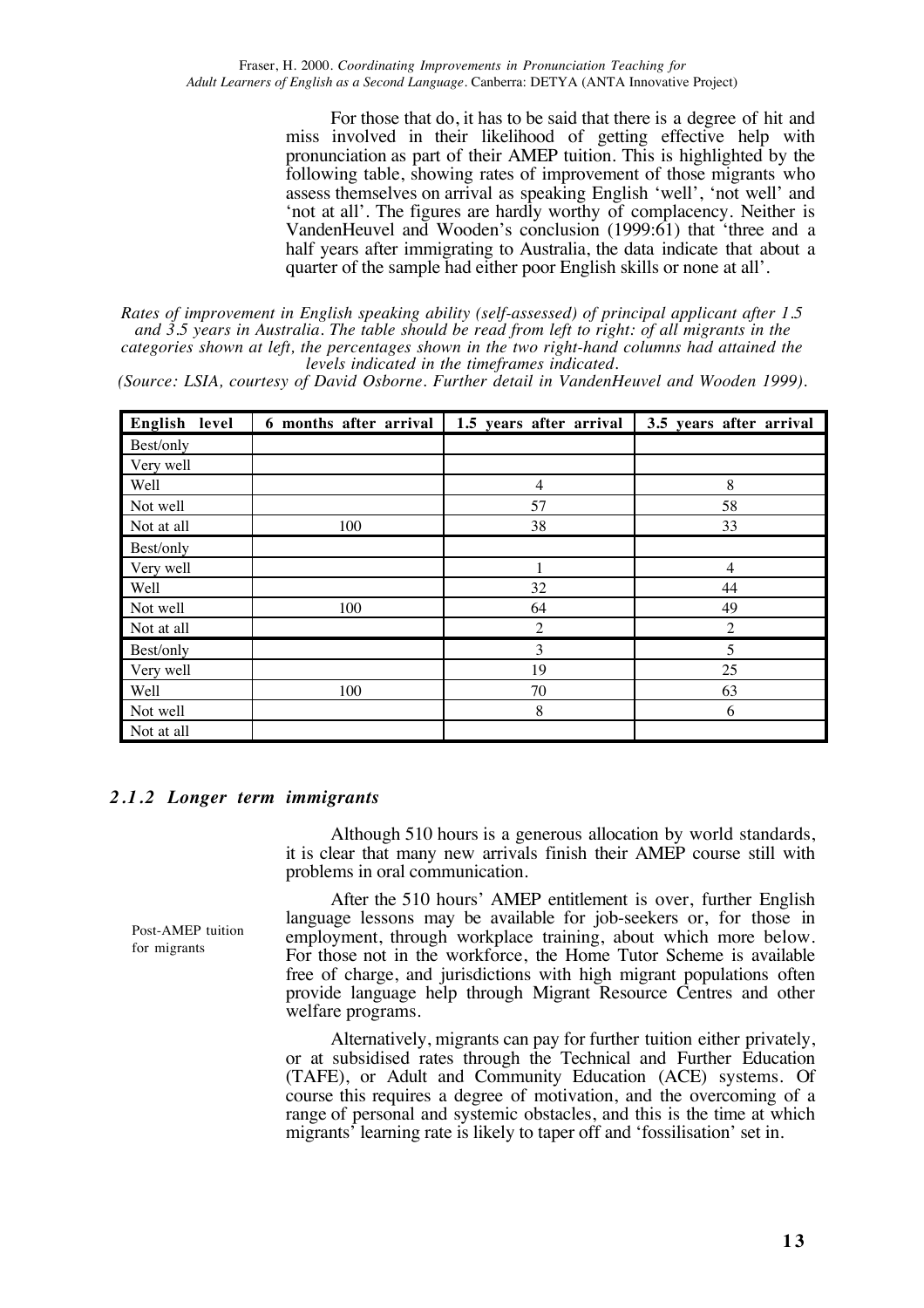#### *2.1.3 NNS Jobseekers*

Mutual Obligation system

After a certain waiting period, immigrants who cannot find work are entitled to unemployment benefits in line with all other residents. They also have to comply like all other residents with the new Mutual Obligation system, which imposes certain requirements upon jobseekers, as well as offering a range of opportunities to those who are able to take effective advantage of them.

All this is organised by Centrelink, in cooperation with a number of private employment agencies and training providers. Employment agencies are paid by the government for finding jobs and/or job-related training for the unemployed, with funds provided to the agency at each of a number of points (upon application by the job-seekers, upon the client's employment, after the client's first six months of continuous employment, etc). The less training a client needs, and the more quickly the training leads to the client's employment, the more quickly the agency will receive its funding for that client, and the more of the funding can be kept as profit.

Clients with particular barriers to employment, including but not limited to low Language Literacy and Numeracy (LLN) skills, are identified by Centrelink through placement interviews (Fitzpatrick et al 1999), and training can be funded under one of a number of schemes (Centrelink: 'What are your Options?' booklet).

Only one of the training schemes is specifically for ESL learners the Advanced English for Migrants Program (AEMP) - and that is only for those assessed at ASLPR Level 2 or above (relatively high).

All other ESL learners are covered by the LANT (Literacy and Numeracy Training) program or the Intensive Assistance program, both of which also cover all other categories of LLN needs. Commercial pressures, as well as lack of awareness of the problems it can cause, mean that many NNSs whose main need is for oral communication tuition are placed in literacy classes, often in mixed groups of NSs and NNSs. Another strong pressure is to target classes towards the needs of a specific employer who may be able to provide jobs to those who complete the course. This means that English language is more often the medium of instruction rather than the topic, and ESL learners can very easily be left behind.

Even if the learner does get into a dedicated ESL class, the amount of time, inclination, and skills the teacher will have for pronunciation, as opposed to literacy and other aspects of language is highly variable, as will be discussed further below.

Again, the situation form the learner's point of view can best be described as 'hit and miss' as far as pronunciation goes.

#### *2.1.4 NNS Prisoners*

The investigation of English teaching in correctional centres was not part of the original plan for this research, and I did not visit any such institutions. However I was contacted by a teacher from a prison in South Australia who had read about this work and wished to bring the situation of NNS prisoners to my attention. She was very concerned at the inability of the system to provide effective help with oral communication skills as part of the ESL provision for this group, and hoped that the work being done here would benefit them. Although only one person rang up, there is every reason to suspect that

Hit and miss nature of pronunciation assistance for ESL jobseekers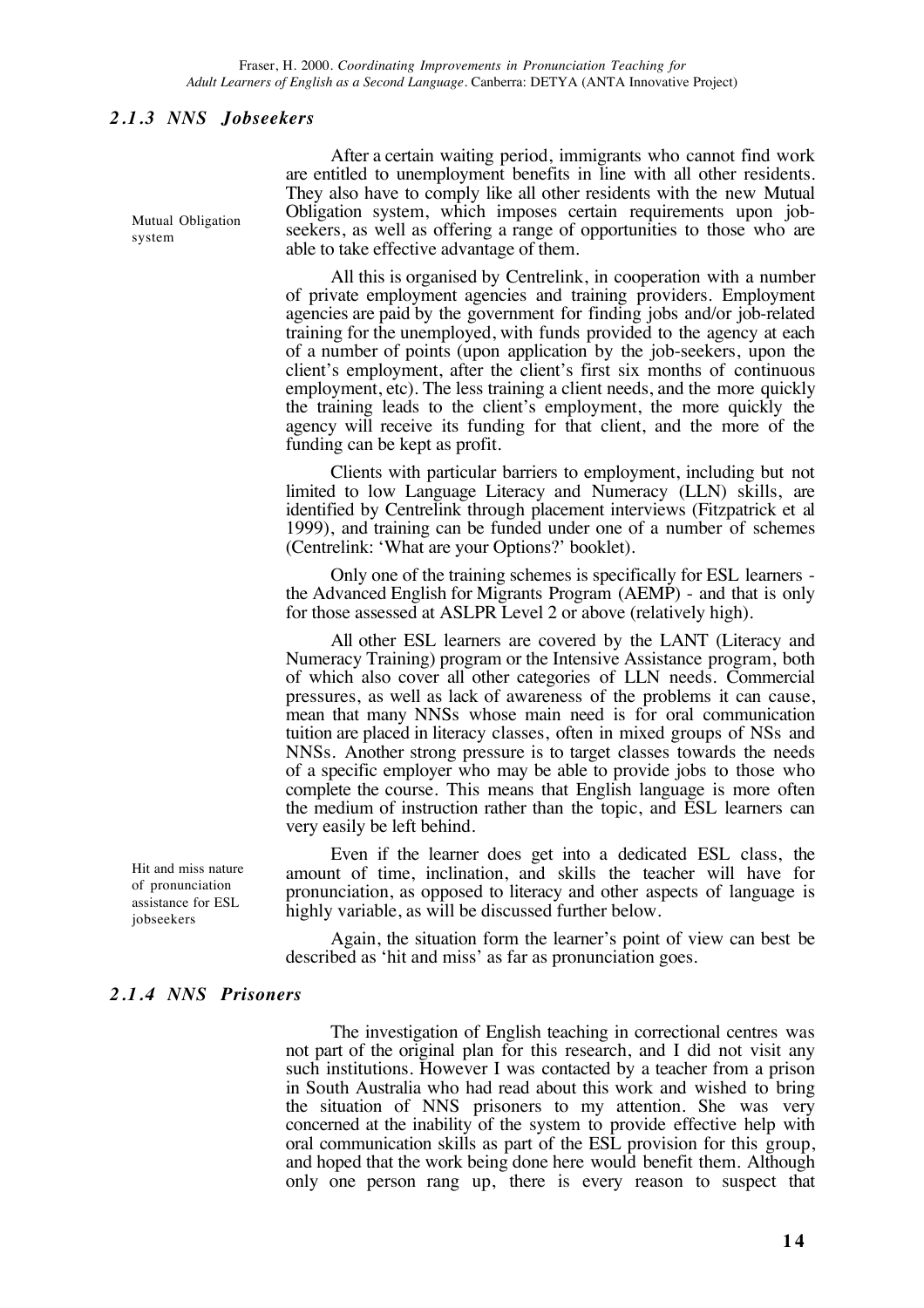> pronunciation is a hit or miss situation for prisoners, as for the other categories discussed here (cf. Senate enquiry 1996, Golding and Volkoff 1999).

#### *2.1.5 NNS Workers: Professional, self-employed, etc*

Many migrants of course come straight into jobs, or find employment soon after arrival. Professionals, or the self-employed, get no further government funded tuition after their AMEP entitlement, but they are of course able to pay for their own tuition if they are motivated to do so.

Such people can be referred through any of various channels to private pronunciation tutors. I spoke about the situation to a number of such providers. They generally had more work than they needed and did not advertise beyond word of mouth. While most of the providers I spoke to impressed me with their knowledge and dedication, they made it clear that this is an unregulated market, and providers operate under no constraints other than client satisfaction. Each was aware of cases of unqualified people taking on this kind of work.

From the learner's point of view, it is difficult to find a pronunciation tutor, and even more difficult to be sure that the one they do find is qualified and effective. Learners often have little idea about what they need for pronunciation tuition, and are inclined to trust their teachers.

Another direction for motivated learners to turn is to self-access materials, especially computer disks. This market also is quite unregulated and there is certainly a degree of exploitation of learners, with many of these disks created by computer specialists with no expertise in any aspect of language teaching (cf. Carey 1998). More will be said about this below.

### *2.1.6 NNS Workers: Regulated by VET policy*

A large proportion of workers are employed in that sector of the workforce regulated by Vocational Education and Training (VET) policy. Over recent years there has been an enormous reorganisation and reorientation of this sector brought about by the National Training Framework (NTF). Literacy and numeracy training has been important part of these developments. This relates to the history of this area of policy, which was influenced heavily by research demonstrating the poor literacy levels of native speakers in the workforce, especially among younger workers (ACAL: 'Surveys and Beyond', ABS: 'Aspects of Literacy').

One effect of the NTF has been large increases in the amount of work-related training that employers are required to provide for employees: for example, various types of Occupational Health and Safety (OHS) training are compulsory, and workers must be provided with a certain amount of training in order to maintain their skill levels in changing times. Various types of government funding are available to employers to help them fulfil these obligations. Employers are also expected to fund training themselves, on the grounds that this will enhance the productivity of their workforce.

The focus of such workplace training is on 'integrated' training training related specifically to the needs of a particular workplace, as opposed to 'generic' training, which can be applied in a range of

Unregulated market for private pronunciation provision

Unregulated market for pronunciation computer disks

The National Training Framework

Integrated workplace training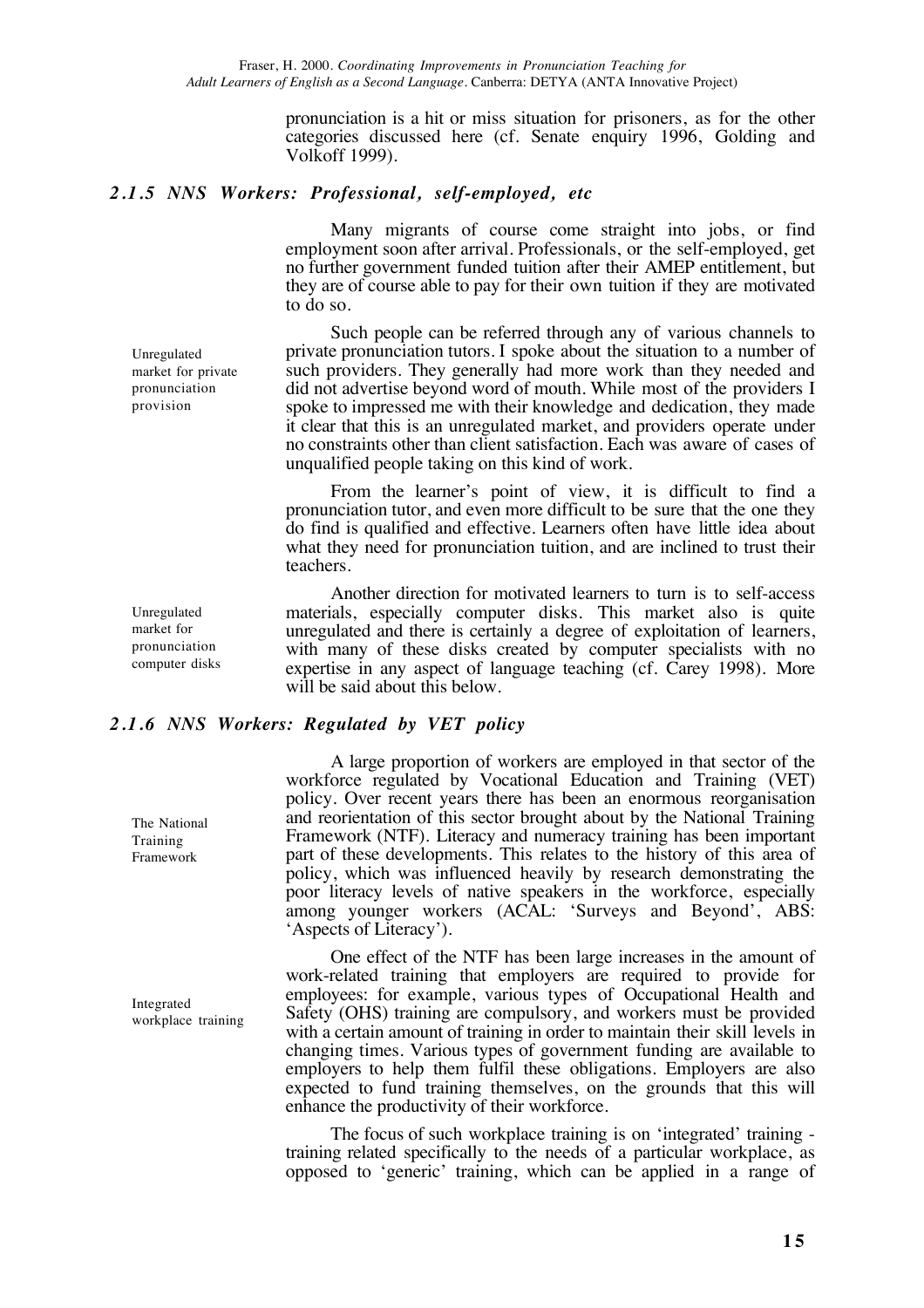different work environments. There is strong interest in flexibility, responsiveness and commercial viability of training, but also in retaining a high degree of regulation, through requirements for training providers' registration, outcomes reporting and general accountability procedures.

Another aspect of the NTF has been the quantification of the skills or competencies required for a wide range of jobs at different levels in different industries. This allows regulation of training provision, both in terms of the ongoing upskilling of the workforce in general, and in terms of the equity of opportunities in the workplace.

This quantification of competencies is done through the creation of Training Packages (TPs). These are not curricula or training materials as such, but lists of competencies against which workers in different jobs can be assessed, and their suitability for the job, or need for training, determined, in line with a range of equity policies.

The production of TPs is done by a number of Industry Training and Assessment Boards (ITABs), each one representing a group of related industries (for example, Australian Light Manufacturing ITAB (ALMitab), Cultural Research Education & Training Enterprise Australia (CREATE Aust.), National Mining ITAB, National Wholesale Retail & Personal Services Industry Training Council (National WRAPS)).

The task of producing a full range of TPs is a large one, still in progress, and indeed expected to be ongoing, as continual revision will be necessary.

Indeed the whole NTF, while generally considered to be on the right track, is very much in its development phase, and there are a number of major concerns about equity and other issues (cf. the current Senate enquiry $6$  into the quality of vocational education and training in Australia, being conducted by the Employment, Workplace Relations, Small Business and Education Committee).

One area of particular concern is the need for assessment of worker trainees against the competencies of TPs, and the need to guard against inequity or discrimination in this process (cf *A Bridge to the Future: Australia's National Strategy for Vocational Education and Training 1998-2003*). The National Reporting System (NRS) has been developed as a calibration tool, and as a way of raising awareness of the many issues of assessment. The National Assessors and Workplace Trainers Body (NAWTB) is producing a large amount of material designed to assist trainers and assessors in their work. They face an enormous task, and are highly aware of a number of quite problematic issues that they face.

Since many workplace competencies either directly or indirectly involve language, literacy and numeracy (LLN) skills, and since concern over the levels of LLN skills in the workforce was one of the main motivations for development of the NTF, LLN has been a primary concern in development of TPs. Considerable guidance has been given to ITABs in the development of TPs over the inclusion of LLN competencies, and the need for assessment and training in LLN in the

Training Packages, and Industry Training and Assessment Boards

Equity and the National Training Framework

Language Literacy and Numeracy policy

<sup>&</sup>lt;sup>6</sup> It is interesting to note that the terms of reference of this very wide-ranging Senate enquiry, which intends to investigate many aspects of equity in the rapidly changing VET sector, makes no reference at all to NESB people, let alone NNSs, as an equity group.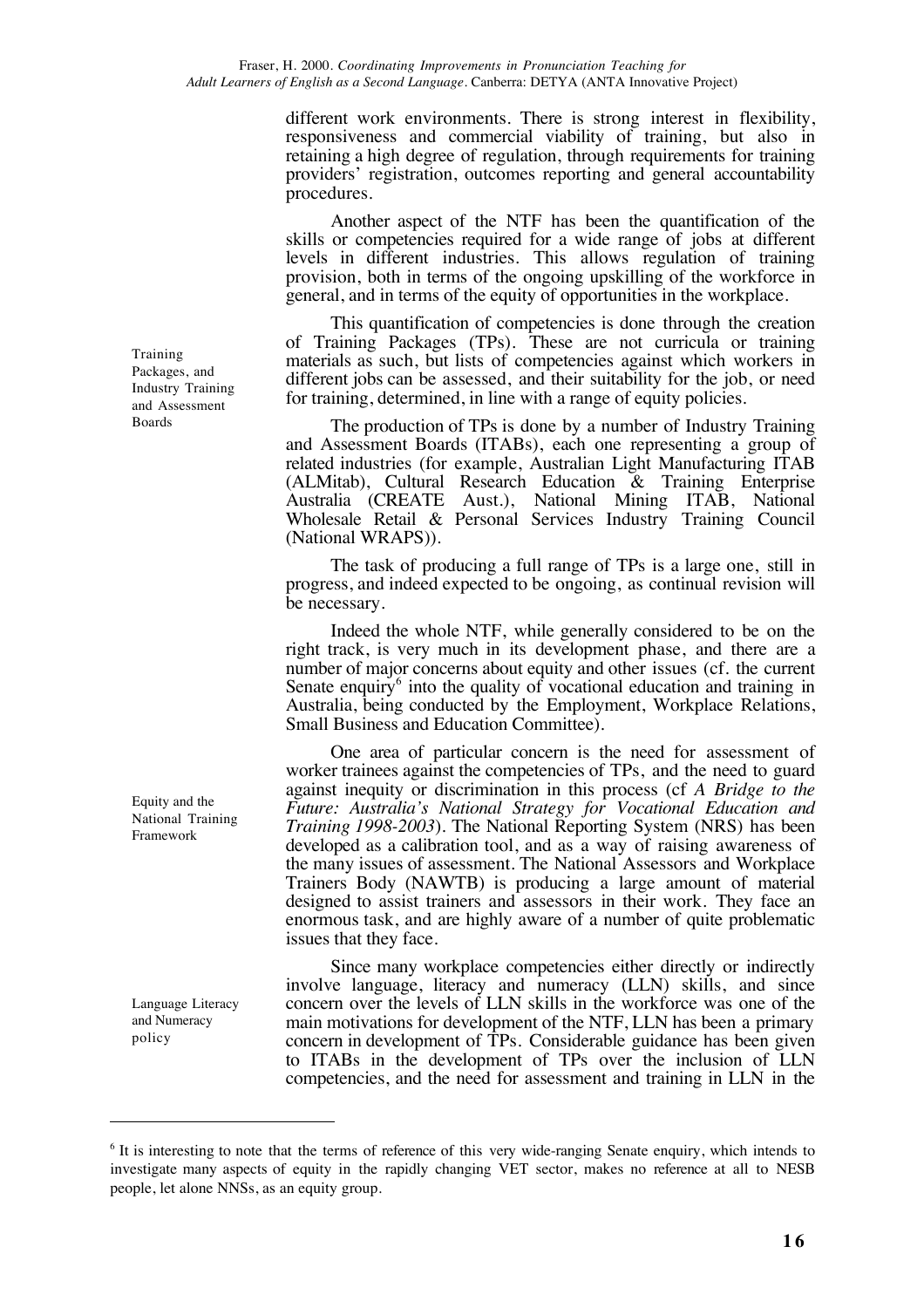> workforce. The Workplace Communication Group (WCG), funded by the Workplace English Language and Literacy (WELL) scheme from 1997-1999, was prominent in providing information and guidance in these areas.

> A number of TPs which benefited from input from the WCG are now considered to be exemplary in the area of LLN provision; as these are becoming better known, other ITABs are encouraged to see the advantages of good LLN coverage in TPs. However, by the WCG's own account, there is still a long way to go in raising awareness among employers of the value of LLN skills, and confidence that training in these areas will have a beneficial effect on the productivity of their industry.

> The main concern of all this work has been with literacy (and numeracy, though that is not dealt with in the present report). The first 'L' of 'LLN' has been a much smaller concern, and even there is not principally interested in oral communication needs of NSs or NNSs, but rather in defining areas in which it is appropriate for languages other than English, or dialects other than Standard Australian English, to be used among workers.

> Fortunately, this does not mean that the language learning needs of ESL workers are entirely neglected - the WELL scheme provides funds through competitive application for work related language and literacy training, and can be used for ESL provision. However, ESL teaching is generally provided in the context of literacy training, which in turn is often integrated with specific training related to a particular workplace - eg. OHS, report writing, manual reading, etc.

> From the ESL learners point of view, this means they are often in mixed classes of native and non-native speakers, where the focus is on content rather on language. This is far from ideal, and can easily result in them getting little benefit at all from the classes, especially if their oral communication skills are low enough that they miss significant aspects of the content.

> There are several good news stories. For example, my interviews informed me of a series of sessions specifically on oral communication provided by Telstra for NNS Call Centre workers. The Star Casino employs a permanent language and literacy consultant who can work on oral communication as she identifies needs.

> The more general picture that emerged from my interviews, however, was that employers were unlikely to give high priority to language issues. At least in some cases, this is not so much through lack of recognition of the problems caused in their industry by poor oral communication skills among NNSs, but rather more to scepticism about the likely returns on any training investment - and indeed it is true that improvement in pronunciation can be a slow process.

### *2.1.7 NNS University students*

Universities fund language courses

Many university students come to Australia from non-English speaking countries specifically for their tertiary education, and all universities provide English language assistance for them, with both preparation courses and ongoing courses and workshops throughout their studies. Although these courses are funded and administered by the universities rather than directly by government, it is useful to look at this sector for comparison with the VET sector which is the focus of the present study.

Slow improvement in industry awareness of importance of LLN in training

ESL is not a separate priority in VET and learners often end up in inappropriate classes

Good news stories

Scepticism about value of language training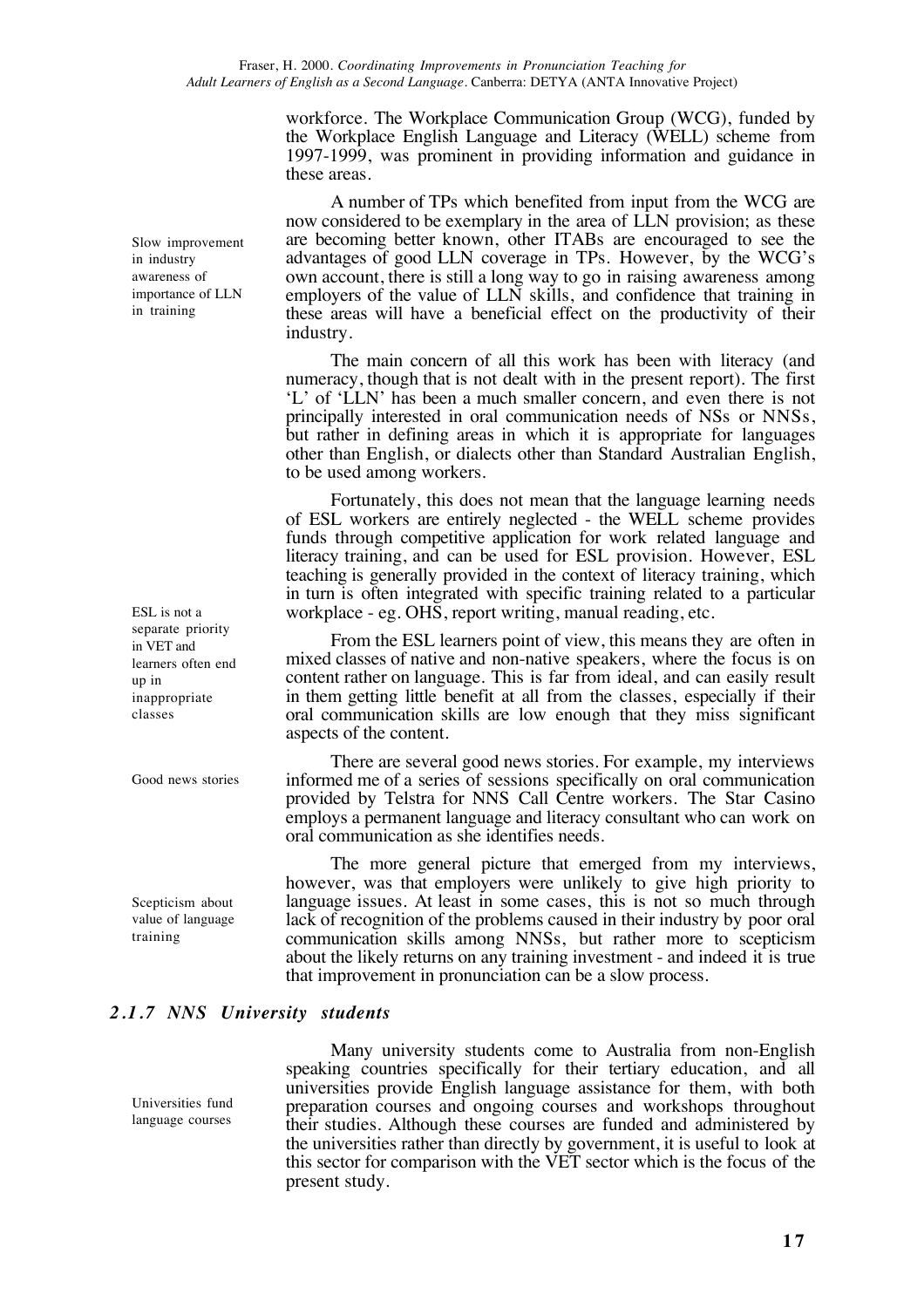> Each university has a language and study skills centre which provides assistance for all students with essay writing, seminar presentation, etc, and most have specialist tuition available for ESL students. This is seen as an important selling point for overseas students and the language centres are in general relatively well funded. Some (eg. Melbourne University) are also starting to provide for-credit English language courses for NNS students, along the same lines as for-credit courses have always been given in languages other than English.

The ESL assistance provided is generally of a high standard. Naturally there is a focus on written communication, but most centres provide at least some help with oral presentations, seminar participation etc. Some of these classes are very progressive, incorporating pronunciation into a general communicative framework, and giving learners practical advice on sociolinguistic aspects such as interrupting, disagreeing, holding the floor, etc (cf. Bartlett et al 1999). While the work done is very impressive, the courses and materials are not easily translatable to the VET context, due to the great differences in background and needs of learners in these sectors.

#### *2.1.8 NNS TESOL students*

Good courses but not suitable for VET sector

> Of the university students, a special but very important group in the present context is the group of overseas students studying to be English teachers when they return to their home countries. As we see below, TESOL courses vary in the extent to which they provide training in how to teach pronunciation. However for NNS TESOL students, the need to acquire intelligible pronunciation to model to their prospective students is at least as great as their need to learn effective techniques of teaching pronunciation.

> The reality is that there is little opportunity within the course to work on their own pronunciation. Lecturers are compromised by lack of time within the curriculum, size and diversity of classes, disinclination to insult students by too much reference to their own poor pronunciation - and a need to maintain a steady stream of these lucrative overseas students. Some staff interviewed expressed a degree of despair as to the likely fate of the future students of these trainee teachers.

#### *2.1.9 ELICOS students*

ELICOS students pay full fees

One large group of learners are those, generally young, students who come to Australia for a short intensive course in English as a foreign language, for which they pay full fees, with a view to returning to their own country with improved English skills for any of a wide range of purposes. These students are catered for by ELICOS centres (English Language Intensive Courses for Overseas Students).

Since this is one of the few groups of learners which can pay for its tuition, many other types of language centre also have an ELICOS centre as a money-making component of their business. For example, most universities have an ELICOS centre as well as a centre for their own overseas students; and organisations such as ACL have an ELICOS component to their work. ELICOS courses generally have a higher proportion of computer-based courses, outings, etc, than others.

Again, though these courses are not regulated by VET policy, it was worth looking at this area for any good practice that could be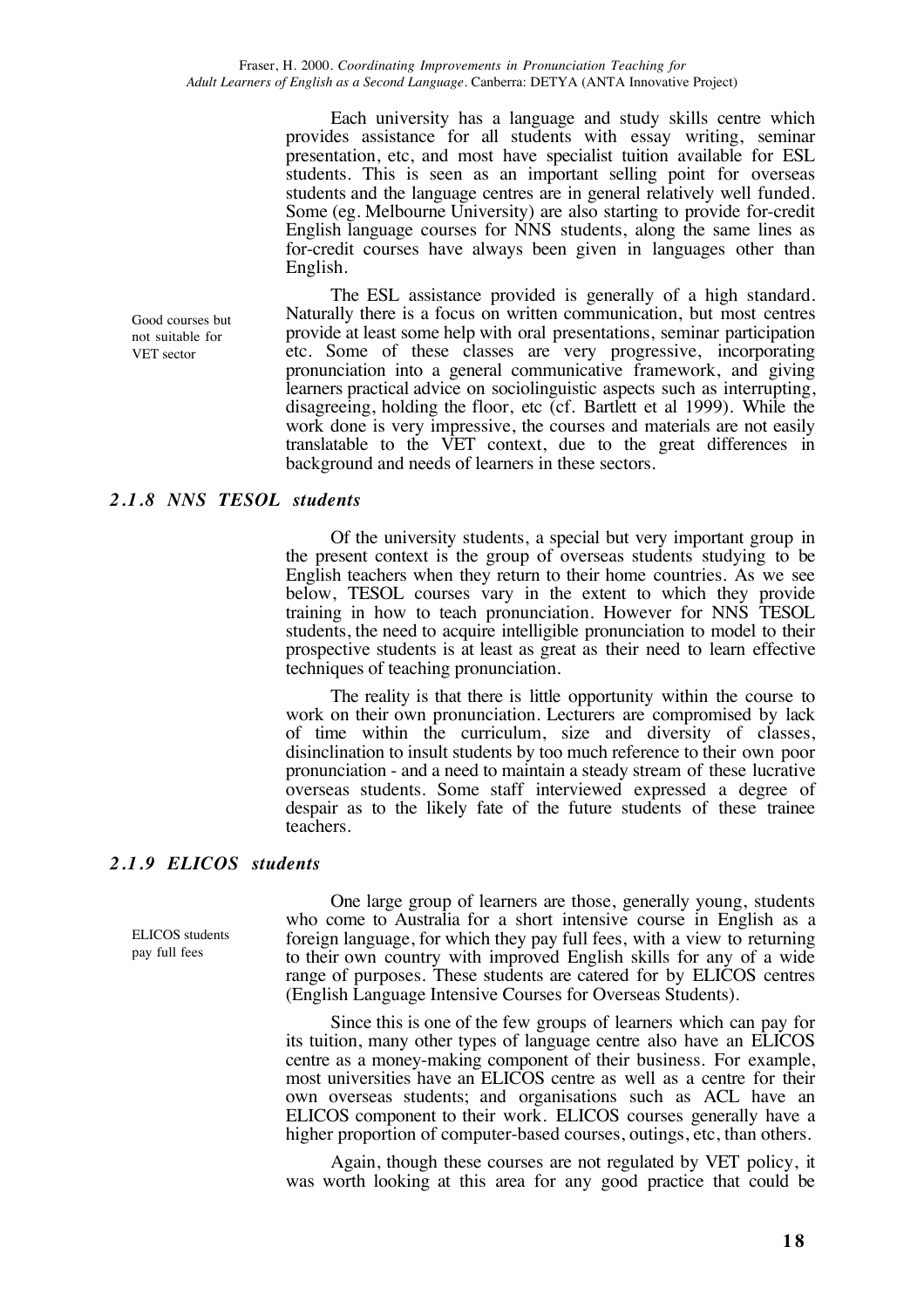> recommended in relation to VET LLN provision - one might assume that the best materials and most effective methods would be used for those learners who pay the most for their courses.

> However I found this not to be the case. As in the public sector, the amount and type of work specifically on pronunciation varies greatly, and individual teachers expressed their lack of confidence and skill in dealing with pronunciation, showing great enthusiasm for the idea of professional development to help them with this area. None of the teachers I interviewed had thought of using computers for pronunciation, though they were widely used for email, internet, etc.

> Many ELICOS students are particularly keen to acquire good English pronunciation and constantly call for more work on spoken English. The fact that these language centres are generally little able to respond to this call (though there are exceptions: eg. I believe the ACL has recently instituted a substantial pronunciation component) reinforces the idea, expanded below, that part of the problem with lack of provision of oral communication skills for ESL learners generally lies in the lack of methods and materials for teachers in this area.

#### **2.2 Research environment**

Much of the policy development described above has been driven by research, and responds to ongoing research, by dedicated centres such as the National Centre for Vocational Education Research (NCVER), the Australian Literacy and Numeracy Research Centre (ALNARC), etc.

A careful search of the databases of these centres however reveals alarmingly little research that investigates the situation of NNSs as opposed to NESBs, or that looks at the needs for oral communication, as opposed to literacy, skills. This is in contrast to the large amount of research which has investigated and documented the effects of poor literacy and numeracy skills.

My efforts to find concrete information about some aspect of the situation of NNSs took me in a number of directions - including an attempt to analyse the throughput of WELL programs for their attention to and effects on NNSs and oral communication. However, the nature of the WELL accounting system, due to a perceived threat to client confidentiality, makes it impossible to do this.

The best concrete evidence on the situation of migrants with ESL needs is provided by the LSIA and other surveys by the Department of Immigration and Multicultural Affairs based on census data. Interestingly however this material is little known in VET circles. It has not yet been thoroughly analysed from a language needs perspective, and has not been fully utilised in developing policy in this area.

In fact, the data in these surveys is not ideal for the purposes of monitoring and developing ESL provision - for a variety of reasons, one of which is that it is based on subjects' self-assessment rather than on objective assessment of their levels and needs. More will be said about this below. However it is certainly better than nothing, and, as shown, provides strong support for the findings of the present informal research.

Almost no policy research on NNSs oral communication problems

ELICOS tuition in general not better than publicly funded tuition

LSIA is useful but not ideal - and little known in VET sector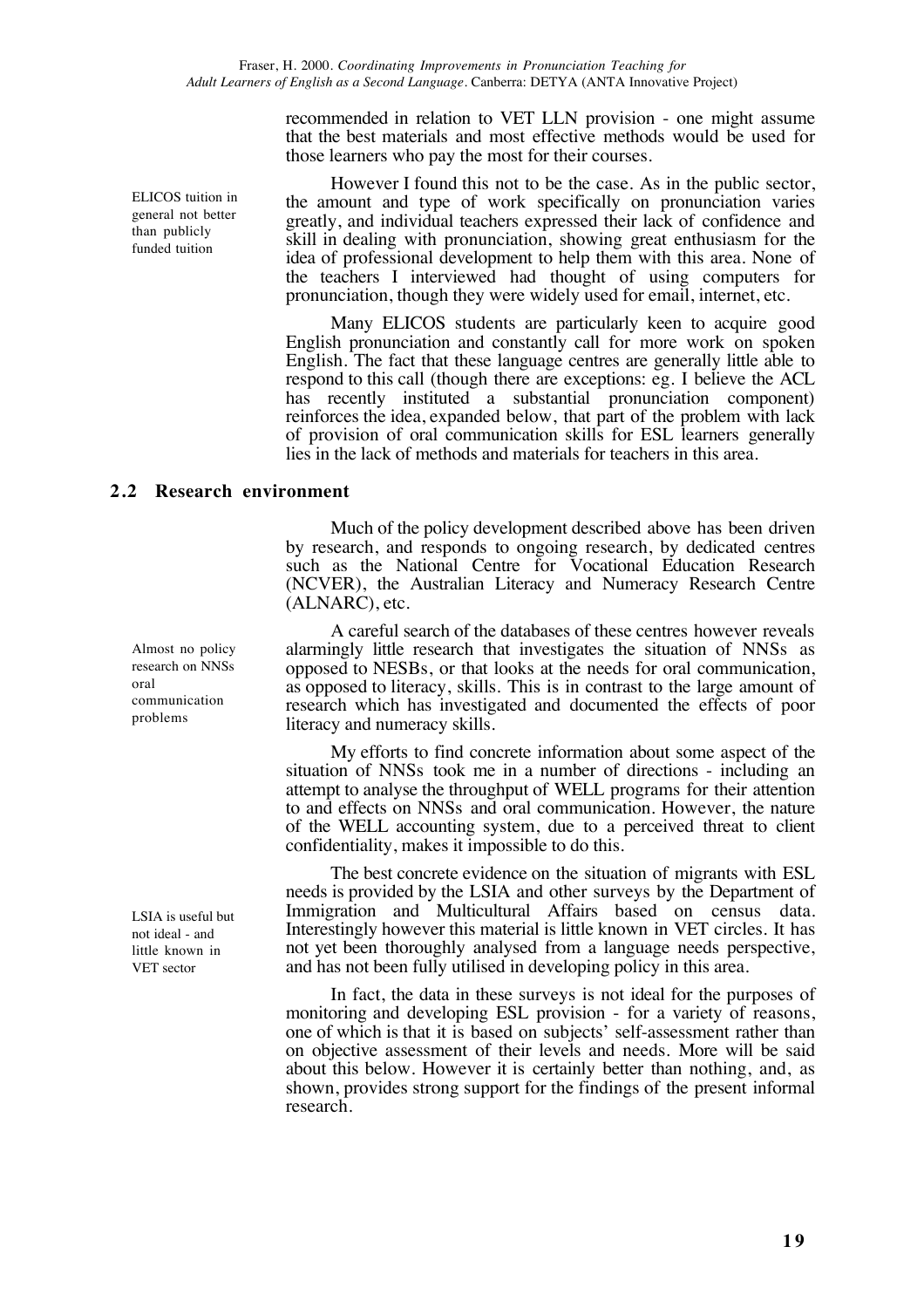#### **2.3 Conclusion**

The conclusion from the above discussion can only be that there is a great need for oral communication tuition - but that this need is being met haphazardly. Though their main need may be for oral communication tuition, ESL learners may find themselves in literacy classes, or OHS classes, with NSs, in which they will find the proceedings difficult to follow precisely because of their unmet language needs. They may find themselves in ESL classes with a teacher who lacks confidence and skill in teaching oral communication, or in a class with a very skilful teacher who lacks time and resources to give attention to that learner's particular needs. Only the few, it seems, will end up in a class where their needs can be effectively met.

Maybe the situation we have is 'just the way it is', and first generation immigrants will always have a tough time with language and all that flows from it? I strongly believe that this is not the case. The fact that some learners attain good pronunciation relatively quickly, and some teachers are very effective in helping them, suggests possibilities. What is needed is a greater understanding of the needs of both learners and teachers, and a greater commitment to provision of these needs.

### **3 Background on second language pronunciation**

### **3.1 Why is pronunciation so difficult to learn?**

Noticeable accent likely for people who learn English after 6 years old

Risk of intelligibility problems in those who learn after about 18

If we learn a second language in childhood, we generally learn to speak it fluently and without a 'foreign accent'; if we learn in adulthood, though we may attain considerable fluency and versatility, it is very unlikely that we will ever attain a native accent. The exact cutoff age differentiating these two scenarios is debated, and depends on a complex of factors. It was for some time accepted that the cut off age was around 13, and hypothesised that it had something to do with puberty. This link is now less accepted: recent American research (see Strange 1995) presents evidence that learning a new language even after the age of 6 will leave one with a slight but noticeable non-native accent.

However, the present work is concerned not with the noticeability of an accent, but with its intelligibility. General observation suggests that it is those who start to learn English after their school years who are most likely to have serious difficulties in acquiring intelligible pronunciation, with the degree of difficulty increasing markedly with age. This difficulty has nothing to do with intelligence or level of education, or even with knowledge of English grammar and vocabulary. A NNS university professor can have as much difficulty with pronunciation as anyone else. Many NNSs can read and write English at a higher level than their pronunciation would suggest. (The reverse situation of course can occur, depending on the person's English-learning history, but anecdotally seems to be less common among the learners studied during the present research - backed up by statistics (VandenHeuvel and Wooden 1999) showing that reading and writing skills are generally at higher levels than speaking skills among immigrants to Australia.

Of course there is no simple answer to why pronunciation is so difficult to learn - indeed there is a whole range of theoretical perspectives on the question. In what follows I present some ideas that are widely accepted among scholars who study second language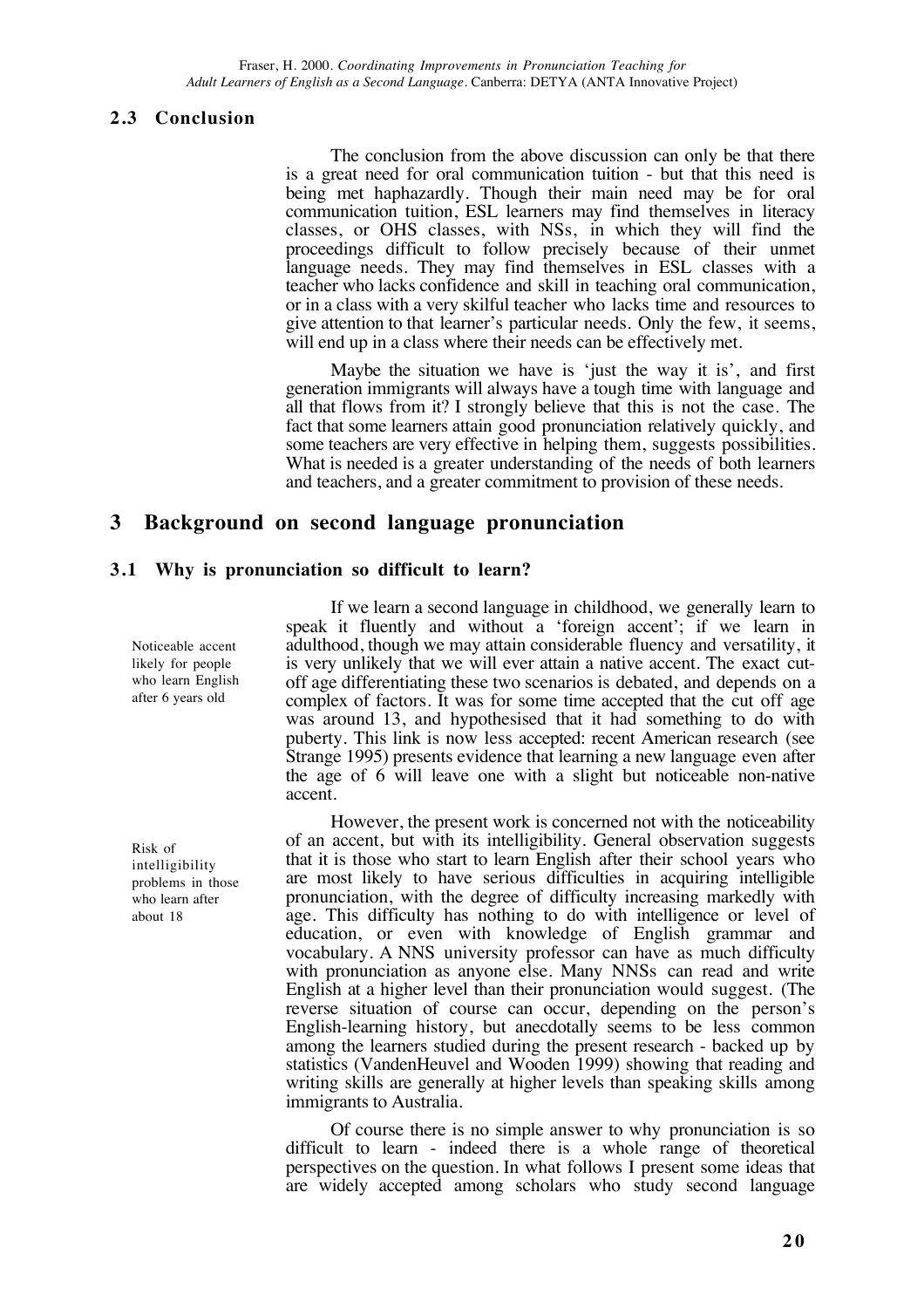> pronunciation, rather than one particular theoretical perspective on the issues.

The cause of foreign accent is cognitive, not physiological

What is generally accepted among psycholinguists and phonologists who specialise in this area, is that the difficulty of learning to pronounce a foreign language is *cognitive* rather than physical, and that it has something to do with the way 'raw sound' is categorised or conceptualised in using speech.

Put more simply, *if you want to change the way a learner pronounces words, you have to change the way they think about the component sounds of those words*. This goes not just for individual sounds, but for bigger elements of speech, such as syllables, stress patterns and rhythm.

Several 'commonsense facts' about second language pronunciation are incorrect

I will say more about this shortly, but first there are a few points that need to be made very clearly. There are several 'facts' which are widely believed as part of the 'commonsense' view of accents and how to 'cure' an accent, but are actually quite erroneous (cf. Beebe 1987). Some of these erroneous ideas are so deeply ingrained that people find it very challenging to be presented with a different view. I would like to take a few moments to discuss them.

#### *3.1.1 Some common misconceptions about second language pronunciation*

It is *not* the case that learners pick up English pronunciation if they are musical and don't if they are not, and that explicit tuition makes little difference

> It is widely believed that pronunciation skills are related to musical skills. However no link between musical ability and pronunciation ability has been demonstrated, and there are large numbers of people who have one of these 'natural talents' but not both. Second language pronunciation is a cognitive skill, for which some people may have more natural aptitude and/or interest and motivation than others, but which everyone can learn to a certain degree if given appropriate opportunities.

#### It is *not* the case that ESL learners are like the deaf, or like those with a speech pathology, and need similar help

Second language pronunciation problems are different from problems of deafness or speech pathology

talent

The superficial similarities of the difficulties these groups have with pronunciation stem from very different causes. In particular, deaf people, or those with a speech pathology, are or are becoming native speakers of English; they are not learning English pronunciation from a position of already having native speaker knowledge of the sound system of another language. The main problem that second language learners have with pronunciation has to do with their need to *change* a conceptual pattern appropriate for their first language that they have internalised in childhood. NSs who are deaf or have a speech pathology do not have this cognitive problem to overcome.

 It is *not* the case that learners are best helped if they are able to 'see' speech, whether in articulatory or acoustic form

> Learners need help in categorising or conceptualising sounds in a way appropriate to English (and very different from what they are used to doing for their native language). Simply seeing a speechwave or a diagram of the articulation of a sound, however 'animated' and

Pronunciation ability is not related to musical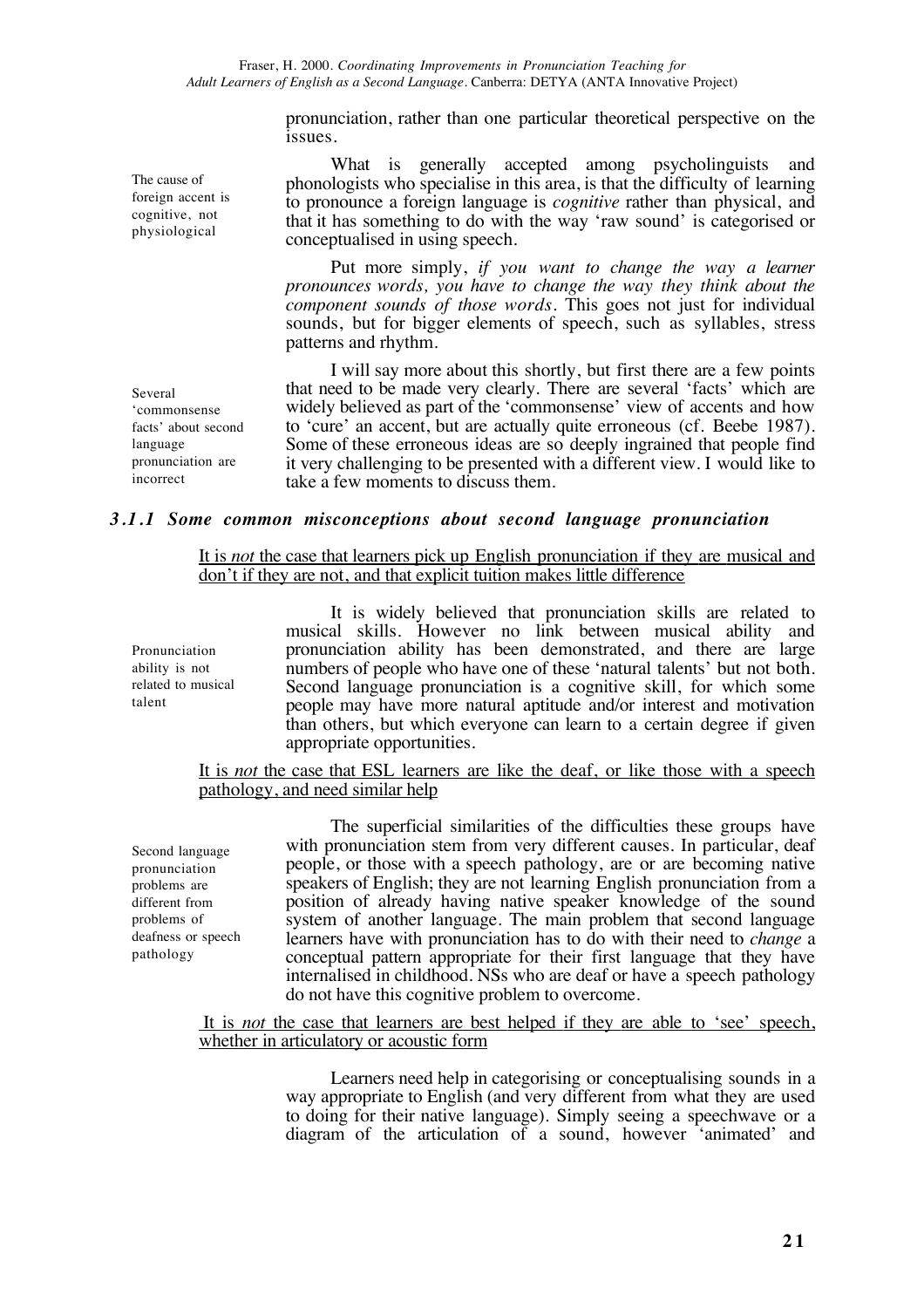'Seeing' speech doesn't help unless learners are also helped with cognitive aspect

however accurate<sup>7</sup>, will not help them unless they are *also* helped to understand what features of the sound are significant, and given appropriate ways of thinking about the sound so that they can reproduce it.

In fact it will be difficult for most learners - indeed for most teachers - to relate a speech wave<sup>8</sup> or articulatory diagram to the auditory quality of the sounds - for exactly the same reason that instruction in terms of the detailed physiology of required shoulder movements is unlikely to help an aspiring tennis player perfect her stroke. In the case of the tennis player, what helps is instruction in how to *think* about the actions, eg. 'think about hitting it *beyond* the baseline', 'keep your eye on the ball'.

Since people generally think about sounds in terms of their auditory quality, rather than directly in terms of their articulation or acoustics, the key is to find ways of describing the auditory quality of sounds that makes sense to the learner.

There is a major role for the use of computers in helping learners with pronunciation - but it is not the role of displaying speechwaves with no guidance as to how they should be read.

#### It is *not* the case that learners have an accent primarily because they 'transfer' the sounds of the native language to English

The notion of 'transfer' as the 'cause' of accents and the key to helping learners with pronunciation has been seriously questioned by specialists for at least two decades (cf. Gass et al 1989, Bohn 1995, among others). Though there is some validity to the 'transfer' idea, it is only useful in an elaborated form which requires a good understanding of its limitations and ramifications. A simplistic idea that learners are transferring sounds from their native language to the new language is a hindrance rather than a help. It is unfortunate that so many teachers, as well as the general public, still hold so strongly to a simple notion of transfer.

#### It is *not* the case that accent is caused by an inability of speakers of other languages to produce the sounds of English.

This is not to say that there are not individual sounds in English, or more especially combinations of sounds, that are difficult for learners from different backgrounds to produce. It is to say that this difficulty is a relatively minor aspect of intelligibility, and certainly not the main cause of the accent.

Firstly, individual sounds are not in themselves very important to intelligibility. After all, many native speakers, or fluent NNSs, pronounce individual sounds differently from the norm, with no

'Transfer' is a useful notion - but only if its complexities are understood

Some English sounds *are* difficult to produce…

 $<sup>7</sup>$  Many of the diagrams and animations used on computer disks are very far from accurate. The good thing is that</sup> since speakers have virtually no ability to conceptualise what goes on behind their tongue tip anyway, accurate or inaccurate information is about equally effective.

<sup>&</sup>lt;sup>8</sup> In fact, as any phonetician knows, speech waves are completely useless for comparison of a model with a learner's pronunciation, as they do not equate with relevant auditory aspects of pronunciation: two utterances which sound identical can have very different speech waves, and vice versa. To have a useful visual representation of speech, it is necessary to produce spectrograms (commonly but erroneously known as voiceprints), which require serious training to read properly.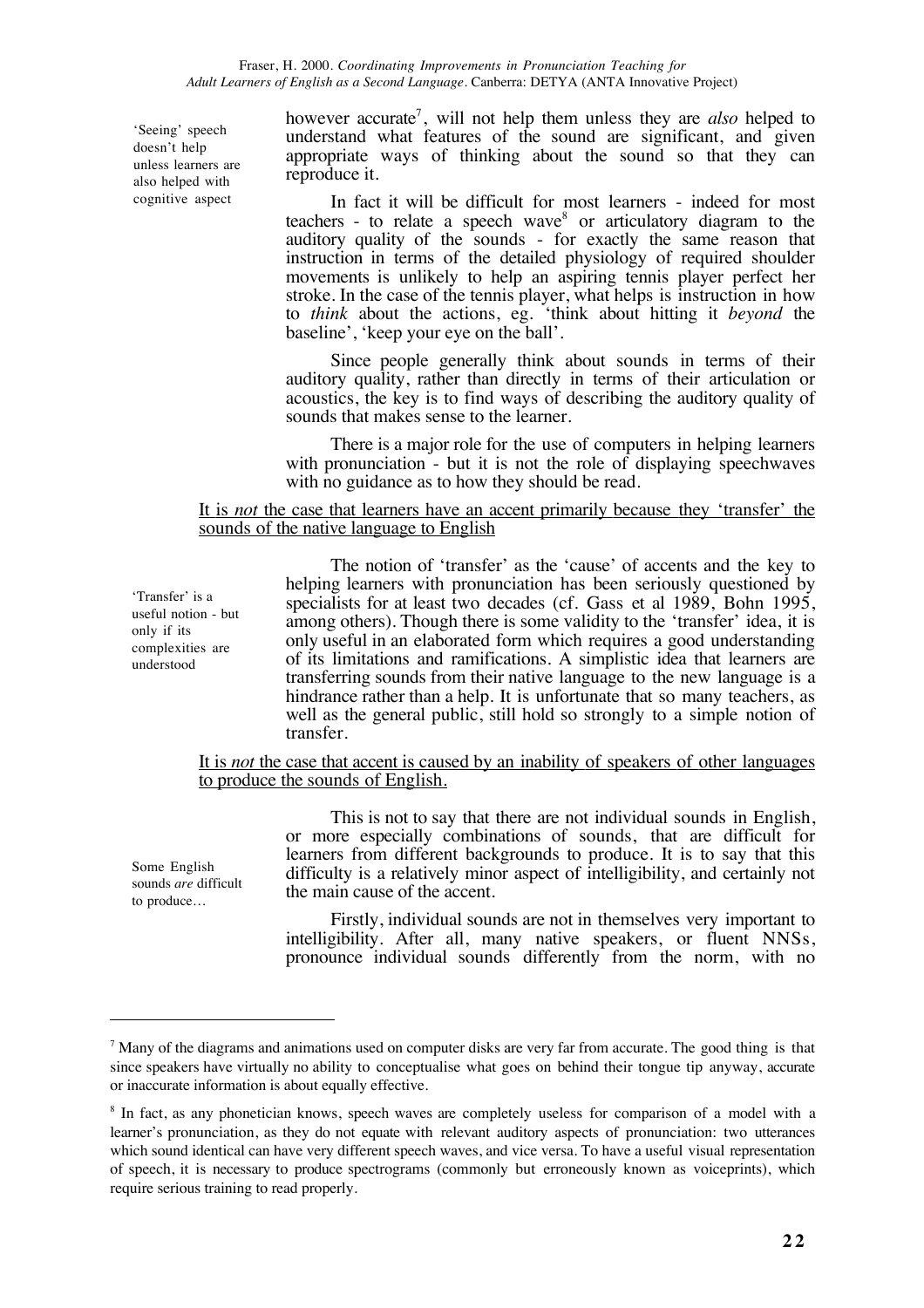…but individual sounds are not very important to intelligibility

Often learners *can* say the difficult sound - if they *think* about it differently

problems for intelligibility. A learner with good stress and intonation and poor pronunciation of, say, 'th', is very easy to understand.

Secondly, in many of the cases in which a learner seems to have trouble pronouncing a particular sound, it is easy to demonstrate that the learner commonly pronounces a perfectly acceptable version of the sound in another context. Consider for example a German learner of English who has difficulty with the 'v' sound in 'very' etc - and yet the sound of the German 'w' is virtually identical to English 'v'. The same goes for the classic case of 'r' and 'l': it is certainly not the case that learners cannot produce these sounds; in almost all cases, they can produce perfectly acceptable versions of both sounds. The problem is that they do not have concepts of them as separate sounds<sup>9</sup>, but rather think of them as indistinguishable variants of a single sound. Another classic case is the English vowel sound of words like 'bird', 'term', with which Japanese and other learners often have a lot of difficulty: that difficulty is not in producing the sound, which they can easily do if thinking about it as a non-speech sound. The difficulty is in developing a concept of the sound that they can use as a vowel in words.

As a final example, consider the notorious 'final consonant problem'. Even this is not primarily a problem of articulation. Consider a sentence like 'Put it back up' - bound to be difficult for speakers of languages like Thai which have a limited range of consonants in word final position. The difficulty such a learner has in imitating an English pronunciation of this sentence is caused by the *cognitive interpretation* of the relevant sounds as being 'word final'. The sentence as it is produced is a continuous flow of vowels and consonants. The pronunciation of the last three sounds of this sentence, '…ck up', is highly similar to that of the word 'cup' - and yet such a learner will have great difficulty with the former and little difficulty with the latter.

### *3.1.2 Pronunciation as cognition*

Let us now consider the cognitive aspects of pronunciation a little further.

Speech 'in itself' is continuous and unsegmented, as we hear when we listen to a language we do not know; speech as we hear it when we do know the language, is segmented into discrete units, of words, syllables and sounds (or letters, for the literate), and these segments are nameable according to the sound system and writing system of our native language. This segmented nature of speech is a product of our language-processing skills, not a property of speech itself. That is why a language you do not know seems to rush by in a continuous flow, whereas to its speakers, it is an orderly sequence of meaningful elements.

What is interesting is that speakers of different languages do this segmentation and labelling of the continuous flow in quite radically

Perception of words depends on categorisation of sounds

<sup>&</sup>lt;sup>9</sup> Any more than English speakers have concepts of their initial and final 't' sounds as being 'separate sounds' though they are phonetically quite different, as we see below. The very fact that we have separate terms for 'r' and 'l' but not for these quite radically different 't' sounds, shows the problems for learners of using English-based descriptions of sounds.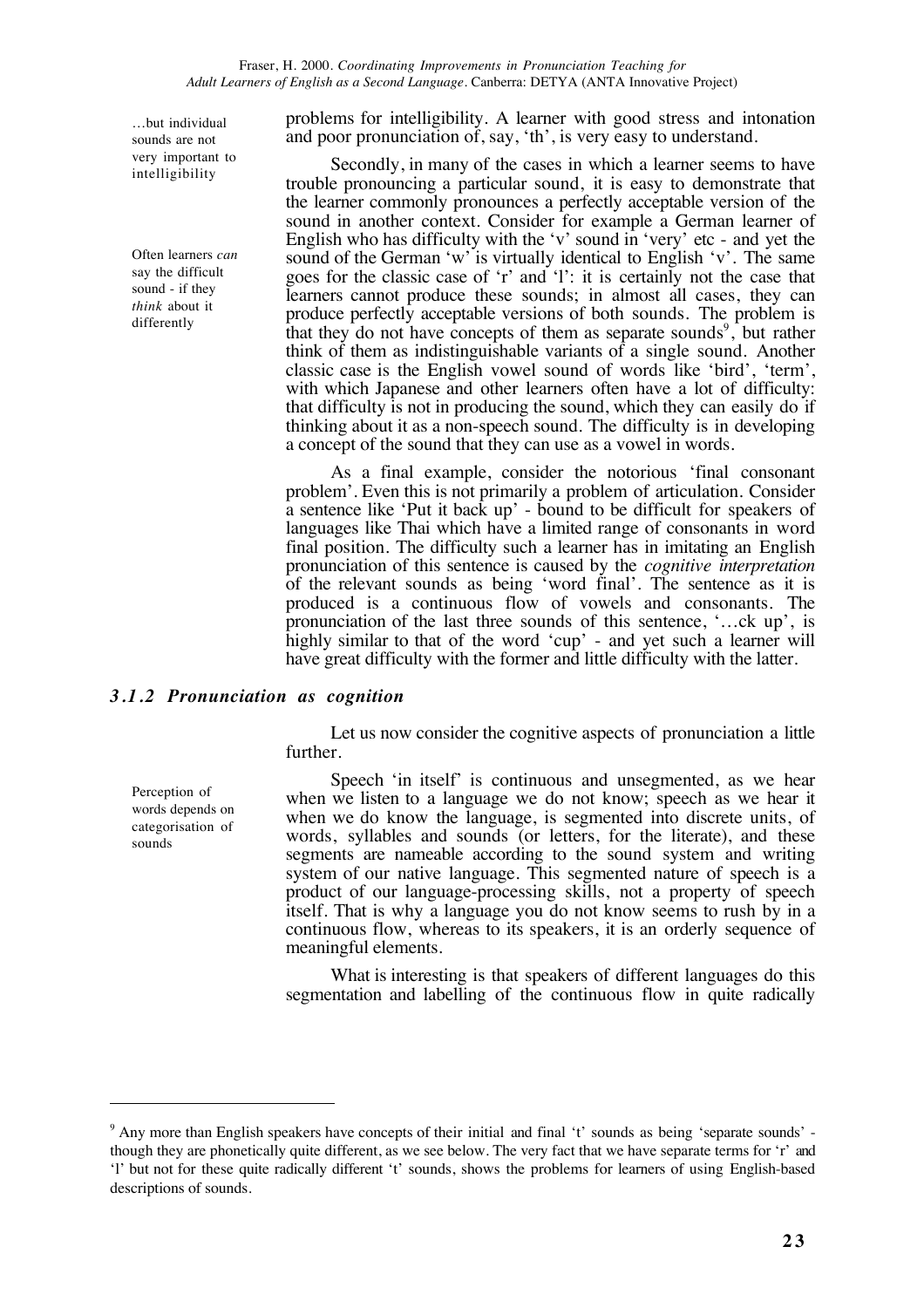Learning a language imposes a particular way of categorising sounds

Small sound differences the NS doesn't even notice can cause confusion to the NNS

 $\overline{a}$ 

different ways, depending on the sound system and the writing system $10$  they have learned.

Once one has been inducted into a language, it is extremely difficult to hear speech in that language as 'raw sound' any more. Rather one hears it primarily in terms of the discrete units of the language one has learned - so much so that it is hard to imagine any other way of hearing it. But indeed there often are very different ways of hearing the sounds of a language, which can seem very surprising to someone who has never made much of a study of this phenomenon.

It is as if, when we use our mother tongue, we buy our efficiency in communication at the expense of a loss of sensitivity to other possible ways of hearing the sounds. Regaining that sensitivity can take years of work - and indeed is arguably impossible to fully accomplish.

A very brief example might help to clarify this point. Consider a learner who has difficulty distinguishing the pronunciation of 'bat' and 'bad'. The most natural thing for an English speaker to do to help is to exaggerate the pronunciation difference by saying 'baddddd, duh, duh, duh', and 'battttt, tuh, tuh, tuh', then give the learner practice with 'd' and 't' in isolation and in a range of words and phrases.

The problem is that in this kind of practice, the relevant sounds are isolated from the original words. In naming the letters<sup>11</sup>, the English speaker changes their pronunciation in ways that are so natural as to be barely noticeable, even when it is pointed out. These changes are associated with the change of the letter in question from being word final to being word initial.

What the NS does not notice is that the pronunciation of sounds like 'd' in English is quite different when they occur word initially and word finally. Even more importantly, the NS does not realise that the sounds 't' and 'd' when they occur word finally in English are virtually identical: the difference between words like 'bat' and 'bad' is not primarily a difference in the pronunciation of 't' and 'd' at all - it is a difference between a short vowel and a long vowel. The learner would have been much more helped by being encouraged to lengthen the vowel in 'bad' than to exaggerate the 'd' - especially if they already have a tendency to add 'extra' vowels to the ends of words $12$ .

This is an isolated example, and should not be taken to imply a universal 'method' of teaching pronunciation. It is intended to give an example of how very 'obvious facts' about English can be mistaken and misleading if imparted insensitively to learners. The point is that

<sup>&</sup>lt;sup>10</sup> Note that though it is common to 'blame' writing or spelling for learners' misconceptions of the sounds in the new language, the categories of any writing system (though in the case of a language with a spelling system as irregular as English this can be hard to believe) are given primarily by the categories of the *sound* system of the language it represents. It is the sound system, even more than the writing system, that affects the way speakers think about sounds. This is hard to explain briefly here, but is very important in understanding pronunciation. Though one may attempt to 'escape' the traps of English spelling, it is much more difficult to 'escape' the traps of the English sound system.

 $11$  English letter names and sounds tend to put the consonant first and follow it with a 'carrier' vowel, eg. 'bee, see, dee', 'buh, cuh, duh'. This is by no means universal, and it should not be assumed that a learner will automatically equate 'cuh, ah, tuh' with 'cat' in the way that seems so natural to English speakers.

 $12$  It is important also to do this without full explanation to the learner. Telling a learner, especially a beginner, that the 'd' at the end of 'bad' is like a 't' will make things more difficult, not easier.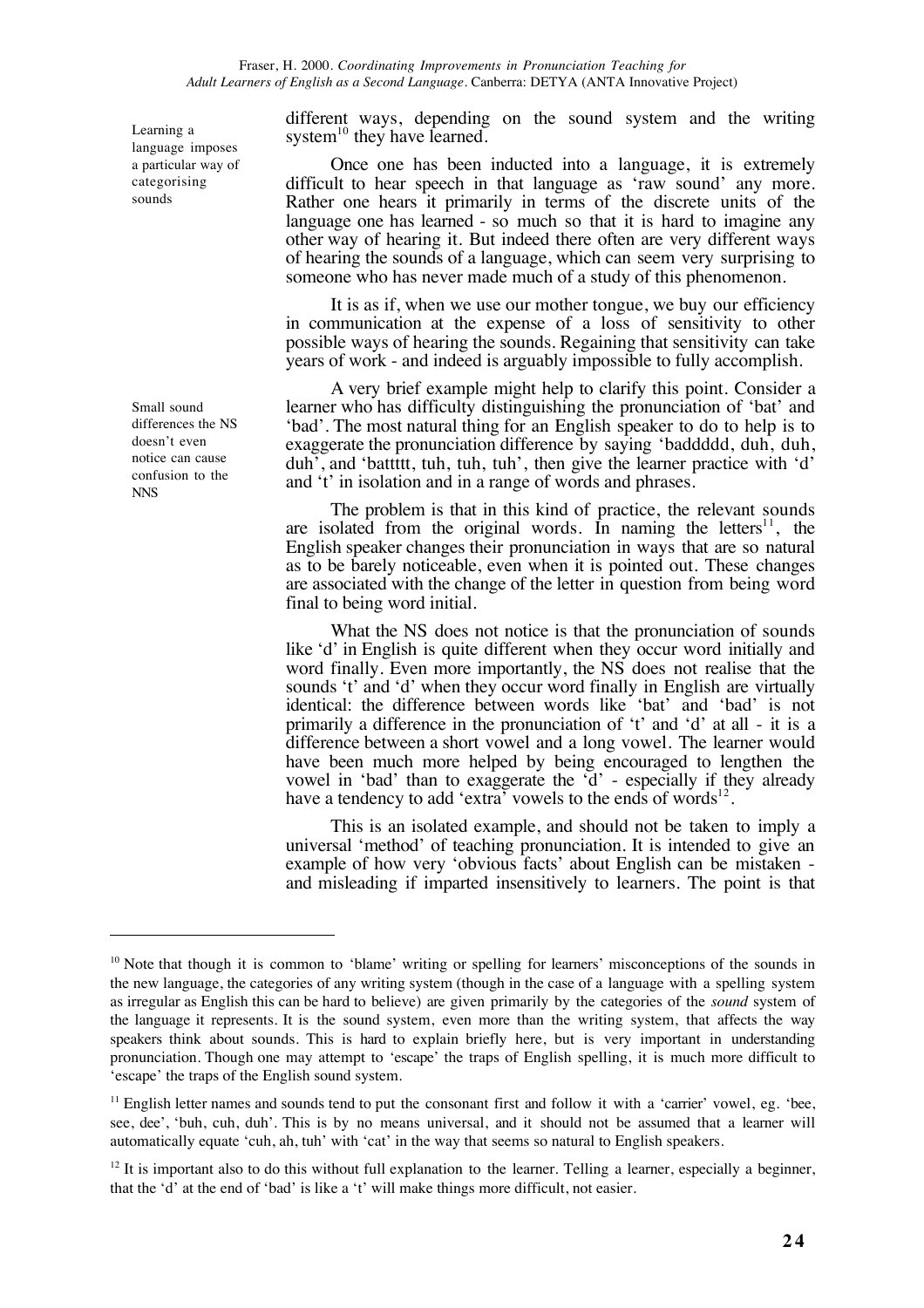> there is often a difference between what sounds are like, and how they are conceptualised.

> It is this difference in ways of conceptualising sounds that is at the heart of the problem of learning to pronounce a new language much more so than inability to pronounce particular sounds. The problem in learning to pronounce a new language, then, has to do with the difficulty of reconceptualising sounds.

> Although it is not necessary for language learners to have detailed awareness of what goes on in speech perception and production, it is an advantage for them to have a greater awareness of the way sounds can be conceptualised differently than a monolingual person. A minority of people can do this 'naturally'. Most need some help with this, even when in the 'luxurious' situation of being surrounded by the target language.

> Similar observations apply to the larger units of speech, such as syllables, stress patterns and rhythm, although demonstration of this is too complex for the present context.

#### *3.1.3 Pronunciation as skill*

Another factor is the need for practice

Another factor that makes pronunciation difficult to learn is the skill component. Because pronunciation is not just a knowing-that, but a knowing-how, it requires practice and skill development. Though children are used to practising skills of many kinds, adults often find themselves unable or unwilling to do this, and need sensitive help.

#### *3.1.4 Pronunciation as communication*

Personal identity issues are also relevant

Because speaking is much more than simply transferring information, people grow into particular manners or styles of speaking which are very much part of their personal identity. Just as most native speakers without a theatrical bent find it awkward to adopt a way of speaking different to their own natural style, so it can seem very 'false' to speak in a style appropriate to another language. This is not a problem if it results in a learner acquiring the new language 'with an accent'. It is a problem if it results in the learner being unable to control the aspects of the new language which are actually information-bearing, as opposed to conveying personal style.

#### **3.2 What learners need**

Learners need a communicative method …

… not details about the articulation of sounds

Learners need to be taught pronunciation, as all other aspects of language, in a communicative method. Though communicative methods for teaching vocabulary, grammar and pragmatics have been around for decades, there has been little development of a communicative method for pronunciation teaching. We consider here some aspects of what is involved in a communicative approach to pronunciation.

Note that one thing learners need is teachers with confidence to assure them that the communicative methods do fulfil their needs. Some learners, themselves subject to the erroneous but common beliefs discussed above, believe that what they need is instruction in the articulation of specific English sounds. Some teachers I interviewed justified a focus on articulation with reference to the learners' desire for this information. While there is nothing wrong with providing the information requested, lessons based mainly on articulation are unlikely to be effective.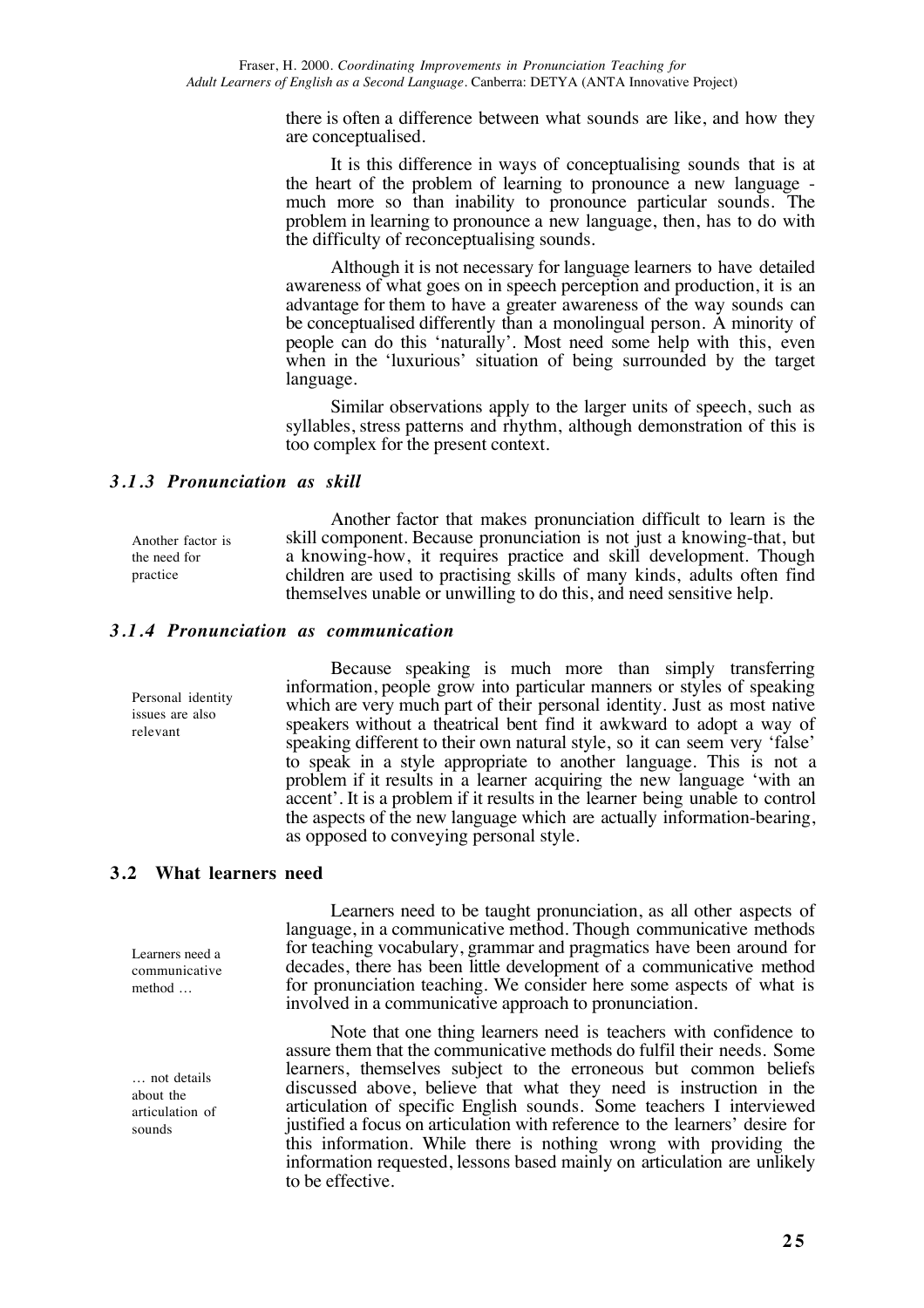#### *3.2.1 Conversation*

Learners need lots of real conversation with native speakers

What learners most want (cf. Willing 1993, Volkoff and Golding 1998) - and what will help them most (Kendrick 1997) - is plenty of authentic conversation practice (cf. Burns and Joyce 1997), supplemented by expert guidance on how to understand and correct their mistakes. Teachers can help with strategies for how to initiate and maintain conversation with native speakers outside the classroom, but ultimately this is something that learners have to do themselves. They can be greatly helped or hindered in this by the attitudes of the native speakers with whom they interact. Native speakers who encourage conversation, and are not themselves awkward in cross cultural communication, are one of the biggest boons a learner can have.

#### *3.2.2 Drilling*

Learners need practice and repetition of useful phrases

Learners also need considerable drilling and repetition - but this must directly exercise the speech that they will actually use in real life. Old fashioned drilling of sounds and minimal pairs, or more modern practice with chants and tongue twisters, is useful only in so far as it is directly related in the learners' minds with the speech that they will actually use outside the classroom.

### *3.2.3 Expert guidance*

Learners need to change the way they (subconsciously) think about English sounds

Learners need teachers who understand the different ways that they hear English sounds

Learners need appropriate, not technical, descriptions of sounds

 $\overline{a}$ 

Essentially what learners need to do to pronounce a new language in a way that is easily intelligible to its native speakers, is to stop thinking about speech in terms of the categories of their first language, and start thinking about it in terms that are appropriate to the new language. If they can do this, even though the exact realisation of some of the sounds is likely to be a bit 'foreign', their meaning will be evident.

Learners are most helped by teachers who themselves can appreciate and imaginatively explore what the sounds seem like to learners, gradually leading them to more appropriate ways of thinking about English pronunciation. Indeed some of the most gifted teachers are probably those who are themselves good at pronunciation, and have an openness to hearing sounds in different ways $\frac{13}{13}$  discussed above but this in itself is not enough for teachers. It is also necessary to be able to articulate what one does. This requires understanding of crosslanguage - as well as English - phonetics and phonology, and of speech perception and production (psycholinguistics). It also requires an ability beyond simple reproduction of this knowledge in technical terms, which are unlikely to be meaningful to learners.

Where a learner has difficulty in pronouncing specific sounds or sound sequences of English, they need *appropriate* description of how to *think* about the sounds, in terms they can understand and 'latch on to'. They need to be terms based on the way the learner thinks about the sounds, not the way English speakers do.

A variety of 'tricks' can be found for most learners.

 $13$  It is this ability that is perhaps the origin of the myth that 'musical talent' is the basis of second language pronunciation skills.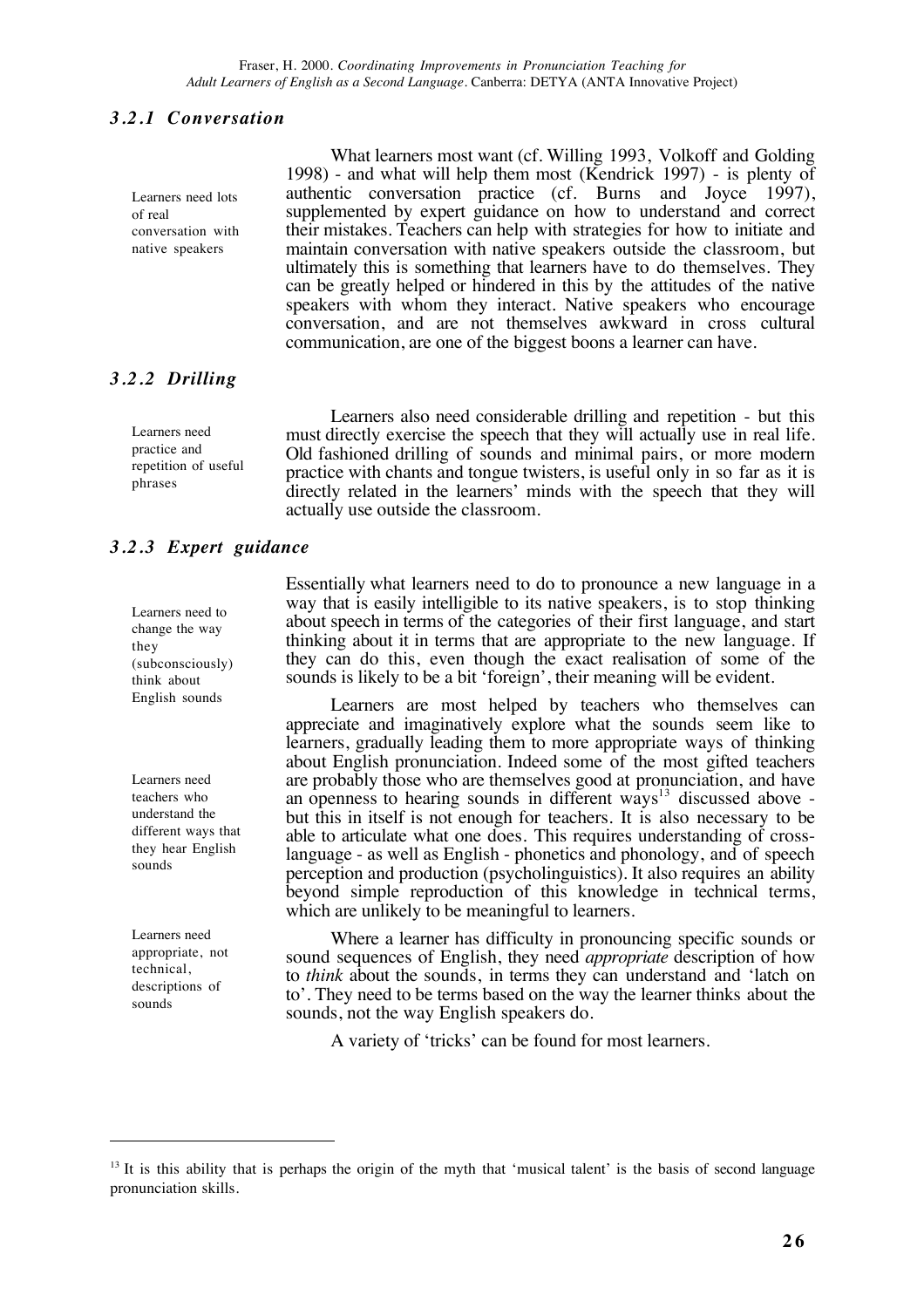#### *3.2.4 Critical listening*

Learners need to listen often to their own speech, with guidance as to good and bad aspects

Learners also need ample opportunity to listen to their own speech and that of fellow learners in comparison with that of native speakers, and to learn to distinguish the aspects of learner pronunciation that make comprehension difficult for NSs. Listening to your own speech as you are speaking is very difficult. So is discussion of particular aspects of the pronunciation of a phrase or sentence which has just disappeared into thin air.

For these reasons it is essential for learners and teachers to work with recorded voices, so that the speech they are discussing is external to both of them, and can be referred to objectively without distortion (of the 'baddddduh' type discussed above). Computer technology makes this type of recording and play back extremely easy - yet few of the teachers I interviewed used even the simplest computer sound editors. More used tape recorders, though not always in the most useful ways.

#### **3.3 Conclusion**

What learners often get, when they get pronunciation teaching at all (see above), is far from the ideal just outlined. In the next section we look at pronunciation teaching from the teachers' perspective.

### **4 Current Status: Who gives pronunciation tuition?**

#### **4.1 General ESL teachers**

As stated above, most tuition in oral communication is given by general English language teachers (as opposed to specialist pronunciation teachers, who will be looked at in the next section). There is considerable movement of individual teachers between the TAFE, AMEP, and ELICOS systems, and in general teachers in these organisations are rather similar in their outlook and characteristics - so they can be treated as one group for the purposes of the present  $discussion<sup>14</sup>$ .

All of these institutions currently operate under tight financial constraints: the AMES has been \*\*\*\*sed, the TAFE system suffers from severe and continuing funding cuts, and ELICOS centres are commercial operations – which, since much of their clientele comes from Asia, suffered greatly in the recent Asian crisis, the effects of which are still being felt.

The majority of the teachers I interviewed impressed me with their awareness of their students' problems with oral communication, their belief in the importance of pronunciation as a component of language classes, and their willingness to spend time and effort investigating ways to help.

They also impressed me with their frustration at the difficulty of providing effective help for learners, their sense of 'not knowing enough' about the topic, and their expression of the serious constraints of the situation under which they were working.

Difficulties for teachers in all sectors caused by funding constraints

ESL teachers' dedication and willingness to help learners

 $14$  There may to be some qualitative differences in the teachers in the university study skills sector in terms of their background, type of students, research orientation etc, but this was not analysed in any way and is merely an impression. Comments from those teachers are also taken into account in the writing of the present report.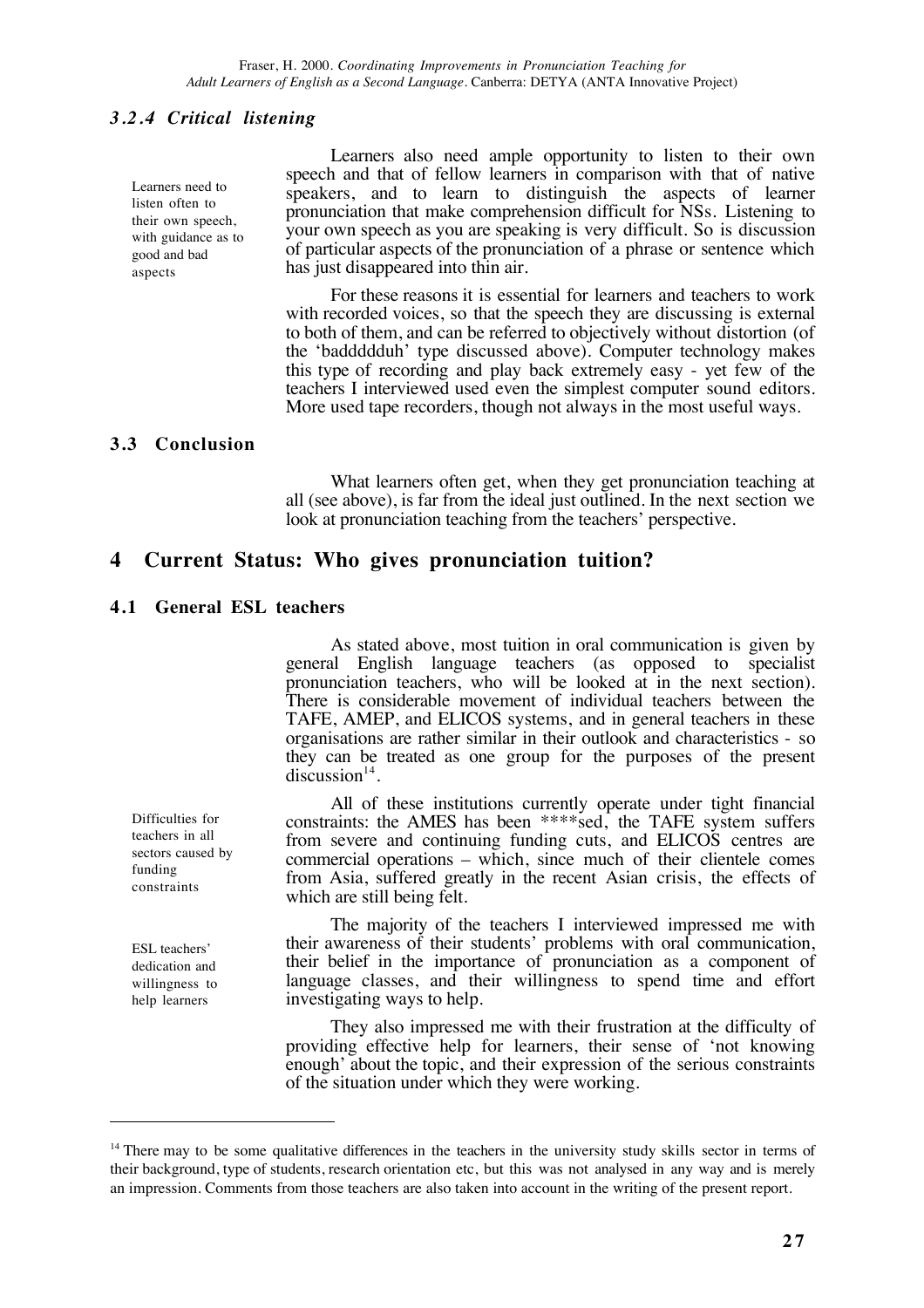In this section, we look at some of the concerns raised by general ESL teachers with regard to their ability to give effective help with pronunciation to ESL learners.

#### Poor work conditions

Language teaching, very unfortunately, is traditionally a rather low status occupation. There are relatively few external rewards for effort, and any career development generally involves moving out of the classroom and into administration. Despite this many language teachers are extremely dedicated and show great concern for their students.

Although language teaching has never been a cushy job, in recent years, the work conditions of many language teachers have deteriorated markedly, with the increased commercial pressure on language teaching organisations. There have been many job losses and considerable increases in the use of casual teachers. Along with this there have been increases in class sizes and in contact hours required of full time teachers, as well as changing demands imposed by integrated training and other innovations of the National Training Framework.

All this means that teachers have little time for professional development, private study or networking, or even for class preparation. Morale and 'willingness to give' have declined in conjunction with these developments.

### Lack of opportunity to prioritise ESL pronunciation in language classes

I have said above that many language teachers choose not to prioritise pronunciation because they lack confidence and/or skill in teaching this subject. This is by no means the only factor. Many teachers are unable to give the attention to pronunciation that they would like to, due to classes being too large and including too wide a mix of students, the length of courses being too short, and the aims of courses being too diverse - often including literacy and often centring on a 'topic' such as OHS or other training, in line with the move to integrated training - and often including both NSs and NNSs.

Some policy makers I interviewed remarked that teachers needed to adapt more effectively to the new needs for integrated training etc. This is no doubt true; on the other hand, it needs to be recognised that the many recent changes do impose hardship on teachers, and that there is scope for more appropriate assistance to be given with the adjustments that are necessary.

It also needs to be said that some of the changes being implemented are not simply a matter of teachers needing to adapt to new circumstances, but actually make it nearly impossible to be effective. Foremost among these is integrated training that involves NNSs with ESL needs being taught in the same classes as NSs. Another is literacy classes which mix ESL and NS needs.

**Please note** Contrary to popular belief, it is not mixed *language background* of ESL classes that is critical (indeed it is arguable that ESL classes with learners of mixed language background are preferable to those where all learners share the same native language), although a mix of widely divergent cultures can make classes difficult to run. What is bad is mixing native speakers and ESL learners in the same group. (Of course, NNSs who are proficient in English can easily be mixed

many teachers

Lack of resources and recognition have led to low morale among

Classes with multiple agendas and mixed student needs make it difficult to teach anything well

Mixing language backgrounds in a class is not so bad as mixing NSs and learners.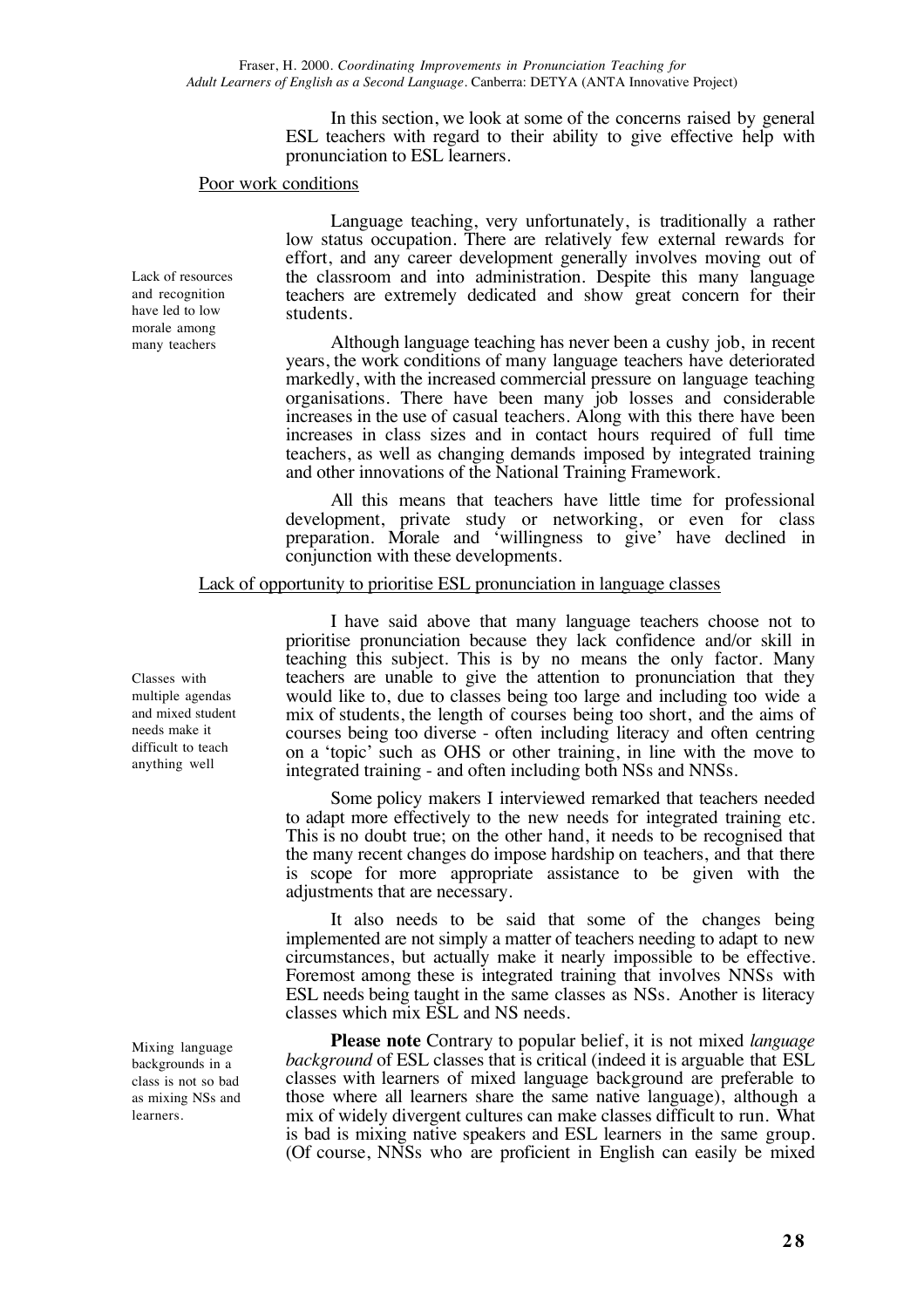with NSs – its those who still have poor oral communication skills who need to be treated in separate classes.)

#### Lack of effectiveness of pronunciation teaching methods and materials

Variable methods used in pronunciation teaching

Little proper testing of the relative effectiveness of methods has been done

ESL teachers vary widely in the methods they use to teach pronunciation. Some believe strongly in the 'old school' methods of drilling sounds, words, and dialogues (Baker 1981). Some prefer to give instruction in the phonological rules of English, including stress placement, spelling to sound rules, intonation patterns, etc, according to a range of different methods (eg. Zawadski 1996, Kenworthy 1987, Bowen and Marks 1992, Carter and McCarthy 1997, Celce-Murcia et al 1996, Rogerson and Gilbert 1990). Others like to work mainly through listening to authentic materials (Burns and Joyce 1997). Still others question the need for explicit instruction on pronunciation at all, and concentrate on giving help with culturally appropriate interactions (cf. Liddicoat and Crozet 1997). Most teachers use a mix of these methods, to suit whatever need they see arising.

Some teachers are unconfident with pronunciation teaching, but interviews with them suggested that many of their methods were very effective. Others are highly confident, but interviews suggested the methods they use may not necessarily be the best.

The point is that as a discipline, we have little formal knowledge of what methods are best for pronunciation teaching in what contexts. There is a great need for more serious research in this area, as detailed below. Another point is that many of the teachers I interviewed had little knowledge of cross-linguistic phonology or speech perception issues that are highly relevant to pronunciation teaching, and a substantial number of them still subscribe to some of the everyday misconceptions about pronunciation discussed above.

Both of these things need to be remedied if the effectiveness of general ESL pronunciation teaching is to be improved.

#### **4.2 Workplace Trainers**

Workplace trainers should not be used for teaching or assessing ESL

One controversial development of the National Training Framework is the increased use of workplace trainers and assessors. These are people from within a workplace who are given training in training and assessment, with Training Packages created by the National Assessors and Workplace Training Body (NAWTB).

There are some concerns about the validity of using such littletrained people for general peer assessment. With respect to the assessment of spoken language skills of ESL learners, it is impossible that such people would be able to give valid assessments. Assessment of spoken language is a highly fraught area even for professionals (more on this below), and the use of such trainers for this purpose should not be condoned.

However, there are potentially important roles for these people outlined in Recommendations below.

### **4.3 Pronunciation specialists**

For each team of ESL teachers, there is someone who is considered a specialist in pronunciation, to whom learners with specific difficulties are referred, or from whom other teachers seek advice both informally and more formally through workshops and seminars. Some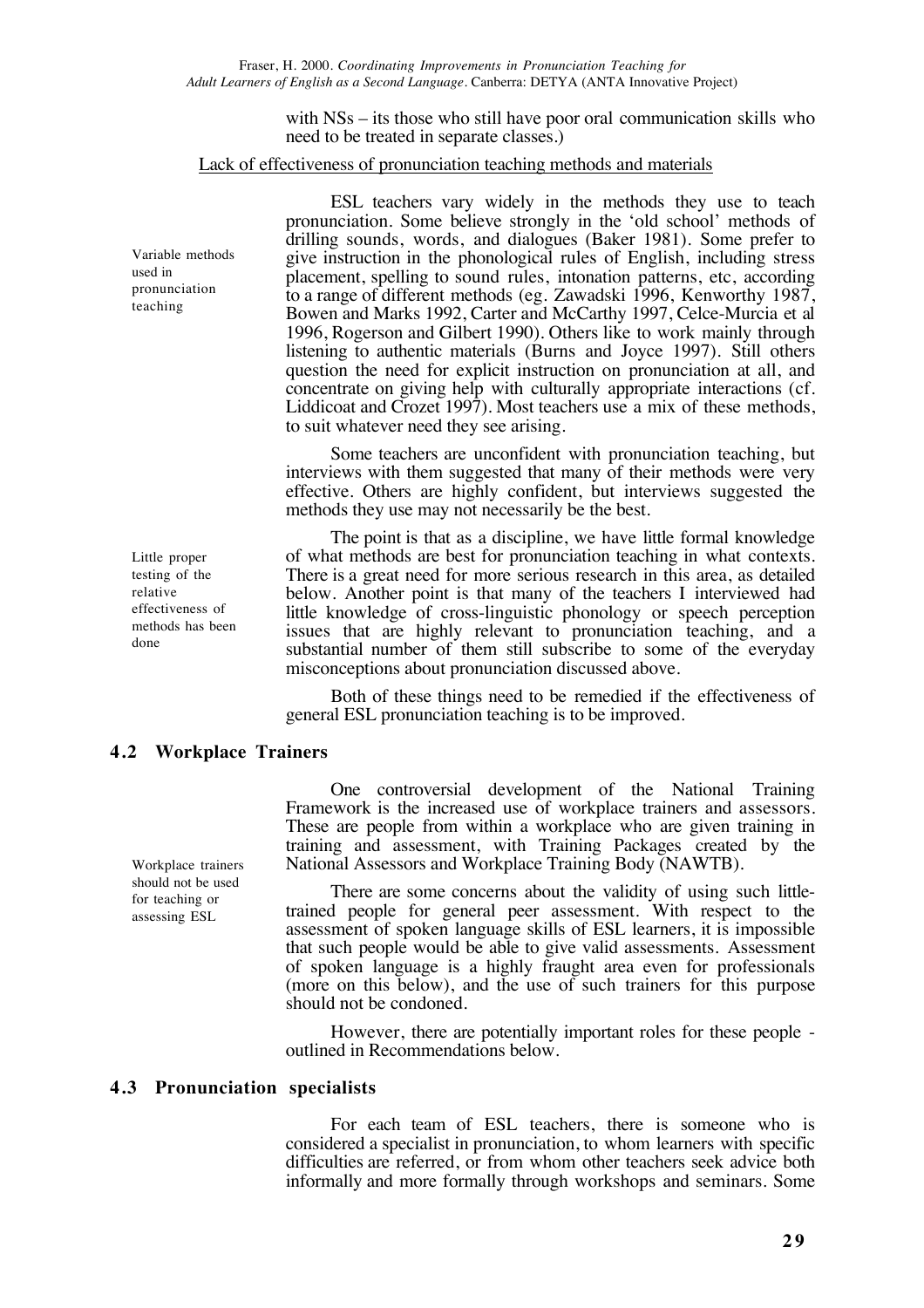> have even formed interest groups and taken other steps to raise the profile of pronunciation among English teachers, and impress the need for pronunciation teaching on trainers and administrators, as well as disseminating useful strategies to other teachers.

> These people are very variable in their backgrounds, and also, to be blunt, in their qualification for the role. I hesitate to be so blunt, because they are dedicated to pronunciation, and put a lot of work into it, often without formal recognition or reward. The situation can be said to be the fault of the system, which has so little regulation in this area, rather than of self-styled specialists, who are very much responding to a need expressed to them by colleagues. Nevertheless, the situation needs improving, hopefully with the cooperation of, and to the advantage of, those who have been working in the area.

> Another, related, issue is that these specialists are generally very isolated from one another and receive very little recognition outside their very local area for the work they do. My interviews revealed that there was little networking among those with special interests in pronunciation - a situation which  $\overline{I}$  have tried to improve a little by creation of a webpage<sup>15</sup> and email list.

These specialists fall into three main groups, as follows.

#### *4.3.1 ESL background*

Little use of communicative methods of pronunciation teaching

Variable background of 'specialists'

Isolation of specialists from one another

 $\overline{a}$ 

Some pronunciation specialists have come up through TESOL training and years of ESL teaching experience, during which they have taken a personal interest in the pronunciation side of their teaching, and undertaken additional formal and/or informal study in this area. The most impressive of these is Halina Zawadski, the widely respected author of *In Tempo*, one of the few specifically Australian pronunciation textbooks, which takes an innovative and generally admired approach to teaching rhythm and intonation.

Other teachers have also created materials which are circulated locally among colleagues (eg. Sainsbury 1996, Widin 1993/4). Some of these are good, and some, it has to be said, are not so good. Even the best of them focus almost entirely on English phonology, and give little attention to some of the issues described in 'Background' above. And even the best of them show little knowledge of developments in phonology and second language pronunciation research. Though language teaching in general has come a long way since the 1950s and 1960s, with major developments in communicative teaching and in the huge field of applied linguistics, as far as pronunciation goes, many teachers, even those who specialise in pronunciation, are very much behind the times. More will be said about this below.

While there are a range of different approaches, and debates about the merits of each, there is little serious research to resolve differences of opinion on methods.

### *4.3.2 Speech pathology background*

Speech pathologists have a very different type of training to language teachers, with much more emphasis on physiology and articulation. However, standard speech pathology training takes even

<sup>15</sup> Pronunciation Webpage, <http://metz.une.edu.au/~hfraser/pronunc.htm>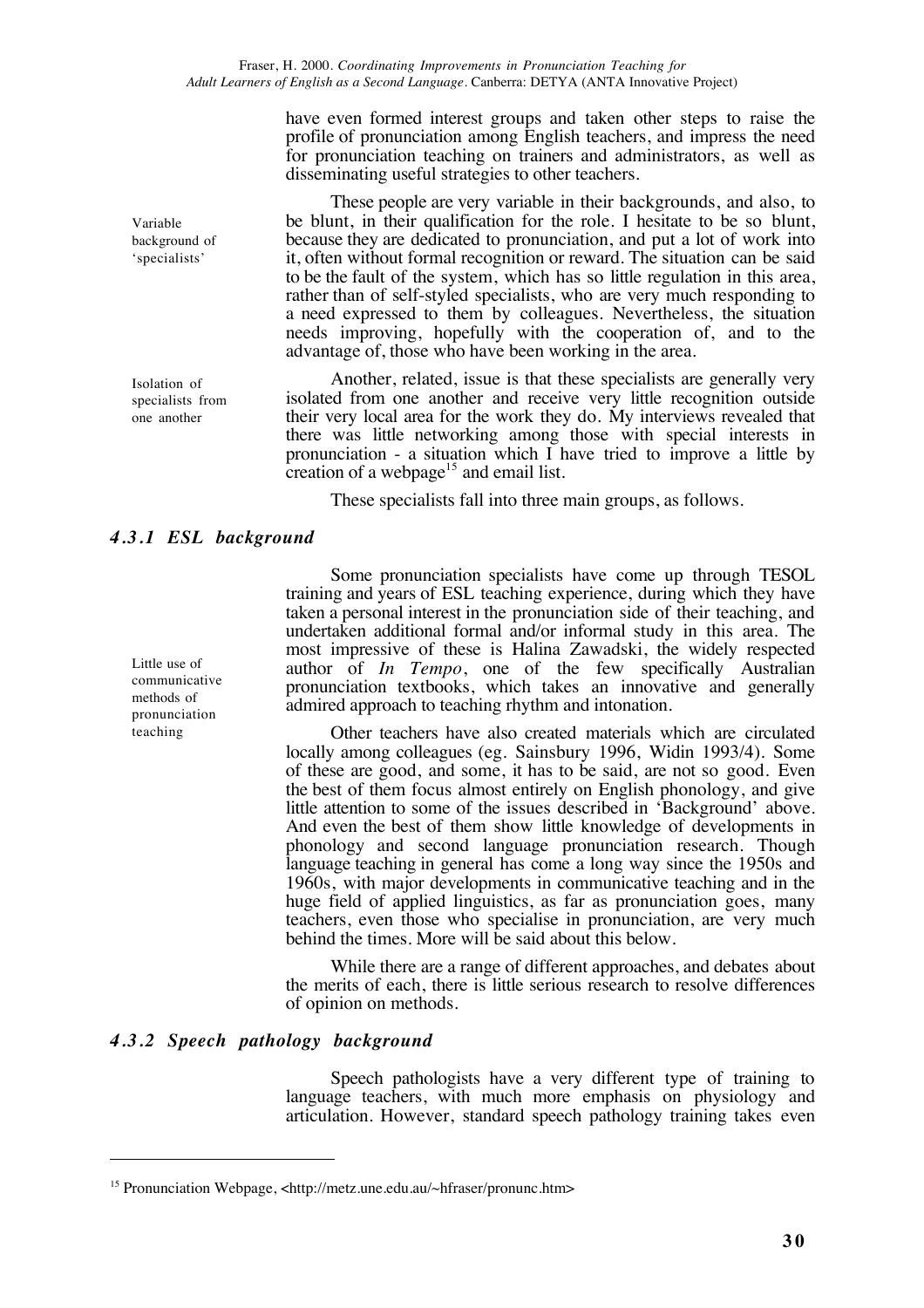Speech pathology training is not sufficient on its own, without ESL training, for helping ESL pronunciation

Need for greater regulation as to who can claim to be a specialist in ESL pronunciation less cross linguistic perspective than ESL training, and focuses, naturally enough, on the types of pronunciation difficulties native speakers can have, rather than on the psycholinguistics of learning to pronounce a second language.

Since the felt need of many ESL learners and teachers, though this is not the main actual need as explained above, is for more information about the correct articulation of English speech sounds, it is not uncommon for speech pathologists to be asked for help with ESL pronunciation. Indeed this is quite a burgeoning field among speech pathologists. However, without additional training in ESL, which some but by no means all speech pathologists take, it is doubtful that they possess the appropriate knowledge of the problems faced by second language learners - which, though superficially similar to the problems of those with a speech pathology, are really very different, as explained above. The advice teachers need is from people with more, rather than less, knowledge of cross-language phonology and psycholinguistics than themselves.

Alison Winkworth, until recently of the University of Sydney School of Health Sciences, is someone who has a high degree of expertise in both speech pathology and ESL. She and her team have set up useful programs on 'accent modification' for NNSs, particularly of Japanese background, and have also undertaken research in pronunciation teaching and the efficacy of the training they run. She has encouraged students to carry out rigorous evaluations (eg. Lau 1999).

Winkworth herself emphasises the differences between the knowledge needed for speech therapy and that needed for ESL pronunciation work, and is concerned that it is too easy for speech pathologists to be put in the position of 'ESL expert' without any real qualifications in language teaching. For example, to be included in the Private Speech Pathologists Association of NSW's Directory of Members as an ESL specialist, a speech pathologist need only state this as an interest; there is no requirement for an ESL or other relevant qualification. With the growing interest in ESL pronunciation (discussed above), it is tempting for speech pathologists to do this, and Winkworth is actively campaigning for stricter guidelines on the qualifications necessary for someone to advertise themselves as an 'expert'.

## *4.3.3 'SGAV' practitioners*

SGAV is an alternative to overly 'segmental' approaches to pronunciation, which focuses on intonation etc

'SGAV' or the Structuro-Global Audio-Visual method of pronunciation training (eg. Curic 1993) is based on the work of Guberina (eg. 1972) with deaf patients, in Zagreb in the 1960s. SGAV was developed, mainly in France, into a method for use by language teachers who were concerned to increase the emphasis on spoken as opposed to written language. The SGAV method has been used in Australia in the teaching of French to English speakers, but is also favoured by several English language teachers. It is little known outside these circles, in particular not by professional phoneticians and phonologists.

SGAV practitioners see themselves very much in opposition to the old fashioned behaviourist methods of pronunciation teaching, focusing on individual sounds and articulatory drills, which are now replaced in other areas of language teaching with more communicative methods, but are still favoured by some pronunciation teachers.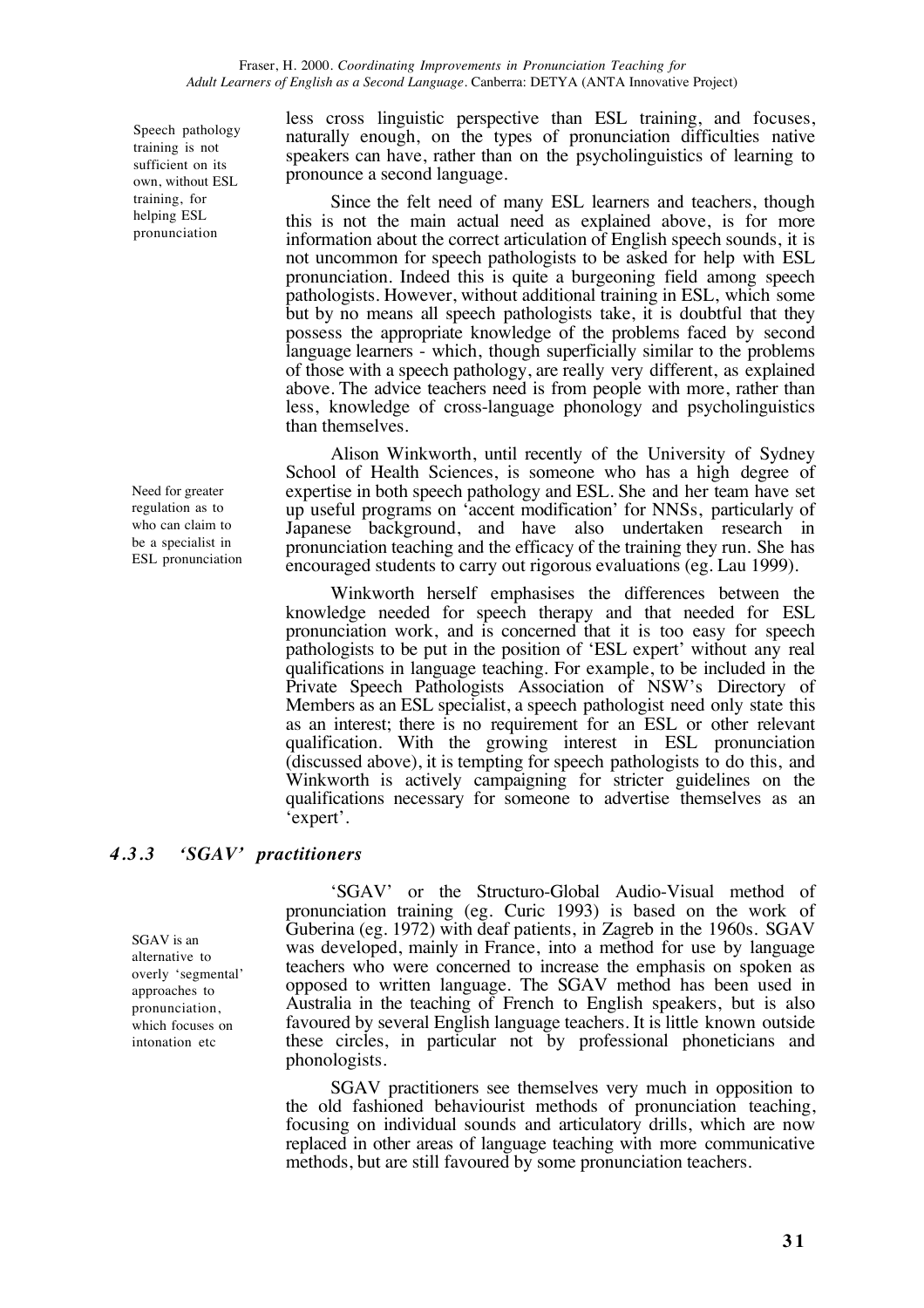The main themes of the SGAV method are

- focus on the differences between how NSs and learners hear sounds (due to the influence of native language on the perception and conception of sounds).
- focus on perception over production, and a concern with modifying learner's pronunciation through focusing their attention on perception of the aspects of English sounds that are most important in communication.
- focus on dialogue and conversation rather than individual words.
- focus on intonation (prosody) rather than individual sounds.

It should be noted that none of these points is unique to SGAV. Indeed, point 1 is a commonplace of general linguistics, though given too little attention in language teaching. Point 2 is also a well-accepted among serious researchers on second language phonology (cf. Strange 1995), though with important debates regarding the detailed relationship between perception and production. Points 3 and 4 have been well accepted in principle, though not always in practice, among language teachers of a wide range of persuasions, for at least the last decade or two.

Though individual SGAV practitioners are undoubtedly successful in pronunciation teaching, it is not clear exactly how their classrom and teacher training methods relate to the SGAV theory as opposed to all other approaches.

Where SGAV is different to mainstream academic approaches to second language phonology is in the way it articulates and implements these general principles.

Because current SGAV practitioners have little background in modern phonetics and phonology, the terminology and explanations used tend to be arcane and idiosyncratic. Even the original work of Guberina himself is at best quaint by the standards of modern phonetics and phonology.

While SGAV is based on good insights, and has value in countering certain negative aspects of language classes typical of what are now becoming rather outmoded methods, where it is weak is in its understanding of phonetics, phonology and psycholinguistics. The emphasis of some SGAV practitioners on the need for visual representations of speech for learners shows a certain naivety with regard to some of the issues outlined in the 'Background' section above.

Despite this weakness, SGAV practitioners have been active in carrying out useful research on oral communication, and their interest and experience can be expected to make a valuable contribution to a cooperative push to increase and improve the pronunciation component of ESL teaching in all contexts, based on academically rigorous and testable work - see Recommendations below.

### **4.4 Why is pronunciation so difficult to teach?**

Many teachers are unconfident with teaching pronunciation

It is not clear that pronunciation teaching is inherently extraordinarily difficult - though of course it has its challenges - if the conditions are right.

What is certainly clear is that many teachers do find pronunciation very difficult to teach, and consider that their teacher training gave them

SGAV has good insights but would benefit from increased knowledge of modern phonetics and psycholinguistics

Main themes of SGAV method

Need for cooperation

between SGAV and other approaches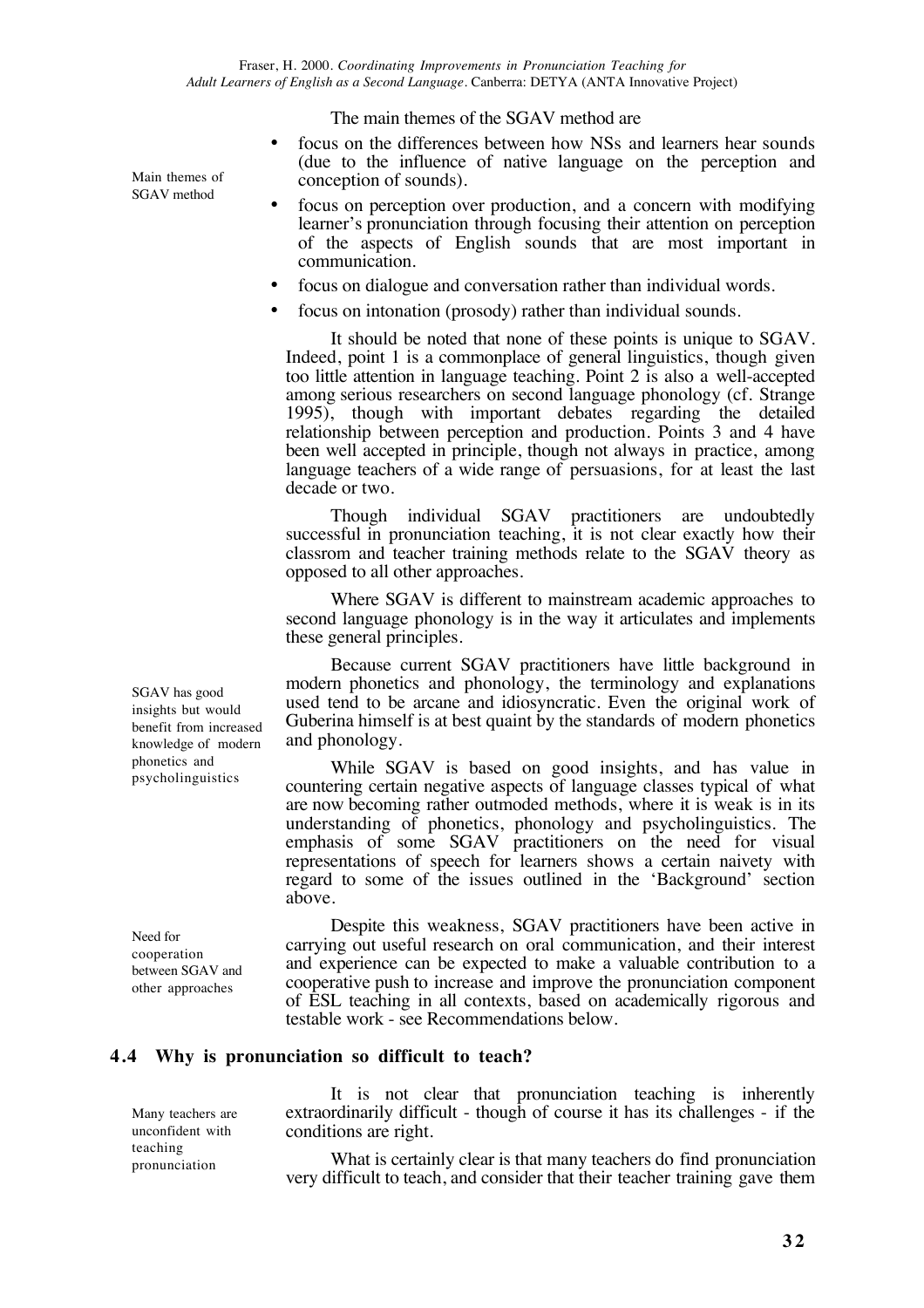> an insufficient basis to work from (Brown 1992, Claire 1993). It is worth pausing here for a little background on the recent history of language teaching and teacher training (cf Celce-Murcia et al 1996).

> In the post-war boom in English language teaching during the 1950s and 1960s, there was a huge focus on pronunciation - in the form of behaviouristic drilling of sound contrasts and word pairs, with a strong emphasis on the articulation of individual sounds, and little attention to rhythm and intonation, the construction of useful sentences, or the practice of realistic conversations. These were the days of the strict phonemic description of English, of contrastive analysis, and of 'transfer' as an explanation of foreign accents.

> This approach came into disfavour in the 1970s with the development of communicative methods. From then on, the focus was on communication and the use of language in real situations. This was in general a good thing, but it had one unfortunate side effect - the almost complete ignoring of pronunciation. Pronunciation was so strongly associated with the 'drill and kill' methods that it was deliberately downplayed, rather than being incorporated into the communicative method. The result was that few if any 'communicative pronunciation' methods were developed. Phonetics and phonology courses were gradually dropped from many teacher training programs, and pronunciation was, in general<sup>16</sup>, covered briefly if at all.

> Of course, some teachers and teacher educators remained highly aware of the need for pronunciation in communication, and continued to teach it - with a combination of the old methods and their own personal adjustments and additions, and, in some cases, training in academic phonetics and phonology. Some of these people are now justly bemused by the sudden interest in something they have been doing all along.

> Over the last ten years or more, the pendulum has been swinging back, and there has been a gradual increase in interest in pronunciation, which is now reaching a crescendo internationally<sup>17</sup>, as people acknowledge the importance of pronunciation to learners' experience of their new language, and to their progress in other aspects of language learning: those who can talk easily can increase their practice far more effectively than whose who cannot.

> Unfortunately by this time, knowledge of second language phonology and pronunciation teaching was relatively scarce in the ESL community.

> Many teachers and teacher educators understandably turned to phonetics and phonology to learn more about pronunciation. Again unfortunately, the information found there was not ideal (for reasons to be given in the next section). Though there has been a surge of books to interpret the facts of phonological theory and the description of English phonology for teachers (Pennington 1996, Morley 1994,

Post-war behaviouristic methods emphasised pronunciation

Later communicative methods rejected behaviourism - and with it, pronunciation

Recent swing back to acknowledge need for pronunciation teaching - but new methods needed to tie in with communicative teaching

Most phonology for language teachers is English phonology, not cross language phonology

<sup>&</sup>lt;sup>16</sup> Though with notable exceptions - cf Ruth Nicholls' work in UNE's TESOL courses.

 $17$  The recent TESOL-2000 conference in Vancouver, one of the major annual TESOL events with attendance in the order of 10,000, reported a vastly increased interest in pronunciation, with a range of initiatives in pronunciation teaching showcased, and all pronunciation sessions packed. Similarly, the International Association of Teachers of English as a Foreign Language (IATEFL) in the UK reports significantly increased interest in pronunciation. This increasing interest is greatly helped by the coordinating work of a few individuals with a long standing interest in pronunciation, notably Judy Gilbert.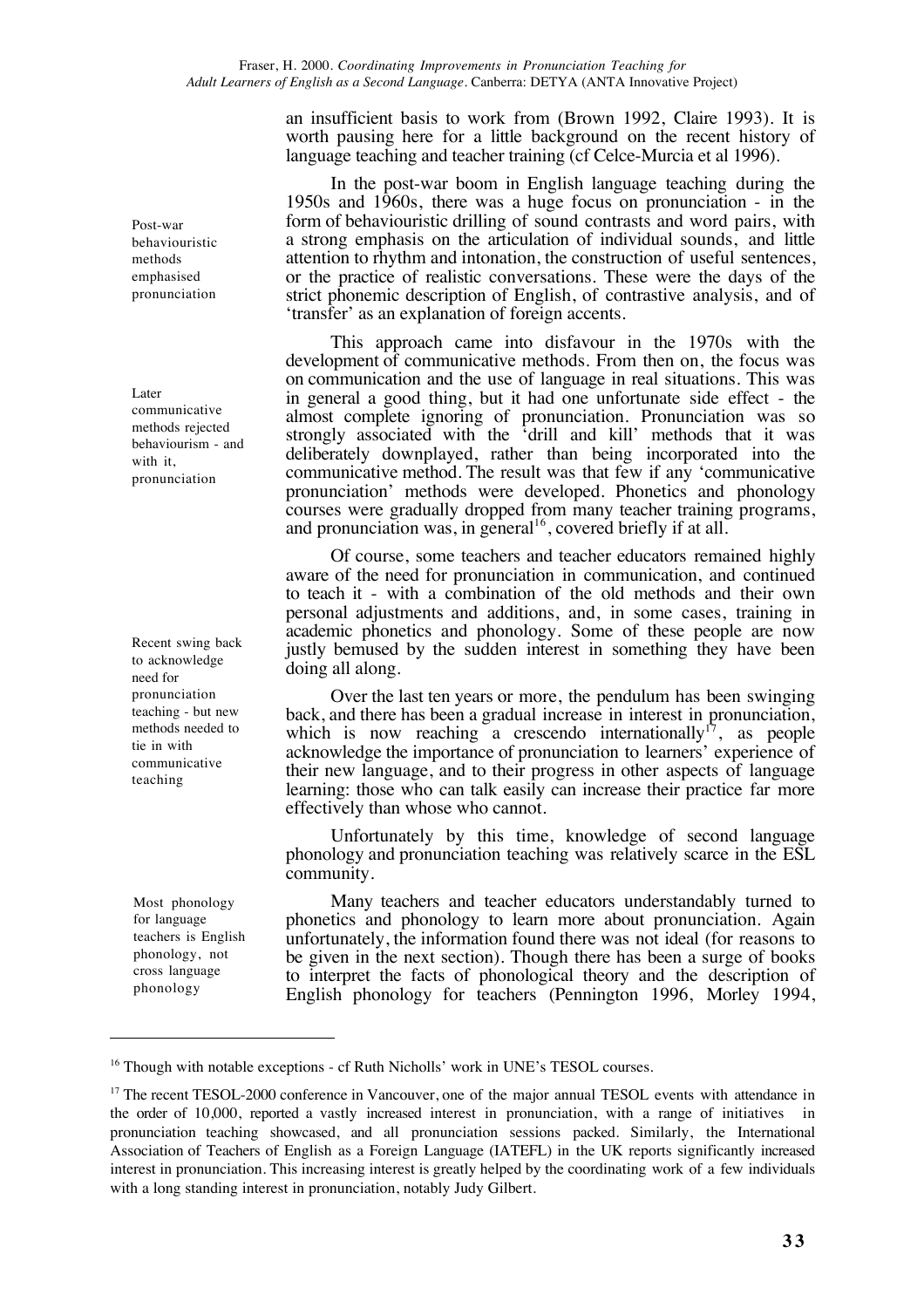Yallop 1995, Hannahs and Young-Scholten 1997), and a gradual increase in the number of TESOL courses in phonology and pronunciation<sup>18</sup>, unfortunately, most of the focus is on English phonetics and phonology, with disproportionately little attention to cross language comparisons and psycholinguistics.

### **4.5 Research environment**

Academic phonetics and phonology have until recently done very little on second language pronunciation

Teachers with an interest in and concern about pronunciation naturally turn to academic phonetics and phonology for further information, through textbooks or coursework. Those who do so are often disappointed. Academic phonetics, phonology and psycholinguistics have traditionally taken very little interest in second language phonology, and even less in practical pronunciation teaching for a range of reasons. Most work in these areas has been highly theoretical, and where it has been 'practical', it has been in the area of application to computer environments, much more than to human learning.

The application of phonological knowledge to pronunciation issues is in fact much more problematic than is often realised, so it is not the case that information in phonology textbooks and journals can be easily assimilated and made relevant to pronunciation teaching. This is one case where the term 'applied linguistics' is not a good one pronunciation does not require simply application of existing theoretical knowledge in a practical area. It requires theory development of its own (cf. Theo van Lier's similar point at the 1999 meeting of the Australian Association of Applied Linguistics).

Over the last decade or so, however there has been, internationally, a serious upsurge of interest among academics in the area of second language phonology (SLP), driven partly by an interest in psycholinguistics and theory of speech, and partly by a need to know more about how to teach pronunciation to learners of a second language (not necessarily English), eg. James and Leather (1997), Major (1998), articles in *Language Learning* and *Studies in Second Language Acquisition* journals.

This work is all but unknown among ESL teachers and researchers in Australia - and indeed it is not clear that learning about it directly would help. The information needs to interpreted for classroom applicability, and then imparted to teachers. In this country there are few people willing and able to do this<sup>19</sup>, mainly due to the low numbers of academic phoneticians in general.

Nevertheless, teacher training and professional development need to take these developments, as well as background information from phonetics, phonology and psycholinguistics, into account. Teachers need a greater appreciation of the pronunciation difficulties faced by learners of ESL and the reasons for these difficulties, and a simple framework for understanding the situation of the second language learner.

Academic work is relevant but needs to be applied carefully

Recent upsurge of academic interest in second language pronunciation

This work needs to be better known and extended - in Australia

<sup>&</sup>lt;sup>18</sup> As examples, the University of Technology Sydney has a 'Pronunciation and Phonology' course (designed by Ross Forman) specifically for its trainee teachers; Macquarie University encourages trainee teachers to take a phonetics and phonology option with a component on second language pronunciation.

<sup>&</sup>lt;sup>19</sup> Notable exceptions are John Ingram of University of Queensland, and Michael Carey, of Macquarie University. Duncan Markham, briefly at Deakin University, has now returned to the UK.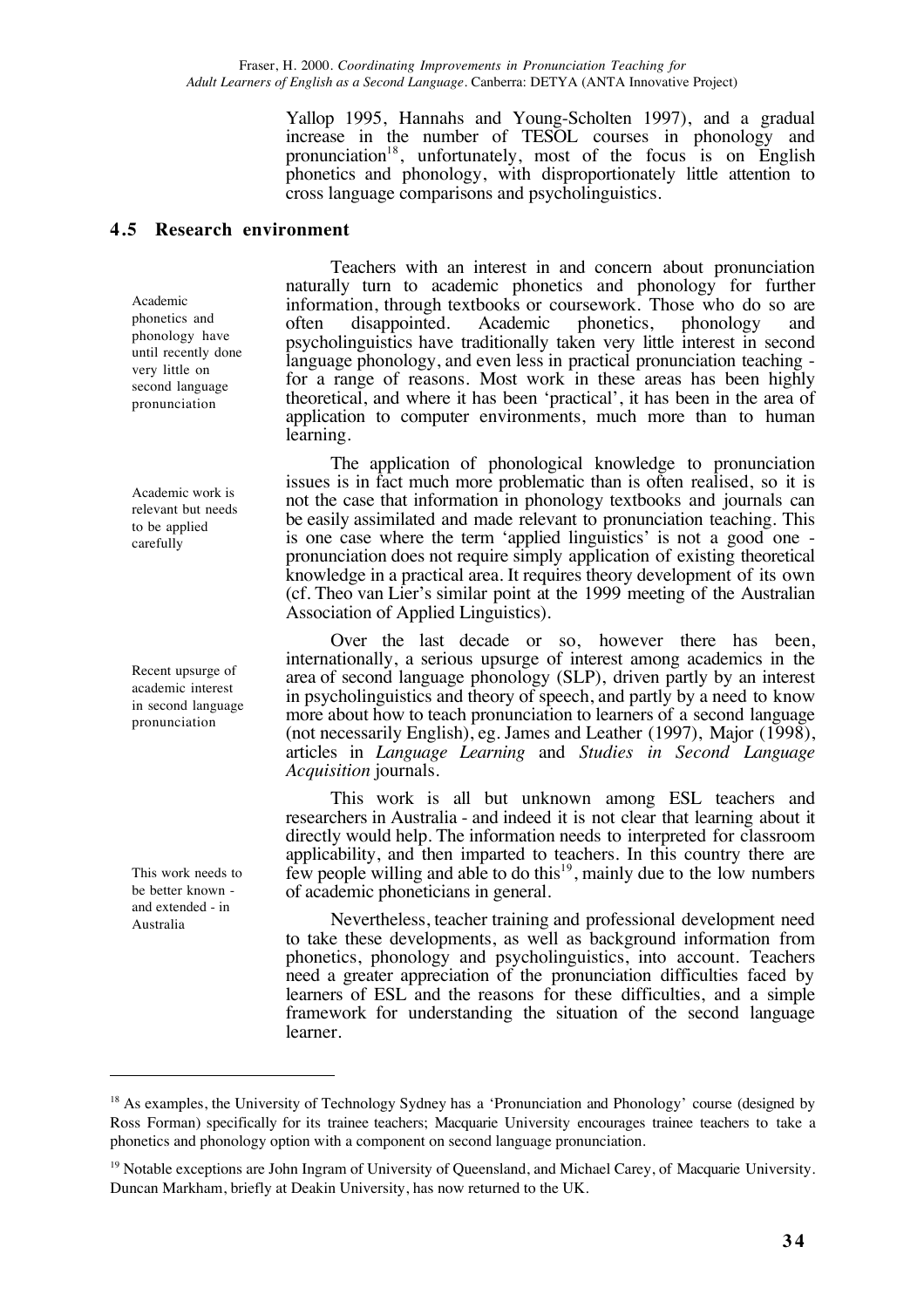Some encouraging developments, but need for much more

Rigorous professional academic work in pronunciation needs to be expanded and developed. There are some encouraging developments eg. a new collaborative research program between the National Centre for English Language Teaching and Research (NCELTR) and the AMEP is paying more attention to pronunciation than previously. It is hoped that this will include appreciation of the importance of an understanding of speech perception, cross-language phonology and the effects that learning a language and a writing system can have on the way people perceive speech sounds.

#### **4.6 Conclusion**

There are many reasons why the teaching of ESL pronunciation is currently less than optimally effective, and certainly it is wrong to blame any one group, whether teachers, pronunciation specialists, or academics. I believe it is possible to develop methods which are much more consistently effective than the ones in general use at the moment. Second language pronunciation is a topic of great theoretical interest and practical relevance, which unfortunately has been out of fashion for some decades. It seems likely that a few well-publicised interesting developments would help to swing this topic back into fashion among a range of people with relevant skills and interests, and put Australia in a position to contribute impressively to world wide developments in this area.

### **5 Analysis**

I hope I have shown that the situation for ESL learners with respect to getting the help they need with pronunciation is rather serious: certainly, my interviews revealed widespread acknowledgment of the problems outlined above. I hope also that the complexity of the situation is apparent from the account given above.

This section provides a little more detail on some of the main factors that contribute to the current situation, and also raises one that has not yet been discussed fully - the issue of the assessment of pronunciation. The following section presents recommendations for a range of initiatives which might help to improve the situation.

#### **5.1 Prioritisation of oral communication in training**

There have been many changes in the VET system, as well as considerable privatisation and funding cuts. Much as one might like to advocate intensive pronunciation lessons for all, the reality is that those who hold the purse strings must be convinced of the advantages before they can be expected to part with funds. In the current situation, this includes employers, employer organisations, and government agencies.

My interviews with representatives of several ITABs, as well as with teachers who supply workplace language tuition, convinced me that employers are well aware of the problems for themselves, as well as their workers, of poor pronunciation skills among their NNS employees. After all, oral communication underlies an enormous number of the competencies of virtually all training packages - certainly everything to do with client communication, internal reporting, meetings, phone calls etc.

Even so, employers are yet to be convinced of the benefits to their industries of improving workers' pronunciation. There is an

Industry is aware of the problems of poor oral communication skills among ESL workers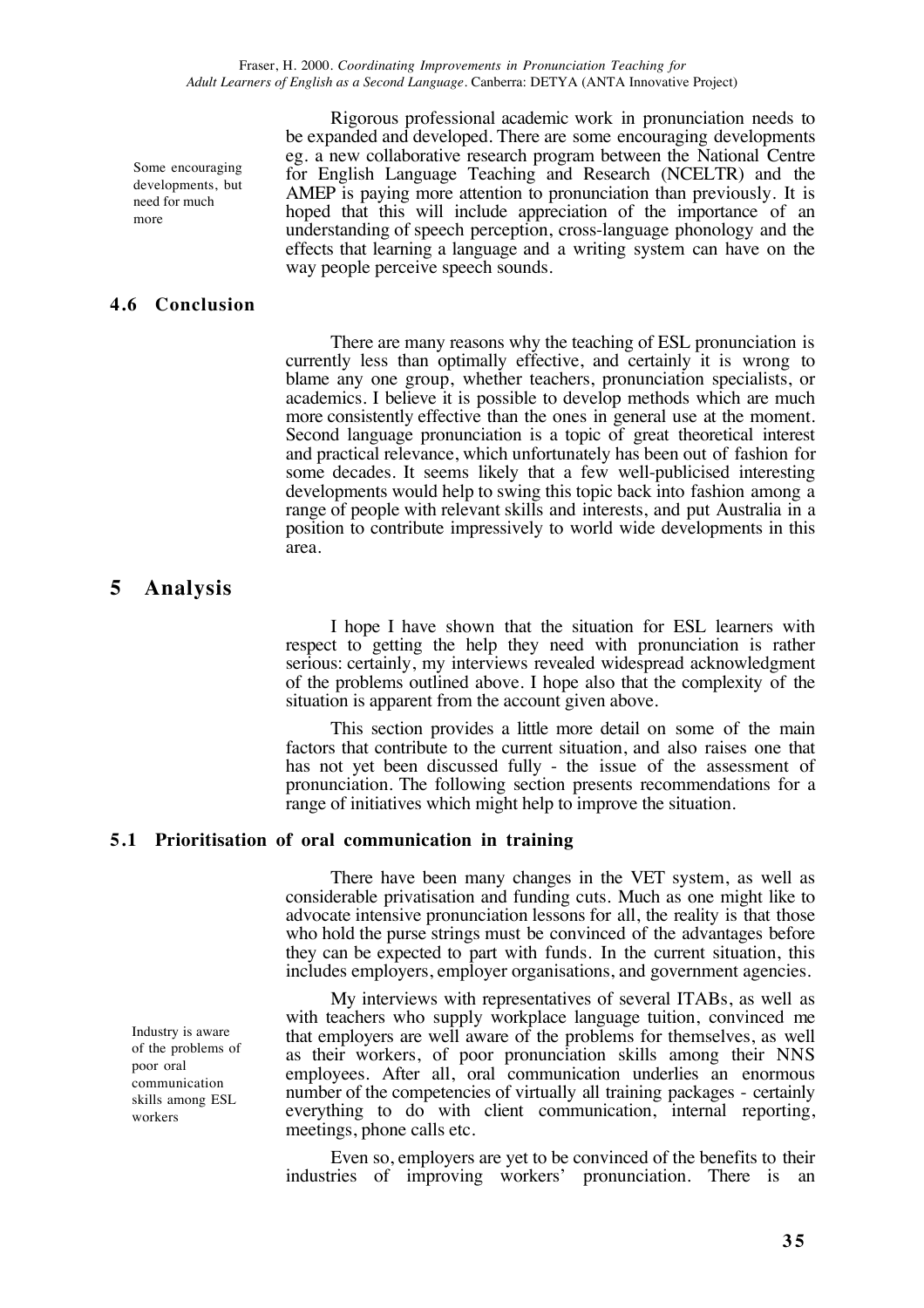They need to be convinced of the likelihood of improvement flowing from expenditure

unfortunate tendency for the learners themselves to get the blame for their 'lack' in this area, and very little recognition of either the value of speakers of foreign languages to the workplace and to society as a whole, or the 'lack' of many Australians in their inability to deal with speakers of other languages, either through knowledge of foreign languages, or through sensitivity to the communication needs of ESL speakers.

Strategies are needed to increase awareness among employers and others of the value of training ESL workers in oral communication, and of the contribution that non native speakers can make to the workplace. It seems that if this value, which is a very real one<sup>20</sup>, were more apparent to employers and funders, they would be more willing to expend time and money on it. After all, in cases where the commercial value of cross-cultural communication skills and ability to converse with NNSs is clearly seen, for example in the hospitality industry, training is certainly made available.

However, perhaps the problem could be more accurately stated as 'employers are yet to be convinced of the likelihood of benefits flowing from expenditure on particular types of workplace training initiatives'. And indeed, there is a sense in which they are right to be sceptical about the value of spending money and time on ESL provision in the hope that it will improve workers' oral communication skills. Pronunciation tuition is less than fully effective in the absence of specialist teaching skills and favourable teaching circumstances. As we have seen, learners' chances of encountering such tuition and circumstances are not as high as one would like even in an ESL class, let alone in a more general LLN program.

## **5.2 LLN policy**

ESL and oral communication have been subsumed under 'literacy', to the disadvantage of both

 $\overline{a}$ 

On the other hand, employers and others *have* gradually been convinced of the benefits of proper attention to literacy - partly through encouragement to comply with a range of policies and practices based on sound research. It is unfortunate that these developments have not also included attention to oral communication.

In the current situation, many people whose need is primarily for ESL pronunciation work are placed in literacy classes (cf Michell 1999, Hammond and Derewianka 1999) - despite the fact that the literacy skills of migrants are on average higher than their speaking skills (VandenHeuvel and Wooden 1999). This mixing of classes has had poor results for both literacy and oral communication outcomes (Rosa McKenna, personal communication).

The focus on literacy in LLN policy has not so much marginalised ESL learners, as subsumed them - with the effect that it can appear from LLN statistics that their needs are being met when in fact they are not.

What is required is for ESL needs, and in particular oral communication needs of ESL learners, to be given the same degree of coordinated attention as literacy has had.

 $20$  VandenHeuvel and Wooden (1999:420 quote a study which suggests that 'if, on average immigrants were as skilled in English as those born in Australia, the GDP at the end of the 1980s would have been approximately \$750 million higher'. It is not clear that this is the best way of looking at the situation, but it does give a quotable statistic which may be indicative of something.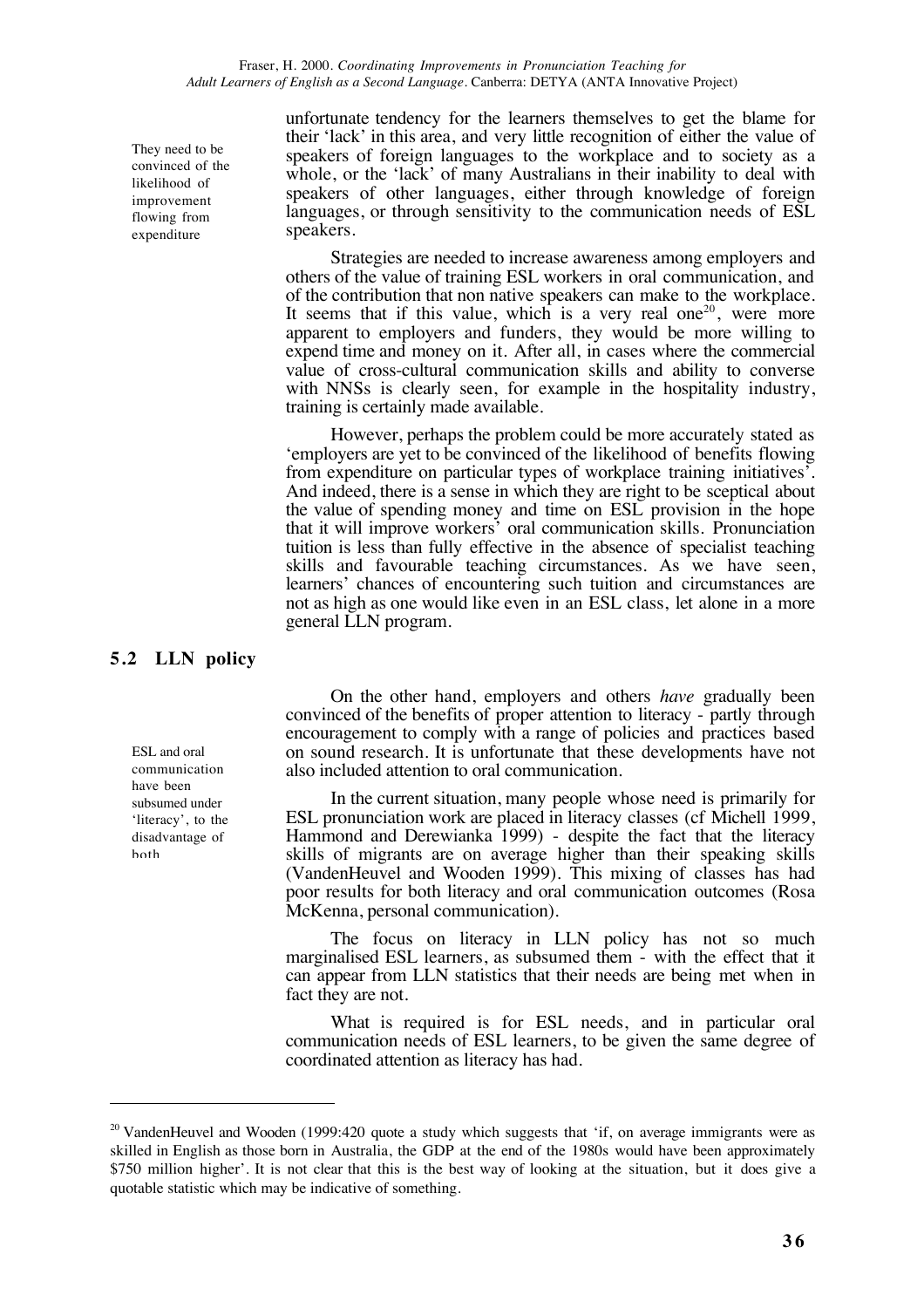#### **5.3 Policy research**

The very lack of policy research with which to demonstrate the situation of ESL learners is a symptom of problem.

Although there has been research on the equity status of NESB people, the subset of NESBs who are NNSs must be more specifically identified and have their needs more adequately met (cf Golding and Volkoff 1999:254).

There is an urgent need for a detailed study of the extent and nature of the problems faced by NNSs and those who interact with them. Based on the present research it can be confidently predicted that such a study would show that oral communication skills are a fundamental requirement, but that NNSs are given woefully inadequate assistance in acquiring it.

#### **5.4 ESL teachers**

Policy research on 'NESB' has not sufficiently distinguished the needs of those with poor English language skills

> By no means, however, are the problems with ESL pronunciation confined to policy issues, as shown by the fact that pronunciation teaching outcomes are no better in the private sector than in the public sector.

> There is also an urgent need to improve the skills of ESL teachers with pronunciation, and the methods and materials available to them,

> Teachers generally have a healthy scepticism for abstract theory that is not of direct relevance to their practice. However some aspects of theory are highly relevant to classroom interactions - especially those that help teachers to overcome the incorrect 'commonsense' views referred to above. There is a great need for increased dialogue between teachers and researchers - but achieving this requires a degree of compromise and effort on both sides.

> I believe strongly that there is scope for development of a more practical, and more rigorous, communicative approach to pronunciation teaching.

### **5.5 Pronunciation research**

There needs to be more systematic research on ESL pronunciation and pronunciation teaching methods

The teachers' problems, in turn, can be related to the particular historical context in which second language research finds itself. For all the reasons explained above, pronunciation has not benefited as it should have from the development of communicative methods of teaching, or from advances in the disciplines of phonetics and psycholinguistics.

There is a discipline specifically tailored to the needs of second language pronunciation acquisition - one which draws on insights not only from education but from phonetics and phonology, and also from psycholinguistics, comparative linguistics, and the study of writing systems. This discipline is in its infancy, but internationally has been developing very rapidly over the last decade.

Teachers and other practitioners have a real opportunity to influence the development of this discipline in Australia, by making sure it is kept firmly on a practical, as well as theoretical, path, and by offering the many challenges of down to earth observation to abstract theorising.

The skills of ESL teachers in effective pronunciation methods need to be improved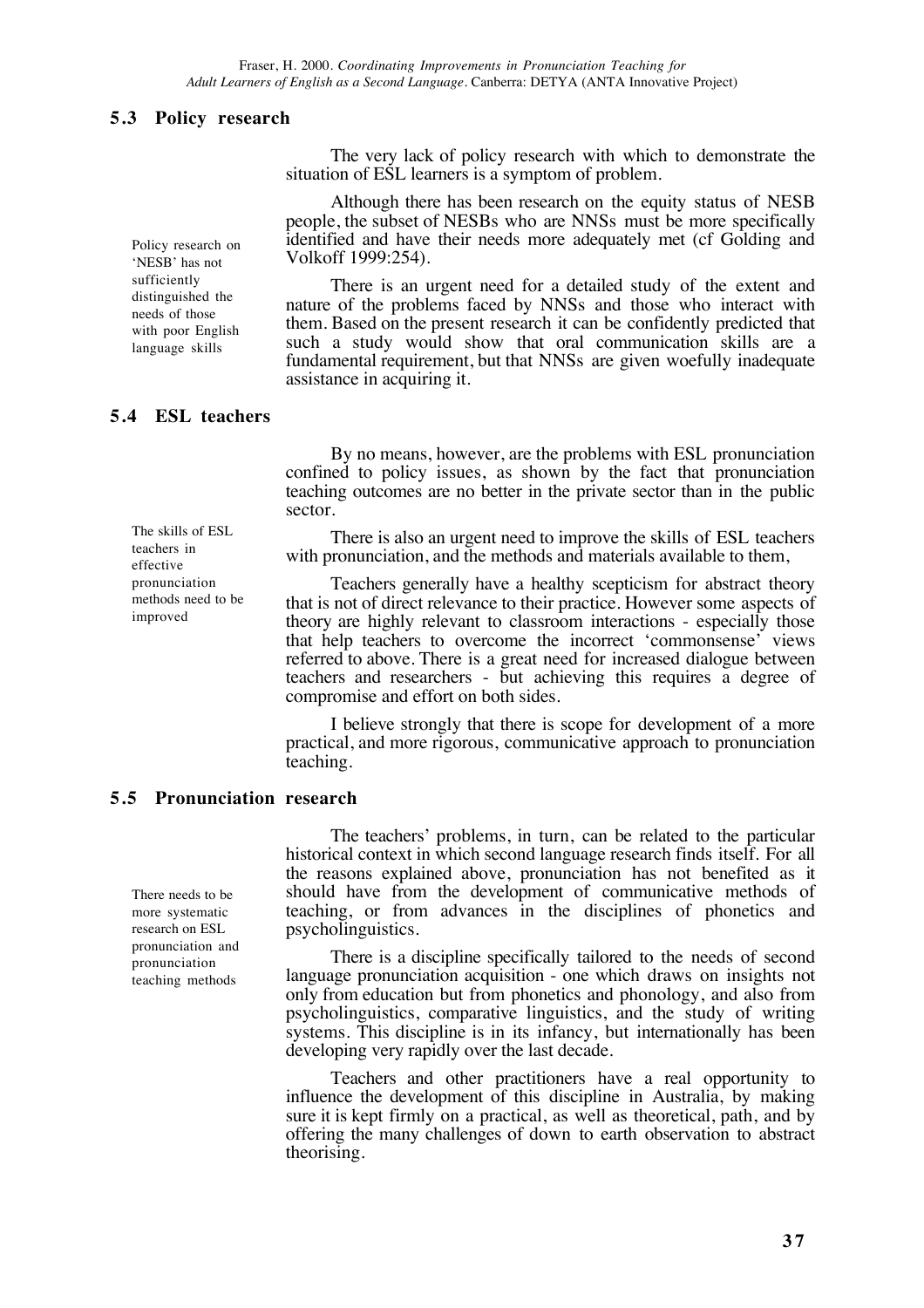> A significant number of developments show the burgeoning of a serious interest in pronunciation in this country: the institution of new and better pronunciation components in TESOL courses, the creation of materials for teachers and learners, postgraduate research on ESL, to name a few (some specifics are given in Section 9, and References).

> These developments need to be built upon and expanded, and great advantages can be expected from a serious attitude to coordination and cooperation in this area.

#### **5.6 Assessment and diagnosis issues**

An assessment tool for ESL pronunciation is an obvious need yet surprisingly, none exists

A number of good developments need to be coordinated and built upon

There are some dangers associated with the use of an assessment tool opportunities for discrimination, etc

Some existing methods of assessing pronunciation

 $\overline{a}$ 

Assessment of learners' pronunciation is a topic which came up frequently in my interviews - due to my surprise at the lack of any standard tools for use specifically in assessing ESL pronunciation. On the one hand it seems obvious that a range of assessment tools is necessary - as a diagnostic tool for deciding who needs pronunciation tuition, what kind and at what level, and for tracking the progress of learners through a course; and as a research tool for comparing the effectiveness of various methods or approaches to pronunciation teaching in various contexts.

On the other hand, many people were at pains to point out the dangers associated with assessment tools. Some of the concerns raised include the following:

- scores on a test can be used as a means of (further) discrimination against NNSs, and can further enhance a deficit model21 of learners situation
- formal testing can act as a barrier to good classroom relations between teachers and learners
- some forms of pre- and post-testing can show apparently poor rates of improvement in pronunciation, due to the slow nature of this kind of learning, and while this should not be taken to suggest that the tuition is ineffective, it may be used as a reason to cut further training
- the lack of appropriate assessment tools, and the extreme difficulty of devising a pronunciation test that is valid, fair and reliable

All these issues are real enough, but the solution is not to abandon consideration of assessment. As one group of teachers concluded after heated discussion of this issue: it is time this issue was taken out of the too-hard basket.

Let us look now briefly as some of the assessment tools that are available:

- competencies, as used in the various TPs and the NRS are in many cases not suited to these types of learners and learning situations
- tests like CSWE, ASLPR and IELTS are not well suited to workplace use, are very demanding of assessors' time and skill, and do not measure pronunciation specifically or objectively<sup>22</sup>
- the commercially available tool, 'Clear Speak', is simply bad

 $21$  That is, an ascription of the problem of communication to a lack in the speaker - as opposed to a view which sees those who are learning a second language as having more skills than the monolingual interlocutor.

 $22$  These standard tests are based on teachers having a conversation with a learner and scoring the learner's speech on a variety of scales. They are useful for their purposes but not specific or objective enough for detailed work on pronunciation.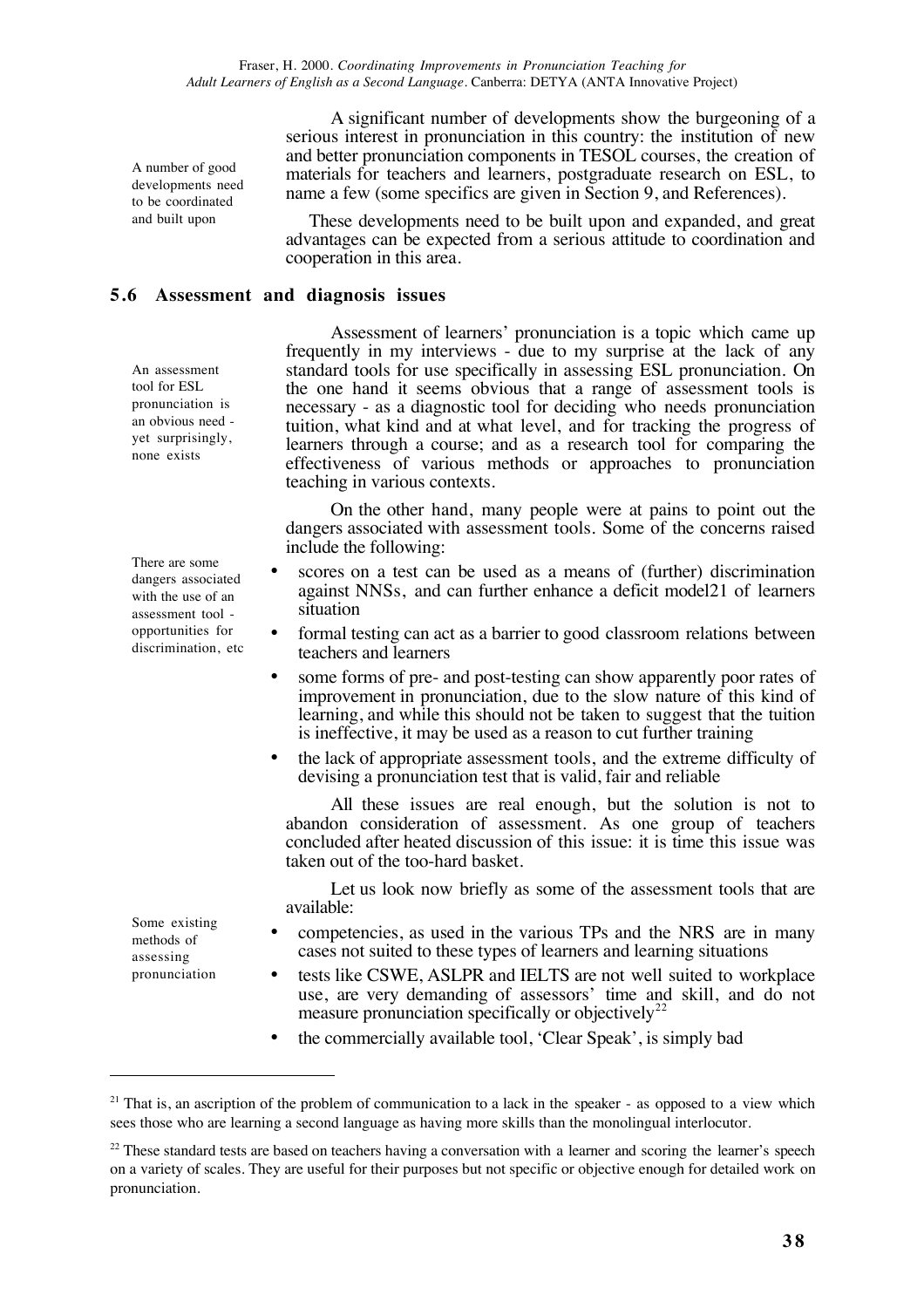- student satisfaction ratings, which is the de facto main method of assessing courses, are useful indicators but not reliable
- learner self-assessment, which is the basis of census data and the LSIA is useful but not calibrated

Clearly what is needed is development of new tests. Unfortunately this has been considered prohibitively difficult due to the complexity of what is to be measured. However I believe it is possible and necessary to create useful and sensitive tests. And also that their use might relieve rather than exacerbate some of the problems raised above. For example, formal assessment, if sensitively and appropriately done, could actually help improve learners' confidence which is often lower than the person's actual skills suggest<sup>23</sup> (Volkoff and Golding 1998:27).

## **6 Recommendations**

The problem is complex and requires a range of planned and coordinated solutions

We need a range of assessment tools developed with the dangers above in

mind

Due to the recent history of the reform of language, literacy and numeracy training, and also to the longer history of ESL teaching, in which, as documented above, pronunciation has been neglected both in TESOL training and in ESL teaching - there is a need for a multipronged, concerted effort to improve the situation of NNSs with pronunciation problems. This is not a 'quick-fix' situation - but it is one where a well-planned program could bring about significant change, which in turn would bring about serious improvements in workplace and other environments.

### **6.1 Help for learners**

#### *6.1.1 Research on the extent and effects of oral communication problems*

There is considerable anecdotal and observational evidence from all sectors of the ESL and VET community that adult ESL learners with pronunciation problems are disadvantaged, and that their chances of receiving effective help with English pronunciation through their ESL training are much lower than would be considered desirable.

However there is very little hard evidence of the nature and extent of the problems faced by these people. The best evidence is that provided by the LSIA conducted by the Department of Immigration and Multicultural Affairs, and that is not ideally suited for extraction of the types of information needed for LLN policy.

The first recommendation therefore is that some serious hard facts be gathered in regard to this the pronunciation training needs of immigrants.

#### This means

- identifying NNSs as a subset of NESB people
- measuring the size of this subset in various sectors of society
- identifying the subset of NNSs with problems specifically in the area of pronunciation
- measuring the size of this subset in various sectors of society
- identifying the problems faced by this subset

We need more data on the extent and effects of NNS (not NESB) oral communication problems

 $^{23}$  An issue that needs to be taken into account in using statistics based on learner self-assessment.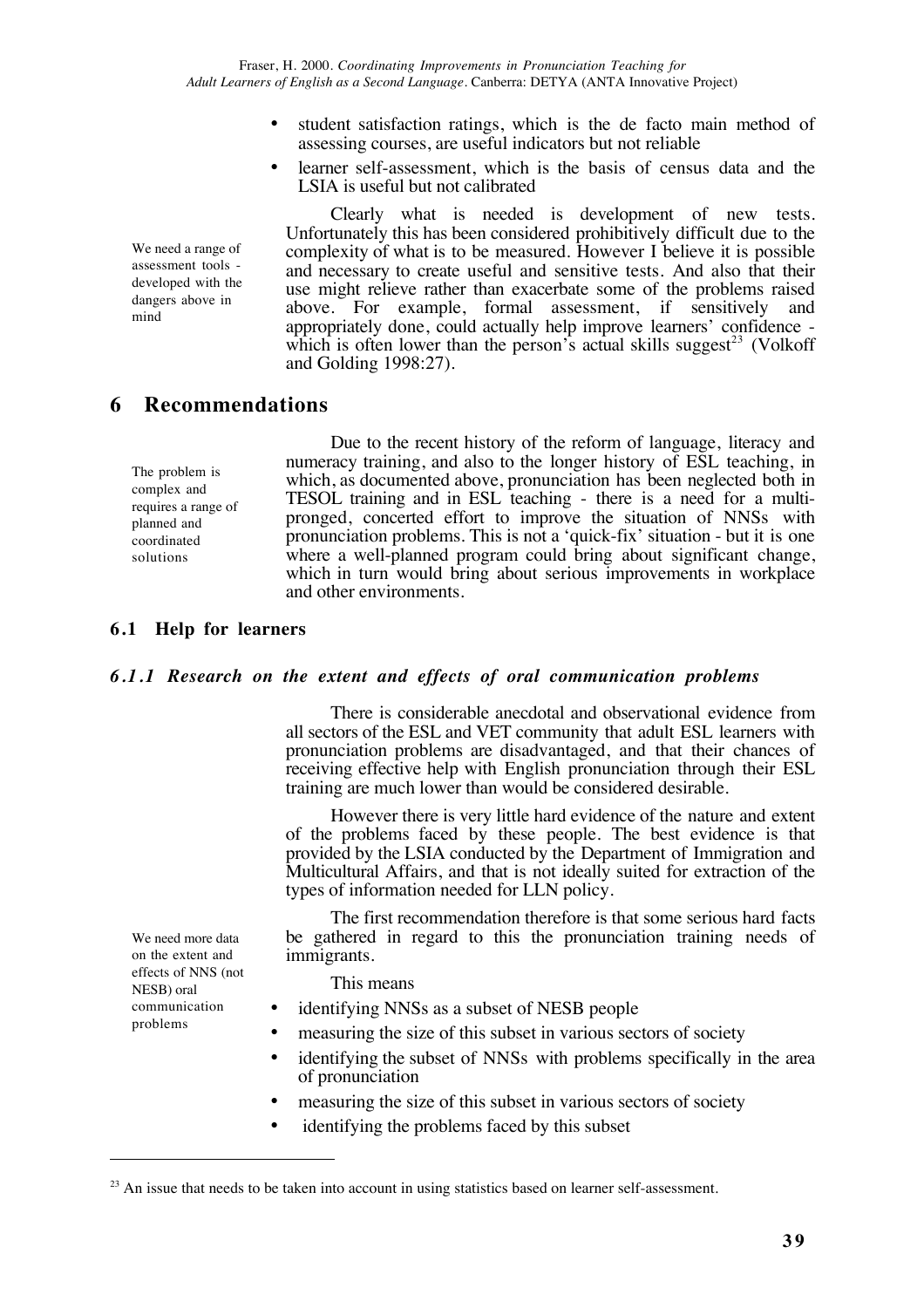- identifying the help provided for this subset
- tracking the effectiveness of this help in improving the situation of this subset
- identifying possible ways of improving any non-optimal aspects of the situation

Note that fully achieving this means prior creation of an effective, objective and simple assessment tool for identifying those with pronunciation problems. Despite the doubts raised by my interviewees, and discussed above, there is no reason why this cannot be done. However it is a task which requires time and analysis; a hastily devised tool is unlikely to be effective. It should be carried out by someone skilled in survey research but in close consultation with someone who has a good understanding of the nature of second language pronunciation, and also with someone who understands the situation of learners and can incorporate suitable safeguards against any harm to them in terms of equity or discrimination.

### *6.1.2 Improvements to the system of identifying ESL pronunciation problems*

A major problem uncovered in the present study is the inadequate matching of learners who have oral communication problems with teachers who can assist them in overcoming these problems.

The second recommendation of this report therefore is that this system must be improved. NNS learners with problems related specifically to pronunciation should be able to be identified and placed in classes with a teacher who can provide effective help for these problems (whether that help is generic, or integrated with a particular type of workplace training - see Section 6.2.3) *before* they are given other kinds of training. It is likely that a relatively short, intensive program would be more effective, in terms that matter to employers and funding agencies as much as to learners themselves, than a series of half-hearted classes which cut corners by combining types of training that just do not go together.

Again, there is the issue of assessment: obviously, in order to place learners with the right teacher, they must first be diagnosed correctly, and this clearly requires some type of assessment procedure unless classes are to be provided to volunteers (and note that all the indications are that if volunteers were called for pronunciation tuition there would be a huge take-up).

However, the assessment in this case need not be formal or objective, and can be done with the cooperation of the learner, allowing them choice in the type of training they receive, as already done under the Mutual Obligations system. Fitzpatrick et al (1999) have already provided excellent guidelines on how to assess the needs of jobseekers, and identify those with specific ESL pronunciation problems, which can undoubtedly be adapted for workplace contexts. The issue is what happens to the learners (such as Fitzpatrick et al's 'Quon') who are assessed as having ESL oral communication needs. They need to be in classes which focus specifically on ESL oral communication.

### *6.1.3 Creation of guidelines for multilingual workplaces*

It has been explained above that one of the main needs of ESL learners seeking to improve their oral communication skills, apart from effective pronunciation lessons, is increased opportunities to converse

The system of allocating NNSs to training in VET contexts needs to be improved so that they can get specific help with their specific problems - before going on to other training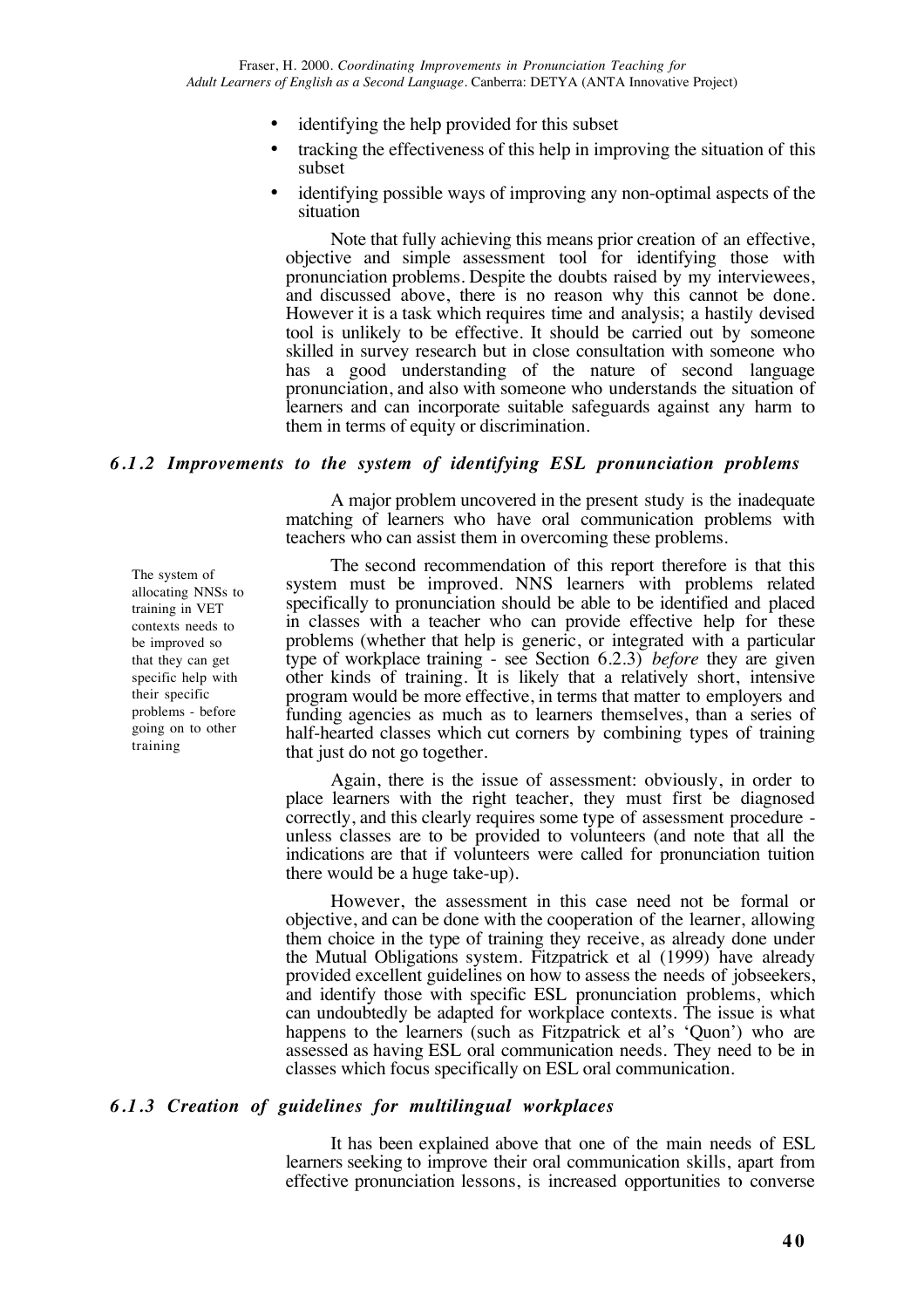Guidelines for multilingual workplaces should accompany training packages so as to increase the opportunities of learners to speak with NSs

with native speakers. This could be provided relatively easily for those in employment, through workplace policies which encouraged crosscultural communication - an initiative which would have a number of benefits for NSs as well, but specifically would greatly improve the lot of ESL learners (cf. Sanguinetti 2000)

The third recommendation therefore is the creation of a set of guidelines for multilingual workplaces, to be worked up into an endorsed component of a Training Package, including materials for both trainers and learners, which could be administered by workplace trainers with relatively low levels of special expertise. The extent to which these can be generic or should be specific to each industry needs to be investigated.

Such materials should *not* include guidelines for assessment or tuition in pronunciation, which should only be done by qualified professionals. Nor should they replace formal expert tuition – they are a supplement, not a substitute for pronunciation classes. However they should include guidelines for systems which could be put in place in any workplace, including

- allocation of time for informal communication between NSs and NNSs
- institution of one on one 'buddy systems' between NSs and NNSs
- training for NSs in how to communicate with NNSs, and in culturally sensitive communication

Easy-to-implement, low-cost initiatives along these lines are sure to have very beneficial effects on productivity and workplace relations, which, if documented, would be useful in convincing other employers of the advantages of using this scheme.

These materials should be created by a team of experienced ESL teachers, in consultation with workplace trainers and employers, as well as a pronunciation expert.

#### **6.2 Help for teachers**

The above simple recommendations can be expected to improve the lot of ESL learners considerably. There is no doubt however that the best thing that could be done for NNS learners with significant pronunciation problems is to improve the level of skill and confidence among general language teachers in dealing with these problems. This is more complex to implement, and is the topic of this section.

The various reasons for the general lack of confidence among teachers in dealing with specific pronunciation problems of learners, and its effects, have been analysed in some detail above. In this section, I consider some solutions to the problem, which could be implemented over the medium term.

## *6.2.1 Improved training for teachers*

Increased training should be available for teachers in how to teach pronunciation

Existing teachers should be able to receive professional development in pronunciation teaching (on a voluntary but properly funded basis), and trainee teachers should receive such tuition as part of their TESOL courses.

Currently pronunciation inservicing happens on a very ad hoc basis, when someone is available who claims knowledge in this area, and as we have seen coverage of pronunciation in TESOL courses is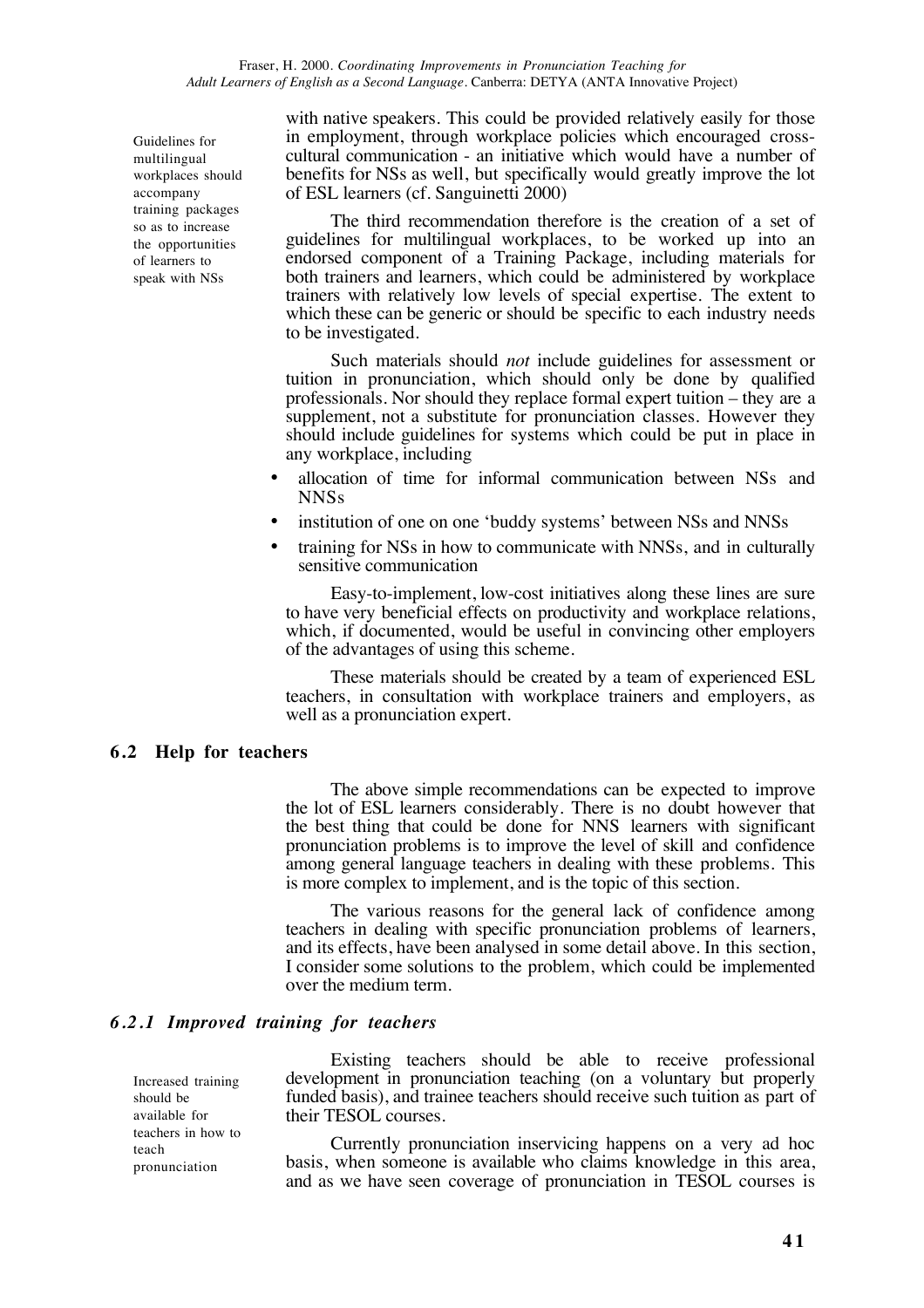very variable. Teachers have received a range of different stories from different pronunciation specialists. There is a need for a more coordinated approach.

It is recommended that there should be a conference of people interested in the area of ESL pronunciation<sup>24</sup> to discuss a range of issues. It seems likely that it would be possible to integrate a range of existing practices, including the insights of the SGAV approach, into a coordinated approach to pronunciation teaching, or at least to identify opposing schools of thought which can be articulated and evaluated so as to allow teachers and teacher trainers to choose which they wish to adhere to.

Following this, there can be a coordinated program of materials development and research.

#### *6.2.2 Provision of materials and courseware for teachers and learners*

There is a need for much more material for both teachers and learners. Computer based materials, with audio, are ideal for pronunciation

There should be a conference in order to decide issues of method etc so that teachers can get a unified picture

> The lack of suitable materials for teachers, teacher trainers and learners has been commented on at several points above. Though there are some highly commendable materials, there is need for much more to cover the wide range of needs. Ideally this should be based on a sound foundation of well-documented research on 'what works' pronunciation teaching.

> Computer disks are particularly well suited as a medium for imparting information about pronunciation and pronunciation teaching, and are also a useful way of upskilling teachers and learners in computer use. Of course there will always be a place for written materials.

> It would be good to develop some informal endorsement scheme, whereby books and computer disks which adhered to basic principles of linguistics and language teaching could be easily distinguished from those that do not - as an aid to learners and other consumers. It would also be good to publicise information in the media about what sorts of materials are helpful and why. This would serve useful functions of gradually dispelling myths, and attracting students and scholars in related fields to the topic of pronunciation.

### *6.2.3 Increased research on pronunciation teaching methodology*

It will be clear that there is a burning need for an increase in the amount of serious research at all levels into a wide range of issues to do with ESL pronunciation teaching.

The first priority is development of a range of assessment tools to allow methods and policies to be assessed for their effectiveness. Note that this is a separate issue from the assessment of workers or other learners - see Section 5.6. While the reasons people have for opposing the objective assessment of learners' pronunciation are appreciated, it is really impossible to improve a system that allows no proper benchmarking or analysis.

With an appropriate assessment tool, an early priority would be a set of benchmarking studies, to provide answers to such questions as

useful assessment tools

Research is needed to develop some

<sup>&</sup>lt;sup>24</sup> Note that I have planned a half day workshop entitled 'Issues and Research Directions in ESL Pronunciation Teaching: Exchanging ideas and coordinating efforts' for the Australian Linguistics Institute in Melbourne on 7 July 2000. More information is available from the ALI webpage: <http://www.ali.unimelb.edu.au/>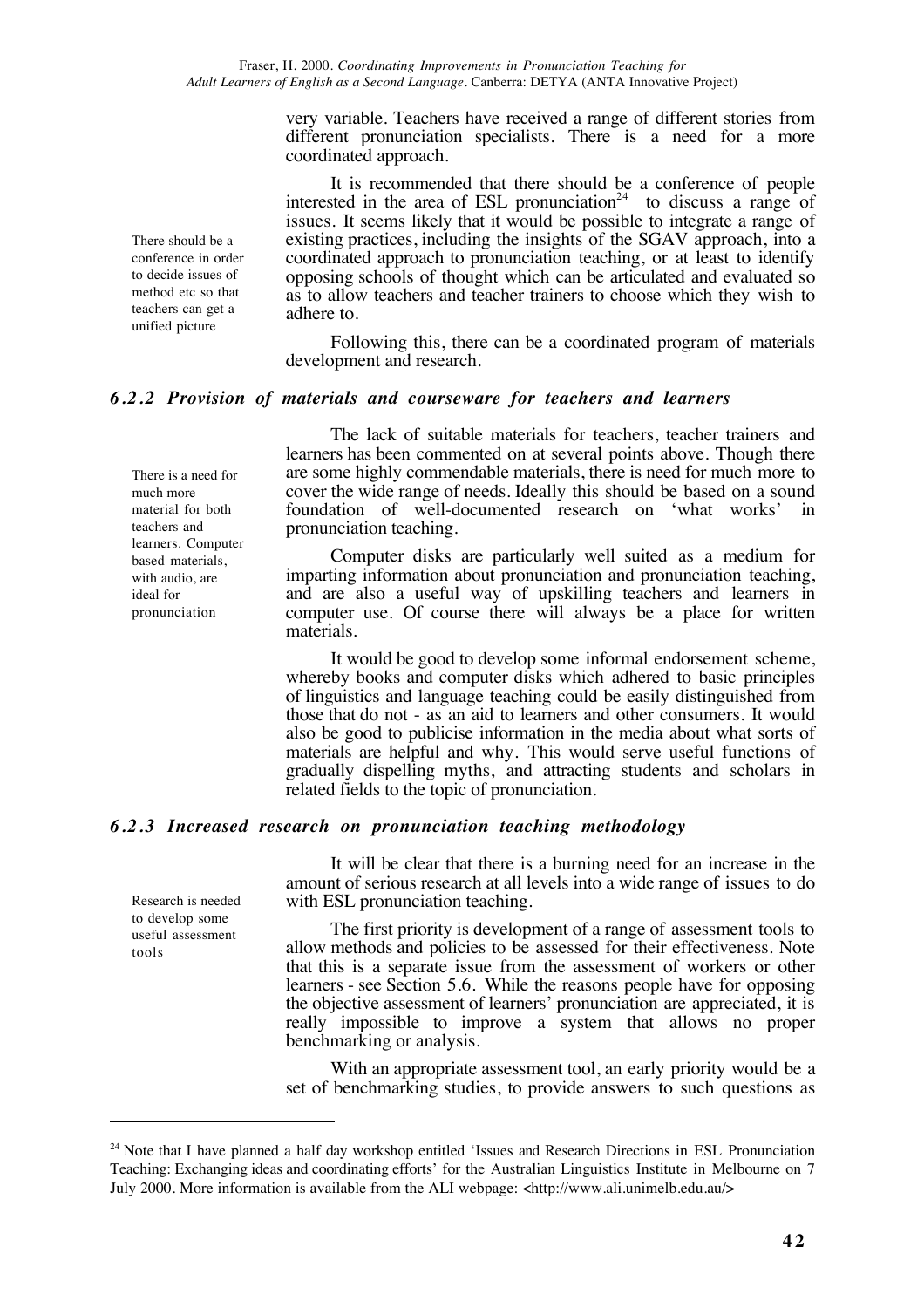Then research is needed to determine the most effective methods of teaching pronunciation

Empirical questions should be addressed with empirical methods, not opinion

'How much improvement is possible, or realistic, to expect from a pronunciation class over a given period?'. Next a series of studies should investigate the relative effectiveness of different methods and materials with different types of learners (cf. Macdonald et al 1994, Munro and Derwing 1995).

An early opportunity should be taken to investigate empirically a range of questions which are the topic of debate among teachers, but have never been properly tested, such as: is it better to focus on teaching stressed syllables before teaching unstressed syllables; is it better to represent pronunciation for learners with symbols of the international phonetic alphabet, or with ordinary English spelling conventions. Similarly, experiments to investigate the relative effects of common pronunciation errors on average Australian English listeners would allow proper planning of pronunciation curricula.

One particular issue that needs urgently to be addressed is that of the relationship between generic pronunciation tuition and integrated training. As outlined above, there is some inconsistency about the relationship between these - on the one hand there is a call for integrated training to provide workers with the specific skills needed in their job. On the other there is a call for generic skills development, allowing employers to hire highly adaptable staff. On the face of it, it would seem that pronunciation would be an ideal candidate for generic training, as improved oral communication skills in one area are very likely to translate into improvements in other areas. It would be useful to demonstrate this - as part of a more general demonstration of the value of ESL pronunciation training to the workplace.

## **7 The current research: what was done**

This project involved me spending three weeks in each of Canberra, Sydney, Melbourne, which I did in Aug-Sept 99, Oct-Nov 99 and Dec 99 respectively. While there, I interviewed as many people as possible who were engaged in ESL teaching, TESOL teaching, government VET policy and research. Details of the people consulted are provided below, along with my thanks to them. I also conducted a number of seminars and workshops, mainly with ESL teachers, in order to benefit from some group discussion.

During the time I was working on the project I also visited Perth and Townsville on separate business, and took the opportunity to speak to relevant people in those places as well.

Over the last few years I have also been in touch with TESOL teachers in the Faculty of Education, University of New England, Armidale, and have worked closely with teachers at the Language Training Centre, UNE.

The present report summarises and condenses the information I gained from this research. Further details of interviews and workshops are available on request.

The project also involved me in creating a CD-ROM for learners (and teachers) of ESL pronunciation. Further details on this are provided below.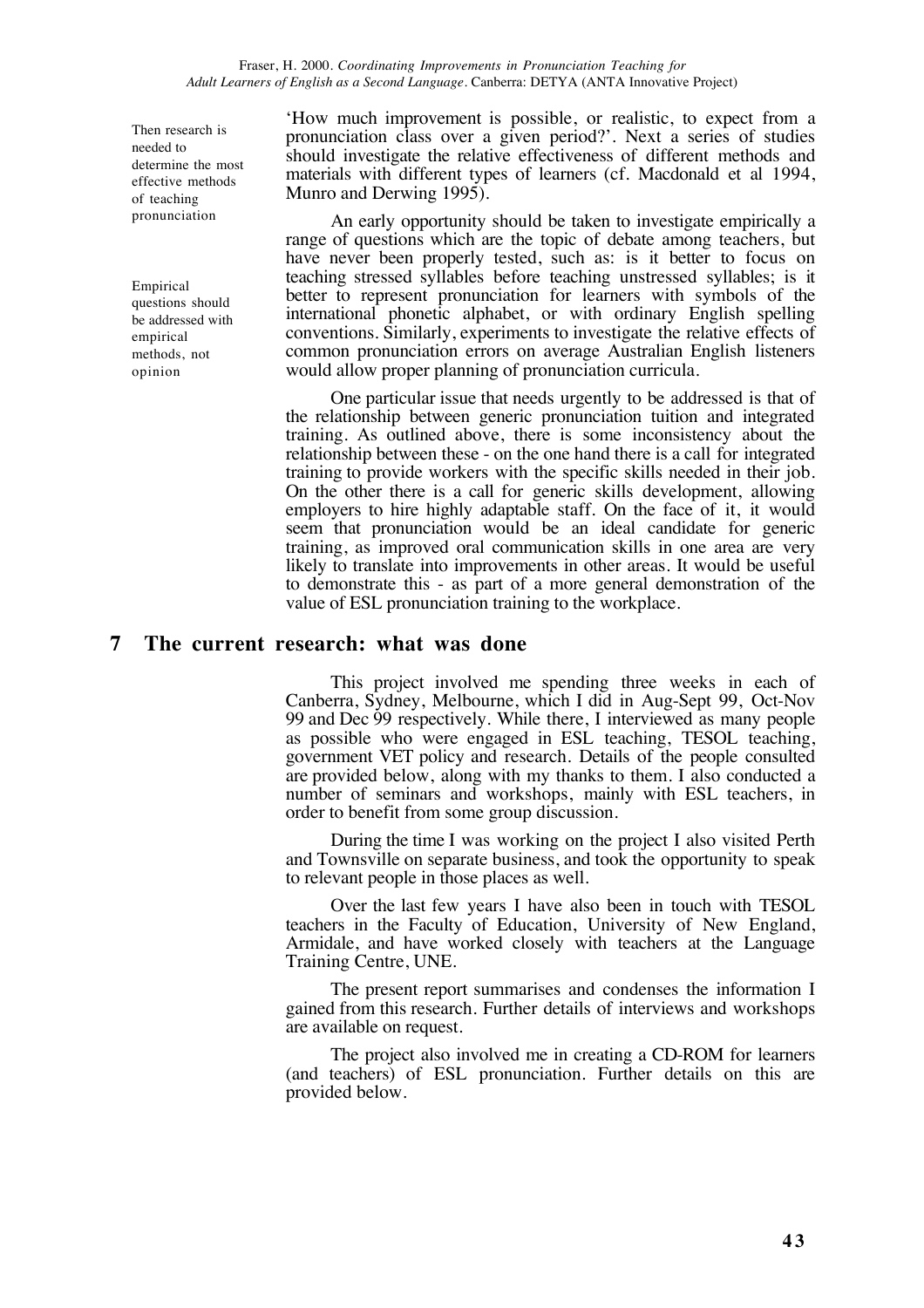## **8 The Computer disk**

As mentioned above, there are a number of interactive computer disks for ESL learners on the market. Most of these<sup>25</sup> are produced by computer experts rather than language teachers, and incorporate a number of ineffective gimmicks. The most prominent of these gimmicks is the use of speech waves, purportedly to help learners visualise their speech and compare it to the speechwave of a NS model. As explained above, however, speechwaves and diagrams of the articulation of the sounds are of little direct use to learners, and can be a barrier to understanding, engendering feelings of confusion and despair.

What is much more important to learners than *seeing* speech, is learning to *hear* it appropriately.

As part of the present project, an interactive computer disk (CD-ROM) has been created to trial several ideas about pronunciation teaching. It is called *Learn to Speak Clearly in English* and is intended for lower intermediate adult ESL learners, in a workplace rather than an academic context. It is expected that the disk would be used first with a teacher and then as self access. It includes paperwork to allow feedback on the success of the various components, and the intention is to use this feedback in development of more extensive materials.

The disk has four modules, with the following rationale (further detail in Section 3 above). More information is available on the pronunciation website referred to above.

#### Module 1 Communication

This is intended to focus learners' attention on the communicative rather than 'oral gymnastics' aspects of pronunciation. Videos demonstrate the value of speaking slowly, and monitoring the listener's understanding. Exercises invite users to think about their own speech in terms of what an English listener needs in order to understand a spoken message, and to consider their own experience of listening to foreigners speaking their language.

#### Module 2 Sentence stress

This emphasises the importance to English listeners of having the important (ie. unpredictable) words in a sentence identified by 'louder' pronunciation. It gives learners practice in identifying important words in sentences, and in hearing the difference between stressed and unstressed words (often a major difficulty for NNSs).

#### Module 3 Pronunciation tips

 $\overline{a}$ 

This starts by continuing the work on stress down to the level of the word, and again emphasises the importance to English listeners of hearing the correct syllable stress in the important words in sentences. It gives practice in hearing and producing syllable stress. This module also gives some guidance on how to identify which aspects of individual sounds are important to English listeners - and, acknowledging that the user's concept of which sounds are 'the same'

 $25$  There are projects in progress that are likely to produce much more effective material (eg. a pronunciation CD) by Protea to complement their other highly respected ESL materials, a disk based on Michael Carey's PhD research on Korean accented English).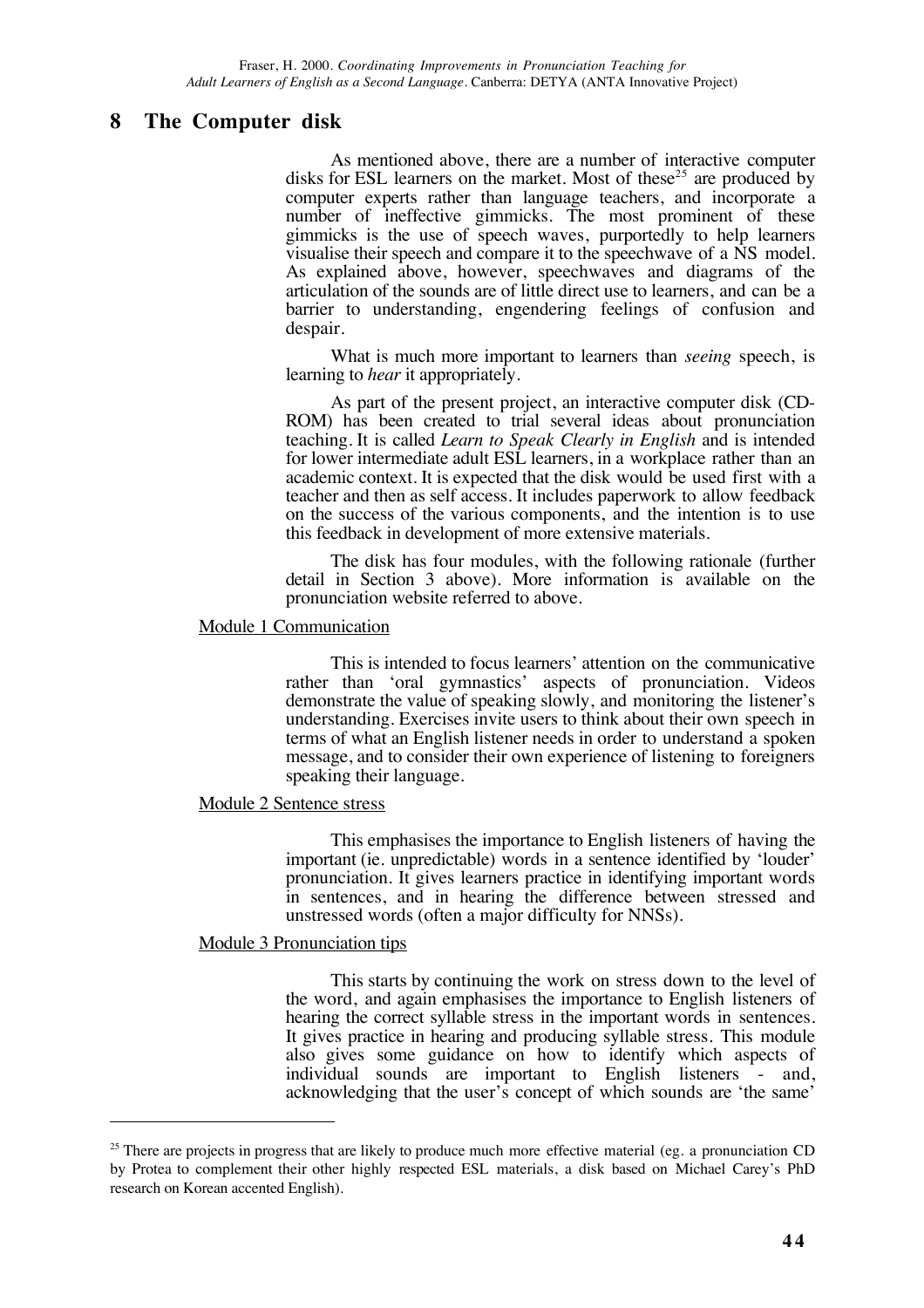or 'different' is likely to be quite different to that of the English native speaker, gives practice in the English way of hearing.

#### Module 4 Critical listening

One of the key aspects of a communicative approach to pronunciation teaching, as explained above, is that learners need to change their way of interpreting sounds, from a way appropriate to their native language, to a way appropriate to English. This section of the disk enables learners to develop their skill in listening to English like NSs do. They hear examples of learners' pronunciation, and have to judge whether a NS would consider it 'correct' or 'incorrect'. They then receive feedback on their judgement and have the opportunity to record their own voice for comparison with the prerecorded learner and an NS model.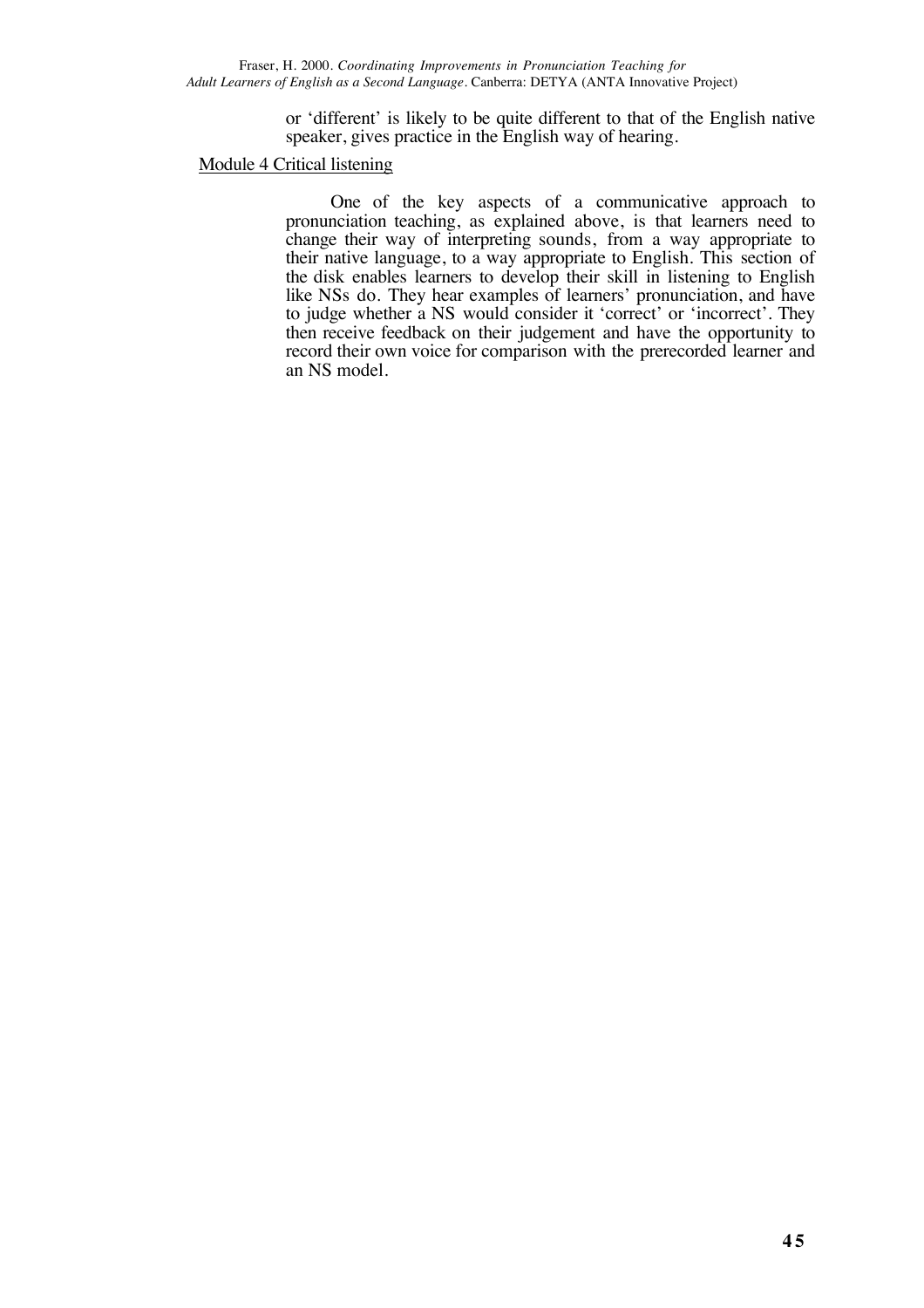# **9 People consulted**

## *In Canberra*

| <b>Name</b>    |                  | Position                                                                                                                                  |
|----------------|------------------|-------------------------------------------------------------------------------------------------------------------------------------------|
| Rob            | Atkinson         | DETYA - WELL Program                                                                                                                      |
| Annie          | <b>Bartlett</b>  | Second language and international adviser, Study Skills<br>Centre, ANU.<br>Author of: 'Preparing students for graduate study'             |
| John           | Carter           | Secretary, Senate VET Enquiry                                                                                                             |
| Fiona          | Cotton           | Private pronunciation teacher. Works for ANU and<br>ADFA. President of ACTATESOL. Runs pronunciation<br>interest group.                   |
| Joseph         | de Riva O'Phelan | Consultant on language education issues                                                                                                   |
| Patricia       | Fowler           | Teacher at Canberra Institute of Technology.                                                                                              |
| Catherine      | Gyngell          | DETYA - Director of Adult Literacy Policy and Programs<br>Section                                                                         |
| Andrew         | Lian             | Professor at University of Canberra, School of Education<br>Interested in SGAV method in teaching of French and<br>other languages        |
| <b>Bronwen</b> | Macnamara        | School of Languages and International Education,<br>University of Canberra. Earlier Masters thesis on<br>assessment of oral communication |
| Laraine        | Morris           | Head of Primary Program and lecturer in lang education,<br>School of Teacher Education, University of Canberra                            |
| David          | Osborne          | Dept of Immigration and Multicultural Affairs, LSIA                                                                                       |
| Margie         | Sainsbury        | Private pronunciation teacher. Works for Home Tutor<br>Scheme and CIT. Author of Basic Pronunciation Teaching<br><b>Skills</b>            |
| Margaret       | Tong             | Private pronunciation tutor. Speech pathology and ESL<br>background. Works for Anutech.                                                   |
| Kam Wan        | Tsim             | Masters student of TESOL in the University of Canberra,<br>interested in teaching English to Chinese learners                             |
| Doreen         | Wapshere         | Head of Department, ESL: Employment and Study<br>Canberra Institute of Technology                                                         |
| Sue            | Wharton          | Lecturer in TESL at Canberra University                                                                                                   |
| Kate           | Wilson           | Head, Academic Support Program<br>School of Languages and International Education<br>University of Canberra                               |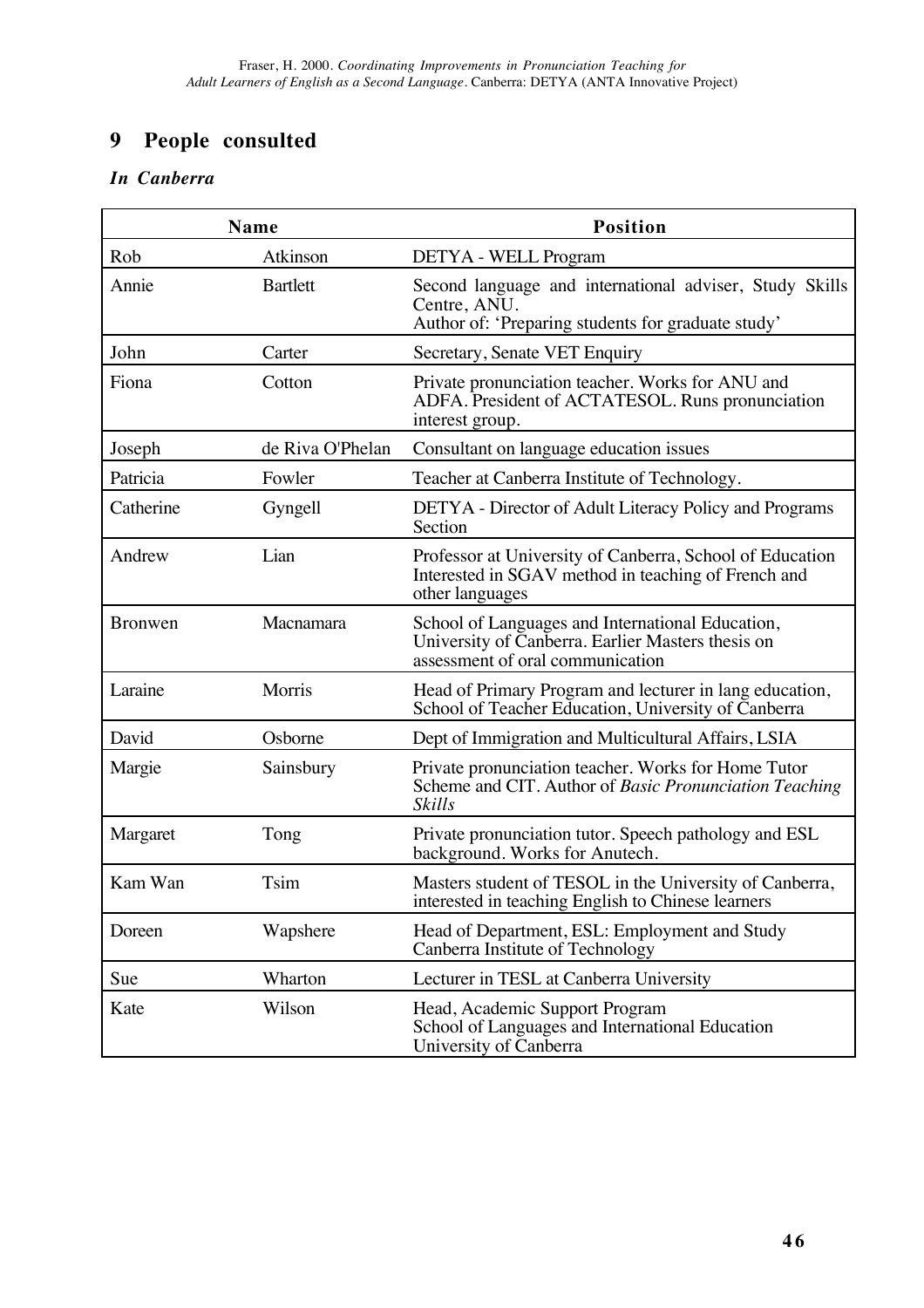## *In Sydney*

| <b>Name</b> |                | Position                                                                                                                                                |  |
|-------------|----------------|---------------------------------------------------------------------------------------------------------------------------------------------------------|--|
| Alex        | <b>Barthel</b> | Director and Senior Lecturer, English Language and Study<br>Skills Assistance Centre, University of Technology,<br>Sydney.<br>Interested in SGAV method |  |
| Kath        | <b>Brandon</b> | Australian Centre for Languages, Sydney                                                                                                                 |  |
| Anne        | <b>Burns</b>   | Lecturer at NCELTR. Author of 'Focus on Speaking'.                                                                                                      |  |
| Michael     | Carey          | PhD student at Macquarie. Contributor to Macquarie<br>TESOL program. Runs 'Correct Me' service for ESL<br>students.                                     |  |
| Stephanie   | Claire         | NSW AMES. Thesis on pronunciation teaching. interested<br>in SGAV method. Creating video to help teachers assess<br>pronunciation in CSWE.              |  |
| Christine   | Erskine        | NSW Dept of Education                                                                                                                                   |  |
| Ross        | Forman         | Senior Lecturer in TESOL at University of Technology<br>Sydney. Has developed a full distance mode course on<br>'Pronunciation and phonology' for UTS.  |  |
| Linda       | Hand           | Lecturer, School of Communication Disorders<br>University of Sydney                                                                                     |  |
| Sam         | Johnson        | NSW Dept of Education                                                                                                                                   |  |
| <b>Tess</b> | Julian         | <b>NAWTB</b>                                                                                                                                            |  |
| Trish       | Gamper         | <b>NAWTB</b>                                                                                                                                            |  |
| Joan        | <b>Masters</b> | Director of AMES NSW                                                                                                                                    |  |
| Jeannette   | McGregor       | Graduate student in ESL pronunciation at NCELTR                                                                                                         |  |
| Julius      | Pfull          | Department of Education and Training, NSW                                                                                                               |  |
| Tanya       | Roddan         | ESL teacher at Star City casino                                                                                                                         |  |
| Peter       | Roger          | PhD student and ESL teacher at NCELTR                                                                                                                   |  |
| Kimiko      | Tsukada        | Recent PhD on Japanese accented English, Macquarie                                                                                                      |  |
| Diane       | Warwick        | Program Manager ESOL<br><b>ACCESS Educational Services Division, Ashfield</b><br>Now retired                                                            |  |
| Alison      | Winkworth      | Lecturer School of Communication Sciences & Disorders<br>University of Sydney                                                                           |  |
| Halina      | Zawadski       | Works for AMES and does private pronunciation tutoring.<br>Author of 'In Tempo'                                                                         |  |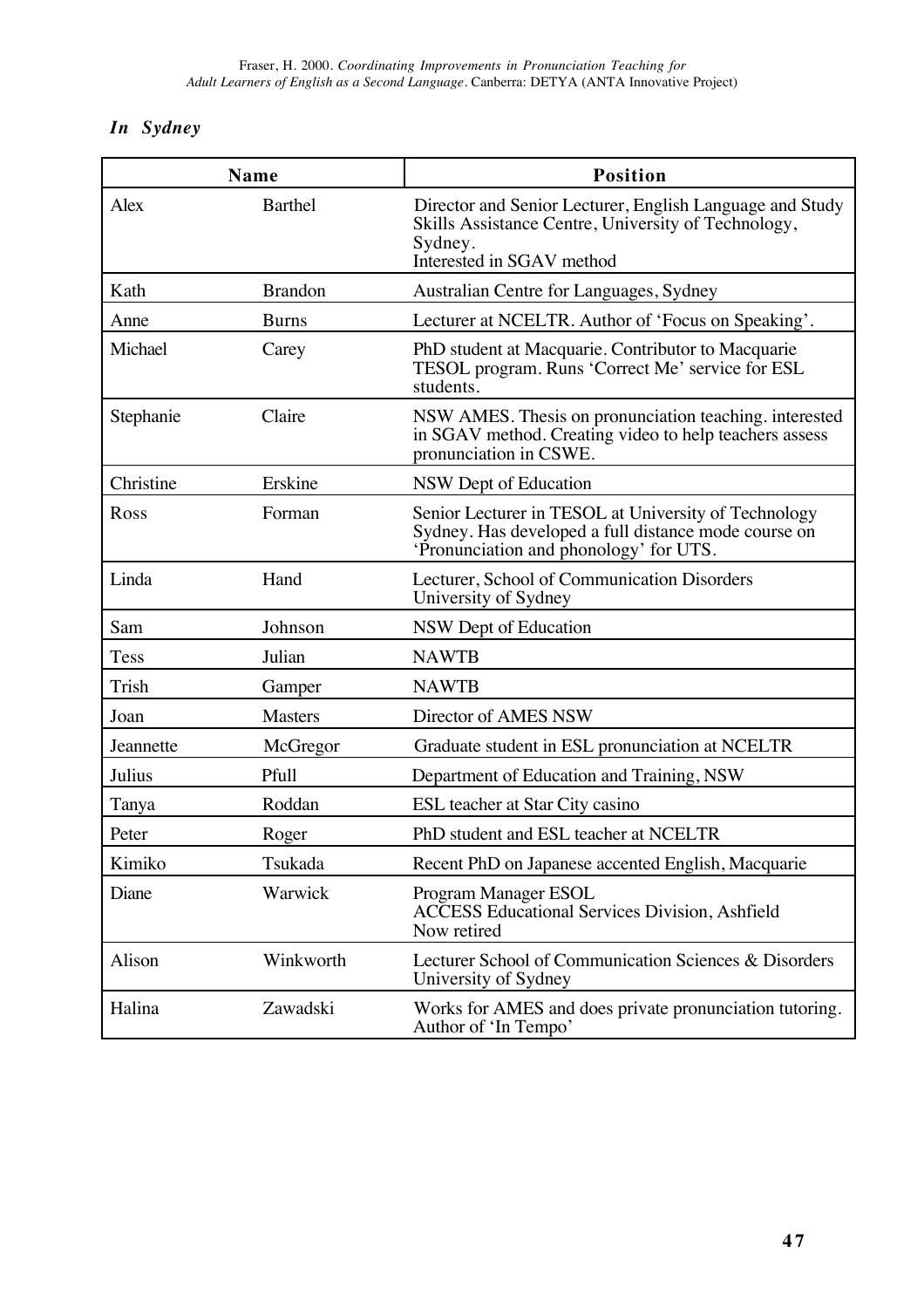## *In Melbourne*

| <b>Name</b> |                      | Position                                                                                                                                                                     |  |
|-------------|----------------------|------------------------------------------------------------------------------------------------------------------------------------------------------------------------------|--|
| Jill        | Bamforth             | Teacher at AMES Melbourne, developing new<br>pronunciation curriculum                                                                                                        |  |
| Belinda     | <b>Bold</b>          | Victoria University of Technology, and ALMITAB                                                                                                                               |  |
| Bev         | Cox                  | Teacher at WorkCom in Melbourne                                                                                                                                              |  |
| Lynn        | Fitzpatrick          | Commet (VET consultancy)                                                                                                                                                     |  |
| Ray         | Fogolyan             | Health and Safety ITAB, Melbourne                                                                                                                                            |  |
| Maggie      | Gundit               | Teacher at WorkCom in Melbourne                                                                                                                                              |  |
| Jan         | Hagston<br>(Kindler) | Manager, Research, Curriculum and Professional Services<br>Unit, Language Australia                                                                                          |  |
| Julie       | Hawkey               | Teacher at WorkCom in Melbourne                                                                                                                                              |  |
| Anne        | Isaac                | Study skills teacher at Melbourne University. Developed<br>for-credit ESL courses at MU. Interested in SGAV<br>method. Video on 'The Rhythm of Language', with Jane<br>Orton |  |
| Heather     | Kaufman              | Manager of Protea software company, currently bringing<br>out a CD on pronunciation                                                                                          |  |
| Giselle     | Ketts                | Study skills teacher at Monash University                                                                                                                                    |  |
| Shem        | Macdonald            | Teacher at La Trobe language centre. Doing an MEd on<br>pronunciation at La Trobe                                                                                            |  |
| Rosa        | McKenna              | Commet (VET consultancy)                                                                                                                                                     |  |
| Tim         | <b>Murphy</b>        | Teacher at Monash University English Language Centre                                                                                                                         |  |
| Meg         | Rosse                | Private pronunciation teacher in Melbourne.<br>Language and Academic Skills unit at Latrobe University                                                                       |  |
| Laura       | Tollfree             | Phonetician at Monash, background in ESL teaching and<br>speech pathology                                                                                                    |  |
| Liz         | Turner               | Teacher at WorkCom in Melbourne                                                                                                                                              |  |
| Veronica    | Volkoff              | RMIT, VET research                                                                                                                                                           |  |
| Philippa    | Thomas-Walsh         | Workplace Learning Initiatives                                                                                                                                               |  |
| Louise      | Wignall              | Workplace Communication Group, ANTA                                                                                                                                          |  |
| Lynda       | Yates                | Coordinator, Graduate Diploma in TESOL, La Trobe<br>University                                                                                                               |  |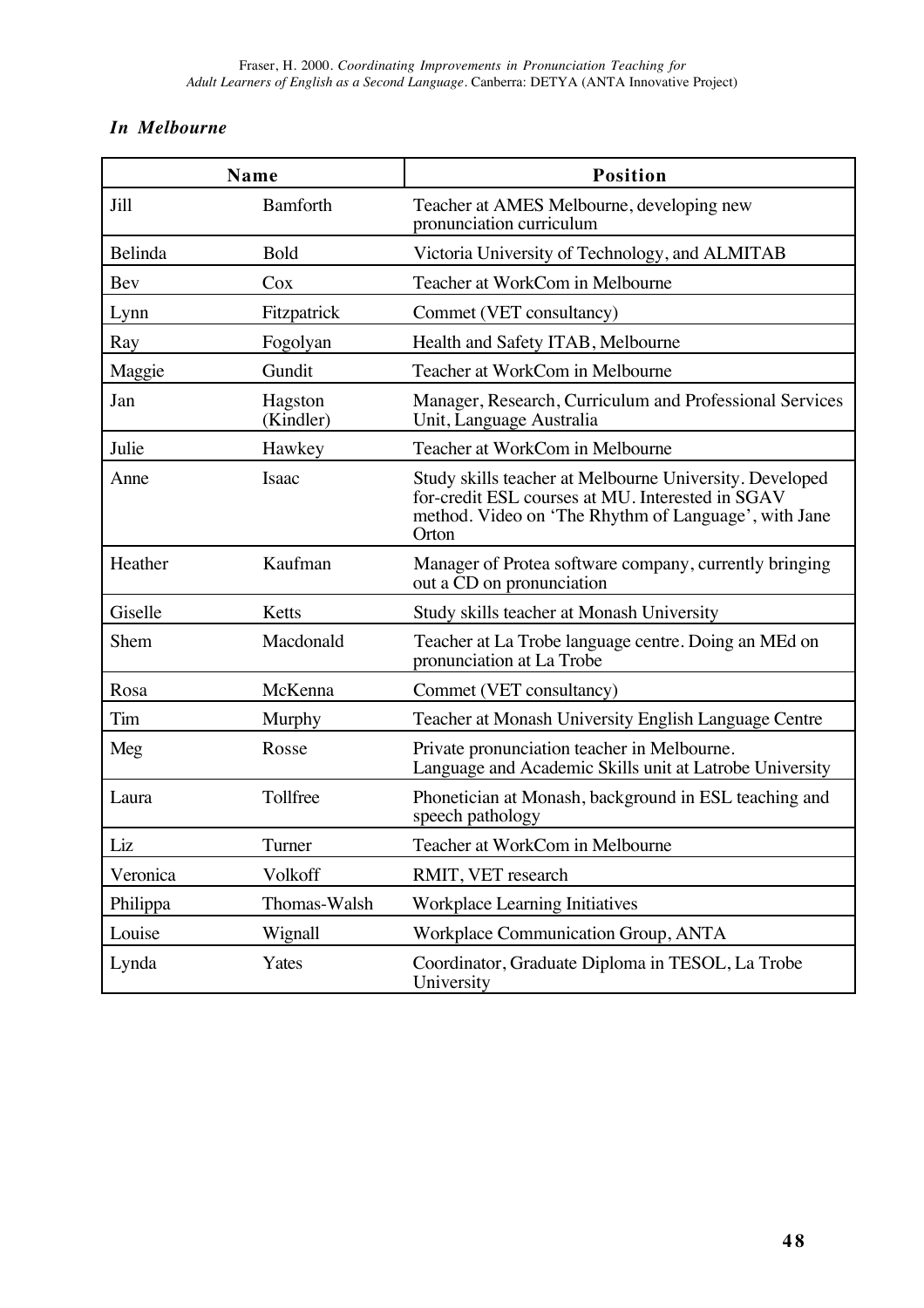## *Other*

| <b>Name</b> |                 | <b>Position</b>                                                                                                                    |
|-------------|-----------------|------------------------------------------------------------------------------------------------------------------------------------|
| Allison     | <b>Brown</b>    | Author of 'Survey of Attitudes and Practices Related to<br>Pronunciation Teaching'.<br>Now lecturing in educational design at UQId |
| Beverley    | Campbell        | <b>ALNARC</b>                                                                                                                      |
| Charles     | <b>Clennell</b> | University of South Australia                                                                                                      |
| Leanne      | Goldsworthy     | ESL teacher to Aboriginal schools, Northern Territory                                                                              |
| John        | Ingram          | Lecturer at University of Queensland, researches in area of<br>second language phonology                                           |
| Gwen        | Johnson         | NSW Dept of Education, formerly Regional Literacy<br>Coordinator, New England and North West                                       |
| Margaret    | Jones           | Director of Studies, UWA CELT                                                                                                      |
| Kylie       | Luciano         | A/Education Manager, Yatala Labour Prison                                                                                          |
| Mehtap      | Kocatepe        | PhD student at James Cook University                                                                                               |
| Duncan      | Markham         | Researcher on foreign accent and second language<br>phonology, formerly at Deakin University                                       |
| Ruth        | <b>Nicholls</b> | TESOL lecturer with longstanding specialisation in<br>pronunciation, UNE; thesis on intonation                                     |
| Dave        | Norman          | Assistant Director of Studies, UWA CELT                                                                                            |
| Annette     | Rogers          | <b>ESL</b> teacher                                                                                                                 |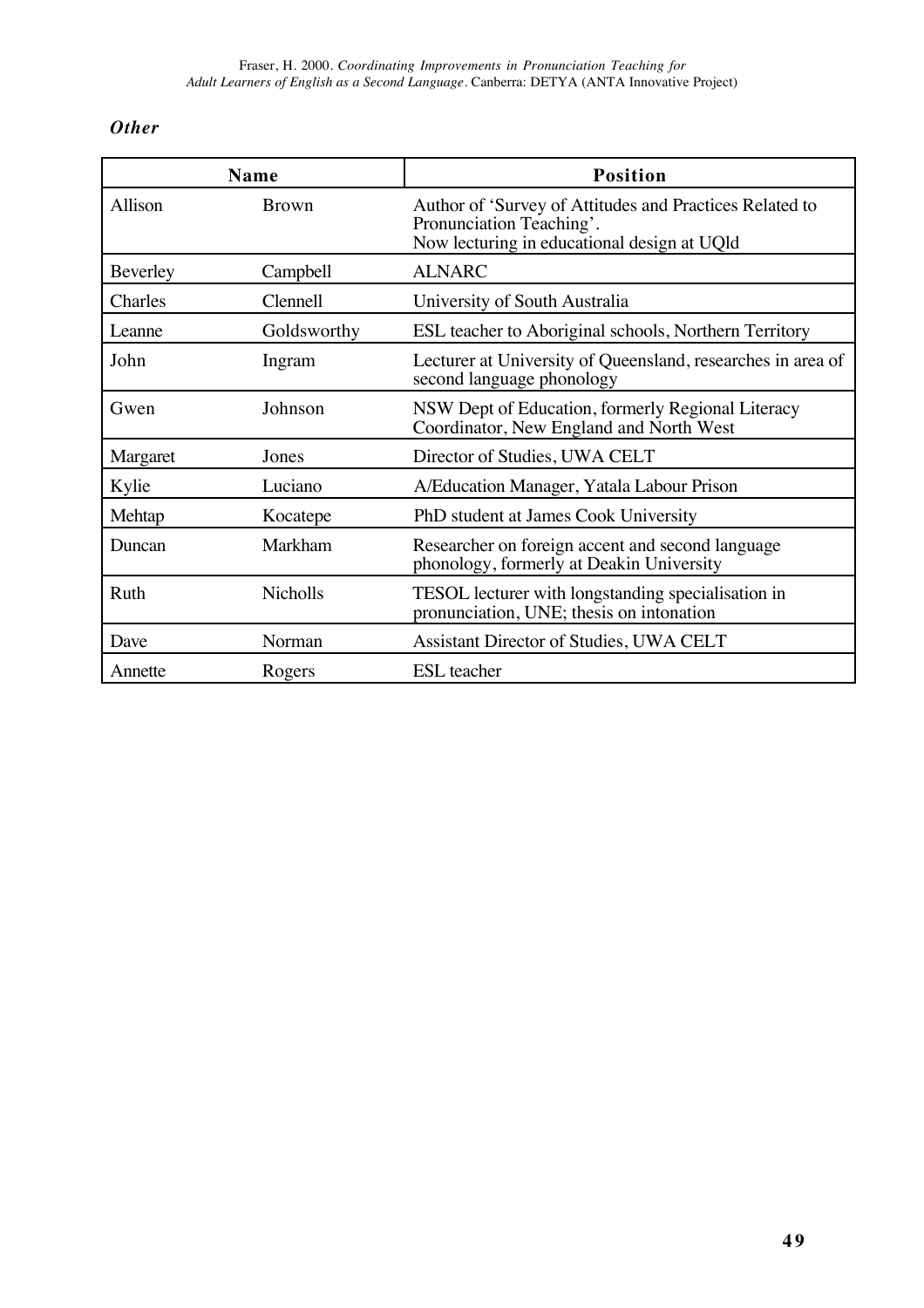## **10 References**

*Note It would hardly have been possible to complete this project without access to the many excellent websites maintained especially by government departments.*

- Australian Council for Adult Literacy. (undated) 'Surveys and Beyond: The case for adult literacy'. ACAL website
- Australian National Training Authority. 1998. *A Bridge to the Future: Australia's National Strategy for Vocational Education and Training 1998-2003.* Brisbane: Australian National Training Authority
- Australian National Training Authority. 1998. *Achieving Equitable Outcomes: A supporting paper to Australia's National Strategy for Vocational Education and Training*. Brisbane: Australian National Training Authority
- Australian National Training Authority. 1999. *A New Assessment Tool: Information kit for assessors and workplace trainers on incorporating language, literacy and numeracy skills into Training Packages*. Melbourne: Australian National Training Authority
- Australian National Training Authority. 1999. *Built In Not Bolted On*. Melbourne: Australian National Training Authority
- Australian National Training Authority. 1999. *Process for Training Package Development*. Melbourne: Australian National Training Authority
- Australian Bureau of Statistics. 1997. *Aspects of Literacy: Assessed skill levels, Australia 1996*. Canberra: Australian Bureau of Statistics
- Baker, A. 1981. *Ship or sheep?: An intermediate pronunciation course (2nd edition)*. Cambridge: Cambridge University Press
- Bartlett, A., Holzknecht, S. and Cunningthom, A. 1999. *Hit the Ground Running: Preparing students for graduate study*. Canberra: Asia-Pacific Press
- Beebe, L. 1987. 'Myths about interlanguage phonology.' in G. Ioup and S. Weinberger (ed) *Interlanguage Phonology*. Cambridge: Newbury House p.165-175.
- Bohn, O.-S. 1995. 'Cross-language speech perception in adults: First language transfer doesn't tell it all.' in W. Strange (ed) *Speech Perception and Linguistic Experience*. Baltimore: York Press p.273-304.
- Bowen, T. and Marks, J. 1992. *The Pronunciation Book: Student centred activities for pronunciation work*. London: Longman
- Brown, A. 1992. *Survey of Attitudes and Practices Related to Pronunciation Teaching*. Perth: AMES
- Burns, A. and Joyce, H. 1997. *Focus on Speaking*. Sydney: NCELTR
- Carey , Michael 1998. 'But is it interactive and does it work? A review of some CALL English pronunciation CD-ROMs'. Paper presented at AACE ED-MEDIA & ED-TELECOM 98 10th world conference on educational multimedia and hypermedia, Freiburg, Germany; June 20-25, 1998.
- Carter, R. and McCarthy, M. 1997. *Exploring Spoken English*. Cambridge: Cambridge University Press
- Celce-Murcia, M., Brinton, D. and Goodwin, J. 1996. *Teaching Pronunciation: A reference for teachers of English to speakers of other languages*. Cambridge: Cambridge University Press
- Claire, S. 1993. *Pronunciation in the NSW Adult Migrant English Service: Current Practice, Future Directions.* MA(TESOL), University of Technology, Sydney.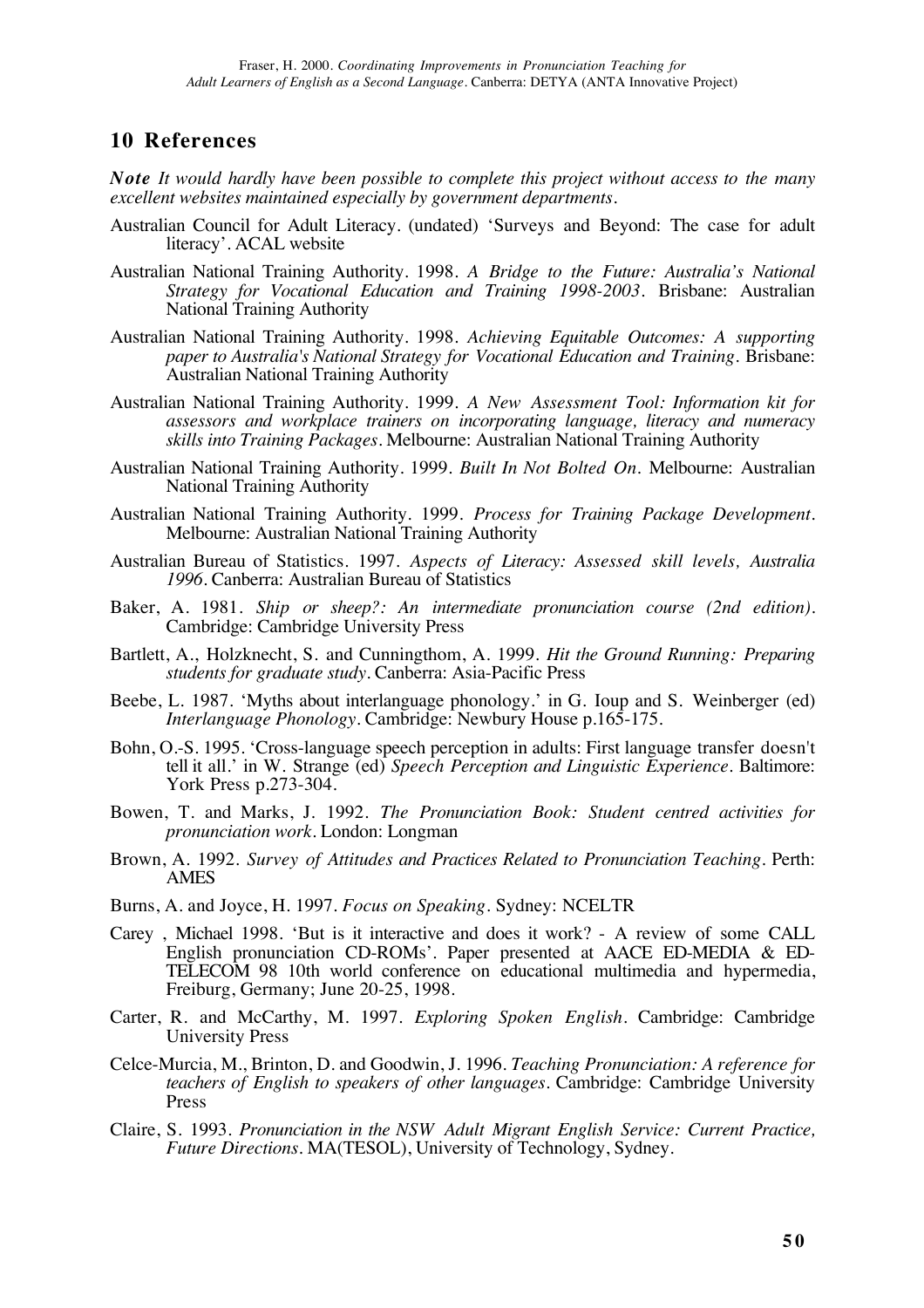- Claire, S. 1994. 'Computer assisted language learning (CALL) and pronunciation.' *Interchange: Journal of the NSW Adult Migrant Service*. 23.p.35-38.
- Cobb-Clark, D. and Chapman, B. 1999. *The Changing Pattern of Immigrants' Labour Market Experiences (Discussion Paper No. 396)*. Canberra: Centre for Economic Policy Research, Australian National University
- Commonwealth Department of Education. 1978. *Asian Language Notes: Some likely areas of difficulty for Asian learners of English.* Canberra: Commonwealth of Australia
- Curic, K. 1993/4. 'Structuro-global audio visual (SGAV) methodology in the teaching of pronunciation: An introduction.' in J. Widin (ed) *Approaches to Teaching English Pronunciation*. Sydney: Foundation Studies Training Division, Western Sydney Institute of TAFE p.25-45.
- Fitzpatrick, L., Wignall, L. and McKenna, R. 1999. *The Assessment and Placement Resource for the Literacy and Numeracy Program: Developing pre-training assessments using the National Reporting System*. Melbourne: Communication in Education and Training Pty/Ltd and DETYA
- Forman, R. 1993/4. 'Pronunciation.' in J. Widin (ed) *Approaches to Teaching English Pronunciation*. Sydney: Foundation Studies Training Division, Western Sydney Institute of TAFE p.1-10.
- Fraser, H. 1999. 'ESL pronunciation teaching: Could it be more effective?' *Australian Language Matters*. 7(4) p.7-8.
- Gass, S., Madden, C., Preston, D. and Selinker, L. (ed). 1989. *Variation in Second Language Acquisition: Volume 2, Psycholinguistic Issues.* Clevedon, Phil: Multilingual Matters
- Golding, B. and Volkoff, V. 1999. *Creating Outcomes: Individuals and groups on the VET journey*. Brisbane: Australian National Training Authority
- Golding, B., Volkoff, V. and Ferrier, F. 1997. *Stocktake of Equity Reports and Literature in Vocational Education and Training*. Brisbane: Australian National Training Authority
- Guberina. 1972. *Restricted Bands of Frequencies in Auditory Rehabilitationof the Deaf*. Zagreb: Institute of Phonetics, Faculty of Arts
- Hammond, J. and Derewianka, B. 1999. 'ESL and literacy education: Revisiting the relationship.' *Prospect*. 14(2) p.24-39.
- Hannahs, S. and Young-Scholten, M. (ed). 1997. *Focus on Phonological Acquisition.* Amsterdam/Philadelphia: Benjamins
- Ingram, J. and Park, S. 1997. 'Cross-language vowel perception and production by Japanese and Korean learners of English.' *Journal of Phonetics*. 25 p.343-370.
- James, A. and Leather, J. (ed). 1997. *Second Language Speech: Structure and process.* Berlin/New York: Mouton de Gruyter
- Kendrick, H. 1997. 'Keep them talking! A project for improving students' L2 pronunciation.' *System*. 25(4) p.545-560.
- Kenworthy, J. 1987. *Teaching English Pronunciation*. London: Longman
- Lau, V. 1999. *Success in Accent Modification: Client satisfaction or perceptual speech change?* BAppSc (Hons) Speech Pathology,
- Lian, A. and Lian, A. 1997. 'The secret of the Shao-Lin monk: Contribution to the intellectual framework for language learning.' *On-CALL*. 11(2) p.2-18.
- Liddicoat, A. and Crozet, C. (ed). 1997. *Teaching Language and Culture.* Canberra: Applied Linguistics Association of Australia
- Lippi-Green, R. 1997. *English with an Accent: Language, ideology and discrimination in the United States*. London/New York: Routledge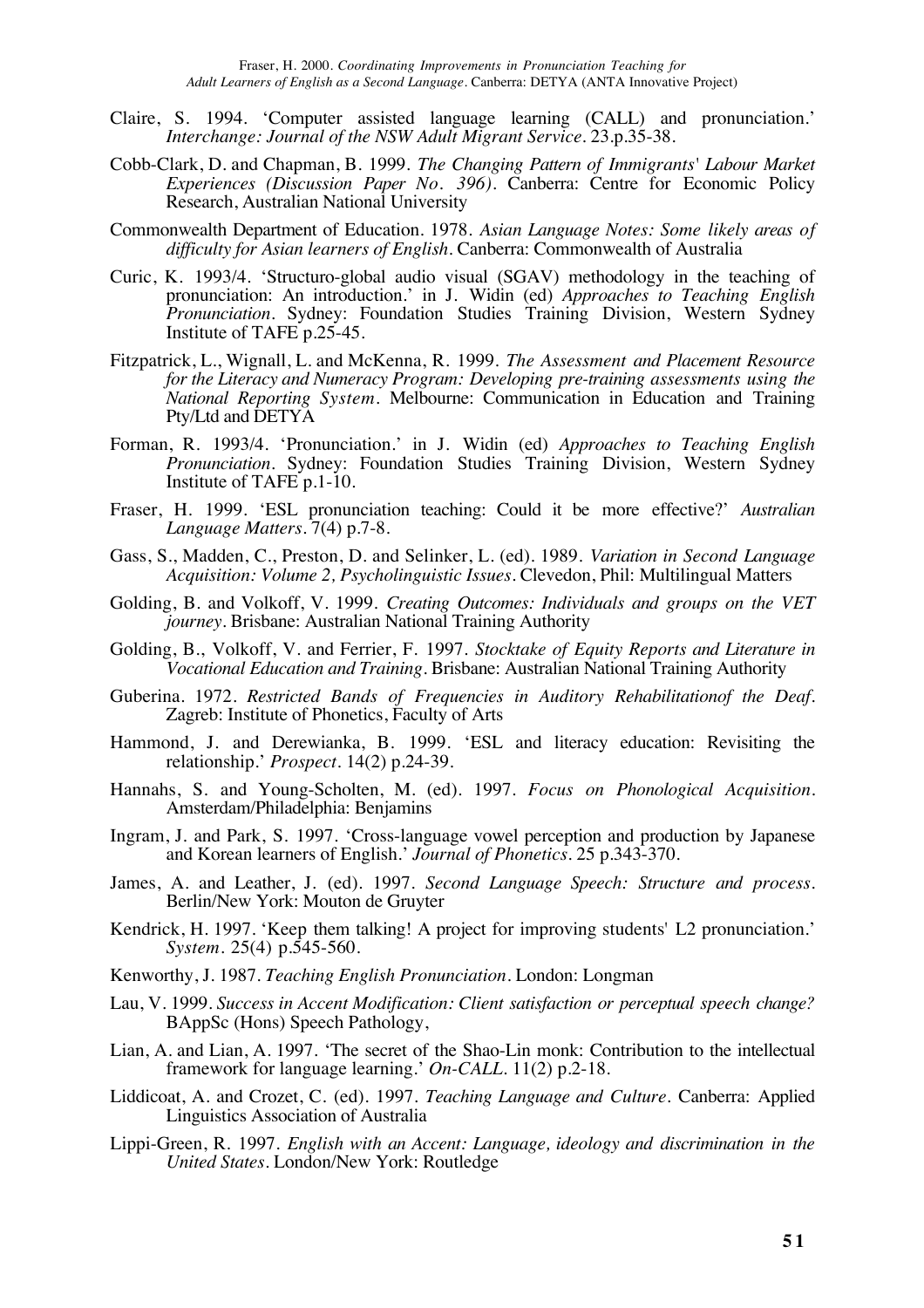- Macdonald, D., Yule, G. and Powers, M. 1994. 'Attempts to improve English L2 pronunciation: The variable effects of different types of language instruction.' *Language Learning*. 44.1. p.75-100.
- Major, R. 1998. 'Interlanguage phonetics and phonology: An introduction.' *Studies in Second Language Acquisition*. 20(2) p.131-137.
- McCarthy, M. 1994. 'What should we teach about the spoken language.' *Australian Review of Applied Linguistics*. 17(2) p.104-120.
- Michel, M. 1999. ''Wither' ESL? Post-literacy prospects for English as a Second Language Programs in Australian schools.' *Prospect*. 14(2) p.4-23.
- Morley, J. (ed). 1994. *Pronunciation Pedagogy and Theory: New views, new directions.* Alexandria, Virginia: TESOL Inc
- Munro, M.J. and Derwing, T.M. 1995. 'Foreign accent, comprehensibility and intelligibility in the speech of second language learners.' *Language Learning*. 45.1. p.75-97.
- Nicholls, R.M. 1985. *Awareness of intonation: A study of metalinguistic knowledge.* UNE thesis.
- Park, S.-G. 1997. *Australian English Pronunciation Acquisition by Korean and Japanese* Learners of English. PhD, University of Queensland.
- Pegolo, C. 1993. 'Fluency and intelligibility in speech production: Making the theories talk.' *Prospect*. 8(3) p.52-62.
- Pennington, M. 1996. *Phonology in English Language Teaching*. Essex: Addison Wesley Longman
- Pittam, J. and Ingram, J. 1990. 'Vietnamese refugees acquiring proficiency with Australian-English vowels: A family case study.' *Australian Review of Applied Linguistics*. 13 p.25-42.
- Rogerson, P. and Gilbert, J. 1990. *Speaking Clearly: Pronunciation and listening comprehension for leaners of English*. Cambridge: Cambridge University Press
- Sainsbury, M. 1994. *Basic Pronunciation Teaching Skills*. Canberra: Canberra Institute of Technology
- Sanguinetti, Jill. 2000. *The Literacy Factor: Adding Value to Training Investigation of the inclusion of literacy in training packages in the food processing industry*. Victorian Centre of ALNARC. Commonwealth of Australia
- Seidlhofer, B. (ed). 1999. *Pronunciation in Teacher Training: A special issue of 'Speak Out!' (No.24).* IATEFL, sponsored by CUP
- Strange, W. (ed). 1995. *Speech Perception and Linguistic Experience: Issues in cross-language research.* Baltimore: York Press
- Toda, T. 1994. 'Interlanguage phonology: Acquisition of timing control in Japanese.' *Australian Review of Applied Linguistics*. 17(2) p.51-76.
- Tsukada, K. 1998. 'Japanese-accented English vowels: A perception study.' *Asia Pacific Journal of Speech, Language and Hearing*. 3 p.43-65.
- VandenHeuvel, A. and Wooden, M. 1999. *New Settlers Have their Say: An analysis of data from the three waves of the Longitudinal Survey of Immigrants to Australia*. Canberra: Commonwealth of Australia (Dept of Immigration and Multicultural Affairs)
- Volkoff, V. and Golding, B. 1998. *Vocational Education for People from Non-English Speaking Backgrounds*. Adelaide: National Centre for Vocational Education Research
- Volkoff, V., Golding, B. and Jenkin, J. 1999. *The Vocational Essence of ACE*. Adelaide: NCVER/ANTA